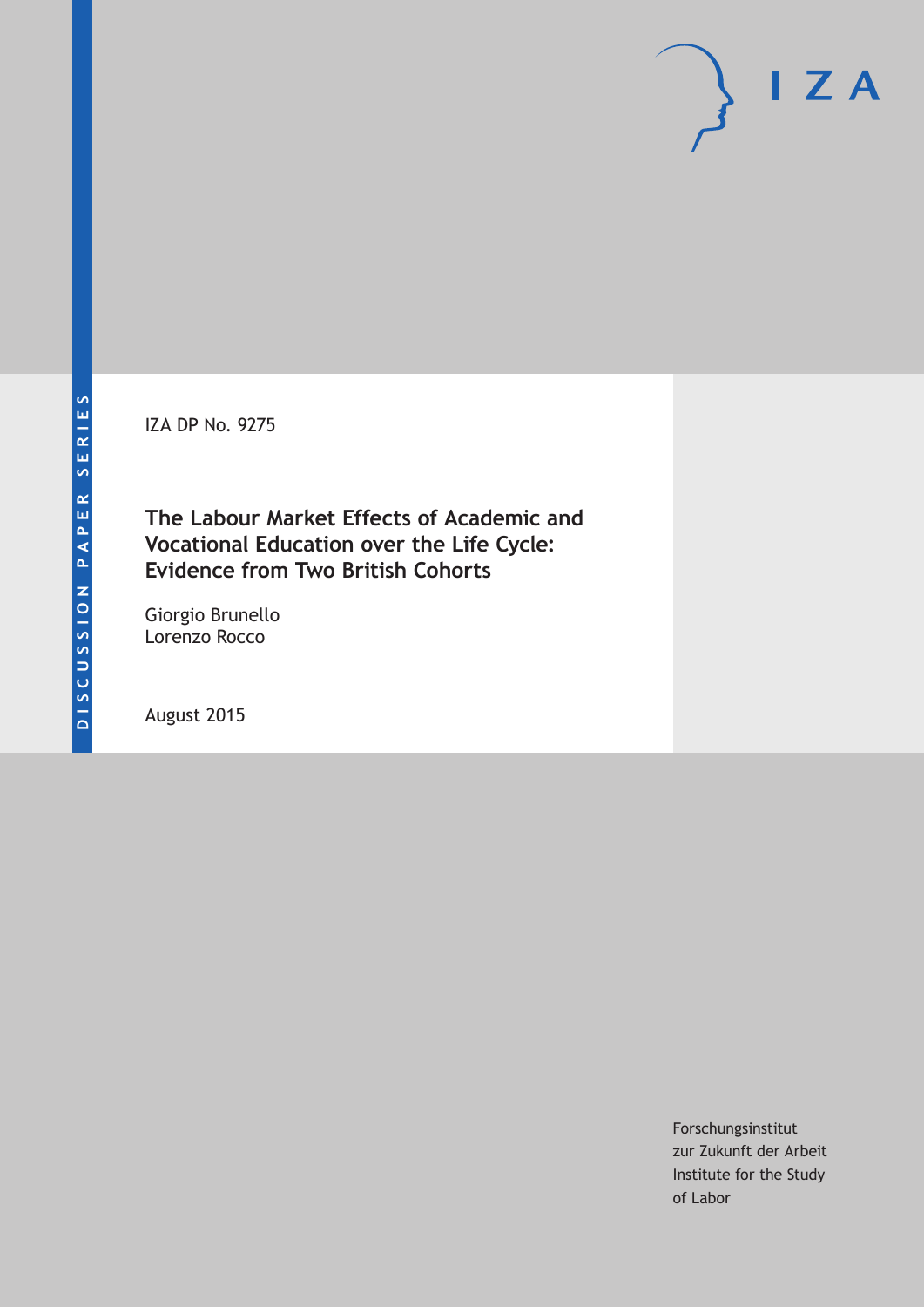# **The Labour Market Effects of Academic and Vocational Education over the Life Cycle: Evidence from Two British Cohorts**

# **Giorgio Brunello**

*University of Padova, CESifo, IZA and ROA* 

### **Lorenzo Rocco**

*University of Padova* 

Discussion Paper No. 9275 August 2015

IZA

P.O. Box 7240 53072 Bonn **Germany** 

Phone: +49-228-3894-0 Fax: +49-228-3894-180 E-mail: iza@iza.org

Any opinions expressed here are those of the author(s) and not those of IZA. Research published in this series may include views on policy, but the institute itself takes no institutional policy positions. The IZA research network is committed to the IZA Guiding Principles of Research Integrity.

The Institute for the Study of Labor (IZA) in Bonn is a local and virtual international research center and a place of communication between science, politics and business. IZA is an independent nonprofit organization supported by Deutsche Post Foundation. The center is associated with the University of Bonn and offers a stimulating research environment through its international network, workshops and conferences, data service, project support, research visits and doctoral program. IZA engages in (i) original and internationally competitive research in all fields of labor economics, (ii) development of policy concepts, and (iii) dissemination of research results and concepts to the interested public.

IZA Discussion Papers often represent preliminary work and are circulated to encourage discussion. Citation of such a paper should account for its provisional character. A revised version may be available directly from the author.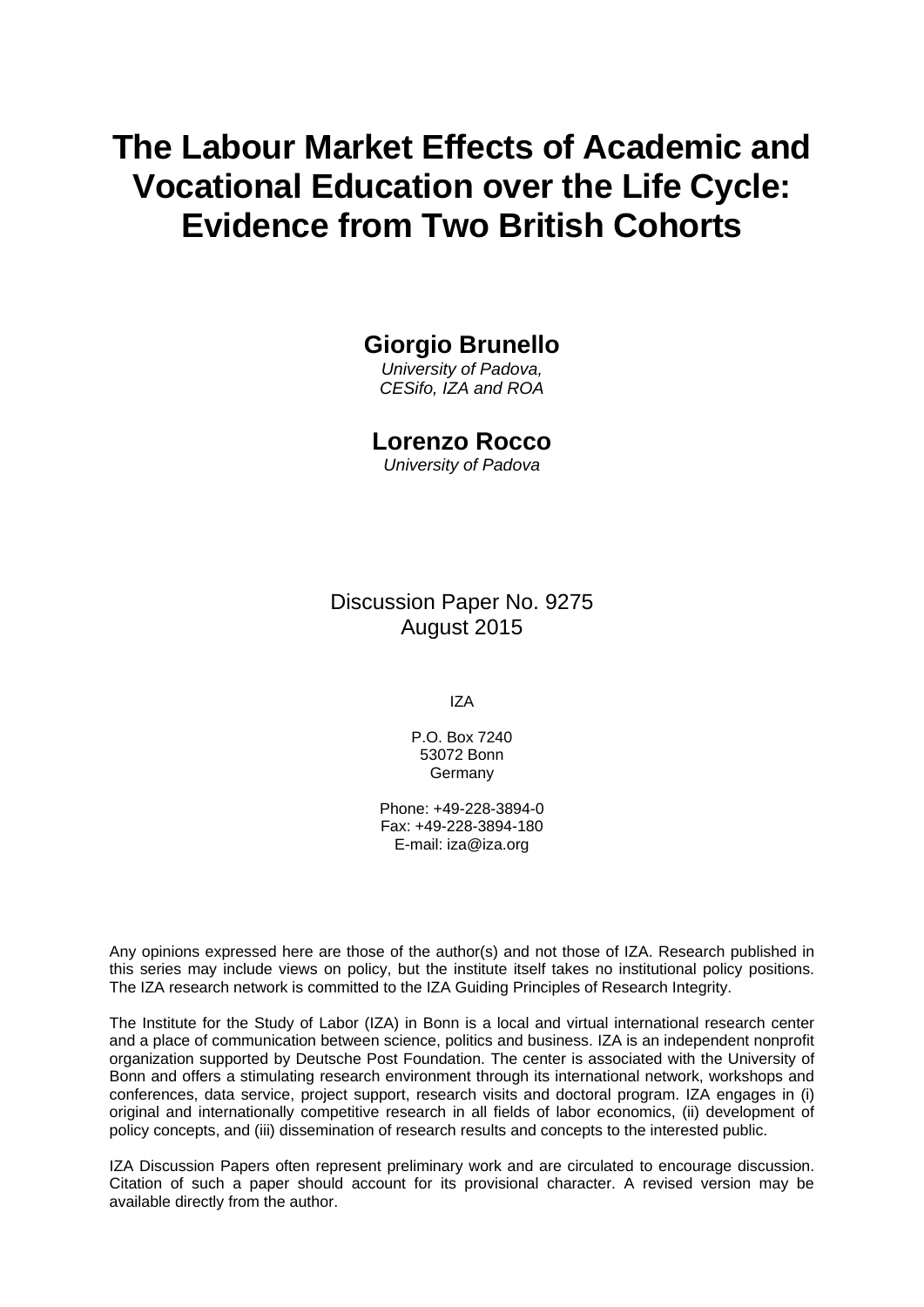IZA Discussion Paper No. 9275 August 2015

# **ABSTRACT**

# **The Labour Market Effects of Academic and Vocational Education over the Life Cycle: Evidence from Two British Cohorts \***

Several commentators have argued that vocational education provides a smoother school to work transition than academic education. In the long - run, however, the skills it provides depreciate faster and individuals with this type of education are less capable of adapting to technical change. Because of this, its short – term advantages trade off with expected longterm disadvantages in terms of employment, wages or both. Using two UK cohort studies, that allow us to follow individuals for at least 16 years in the labour market, we investigate whether this view has empirical support. For employment, our results indicate that the initial advantage associated to vocational education declines over time, without turning however into a disadvantage at later ages. For real net wages, the picture is more nuanced, with results that vary by cohort and educational level. Overall, our evidence suggests that vocational education is associated to lower expected long-term utility only for the younger cohort with higher (post-secondary) education. We further distinguish between dominant and non-dominant vocational education to account for the different bundles of skills held by individuals, and find that those with a more balanced bundle tend to have higher expected long-term earnings.

JEL Classification: J31

Keywords: vocational, academic education, UK

Corresponding author:

 $\overline{a}$ 

Giorgio Brunello Department of Economics University of Padova Via del Santo 33 35100 Padova Italy E-mail: giorgio.brunello@unipd.it

<sup>\*</sup> We are grateful to Marco Bertoni, Peter Dolton and the audience at a seminar in Sussex for comments and to Maria Navarro Paniagua for help with the UK data.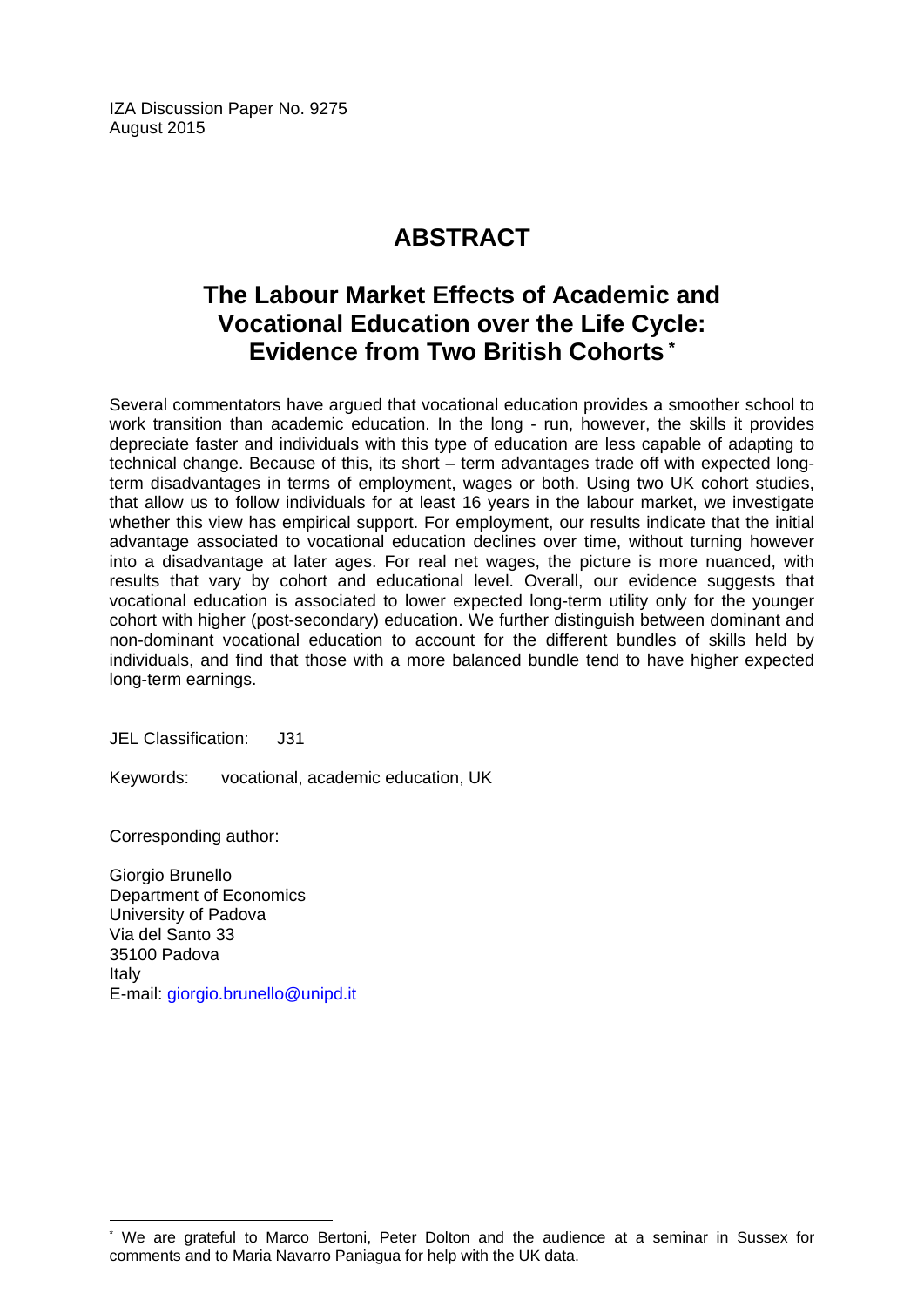#### **Introduction**

Education economists often point out that individuals with a vocational education face a trade-off between short term benefits and long term costs. In the short term, this type of education facilitates the transition from school to the labour market by providing ready to use skills. In the long term, however, vocational skills depreciate relatively fast and individuals who specialize in this skills are less capable of adapting to technical change than individuals endowed with a more academically oriented education.

 Because of this alleged trade-off, the initial advantage provided by vocational education decreases with age and can even turn into a disadvantage, not only for the individual but also for the aggregate economy: the relative diffusion of vocational education is seen as one of the reasons for Europe lags behind the U.S. in its ability to adopt new technologies (see Krueger and Kumar, 2004).

In this view, the labour market benefits of vocational education are short lived. Empirical support for this has been recently provided by Hanushek, Wossmann and Zhang, 2011, using data from the International Adult Literacy Survey (IALS). These authors adopt a "difference - in - differences" approach and compare the life cycle patterns of employment for individuals with vocational and academic education. Since IALS does not allow to distinguish between age and cohort effects, they need to assume that age - employment and age – wage profiles do not vary across cohorts, so that today's old people in each education category are a good proxy for today's young people when they will become old.

In this paper, we address the same question as Hanushek and al, 2011, – whether the alleged benefits of vocational education at labour market entry disappear with age and even turn into disadvantages with age and labour market experience – without relying for identification on the assumption that employment and wage profiles are invariant across cohorts. Given that the contents of vocational and academic education have changed over time and across cohorts in several developed countries, we believe that such assumption is unlikely to hold. On the one hand, vocational curricula have been broadened to reflect the demand for more flexible job roles (see Green, 2002); on the other hand, the academic content of vocational programmes have been enhanced, both to maintain the attractiveness of these programmes in times of academic drift and to facilitate the development of links connecting different curricula (see Green, Wolf and Laney, 1999, Cedefop, 2008).

In contrast to Hanushek and co-authors, our empirical strategy exploits only within-cohort variations in labour market outcomes. For this purpose, we use two long cohort studies of Britons, whom we follow for an extensive period of time, from age 23 to age 55 in the case of the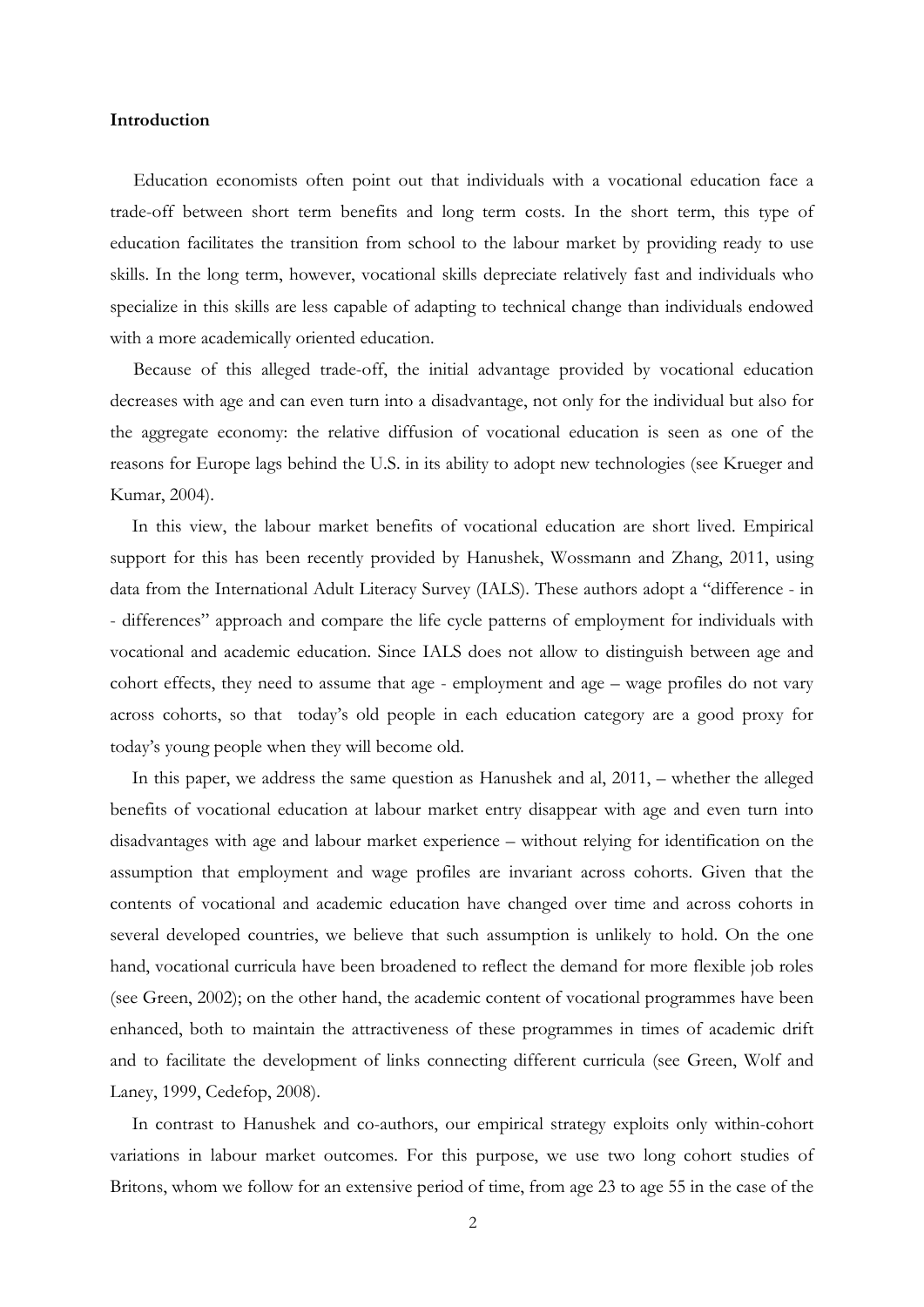older cohort born in 1958, and from age 26 to age 42 for the younger cohort born in 1970. By construction, these data allow us to distinguish between age and cohort effects and to obtain cohort-specific estimates of age – employment and age – wage profiles.

Although the UK is not usually considered to be a country where vocational education plays a prominent role, as in some Central European countries, the Wolf Report, 2011, shows that this type of education is by no means marginal in this country. In the UK…"…14-19 education covers 'academic' as well as 'vocational' subjects. A small minority follow entirely academic GCSEs, but most 14-16 year olds take some form of 'vocational' qualification, and some follow a programme in which GCSEs play quite a small part. Post-GCSE, about a third take only A levels, the conventional 'academic' route. In other words, two-thirds do not – and almost all of these young people will spend all or some of the years from 16 to 19 on courses which are partly or wholly 'vocational'… (Wolf, p.20). Compared to vocational education in Germany, characterised by the famed dual system alternating school to work, vocational education in the UK is mostly school based.

Cohort studies have advantages, such as large sample sizes and the presence of detailed information on individual education and early life conditions, which can be used to distinguish both between vocational and academic education and between education levels. This advantage trades off with the limited generalizability of results. Our empirical findings apply to a single country and two specific cohorts, who acquired their secondary and tertiary education in the 1970s and 1980s. Whether they hold also for more recent cohorts is an open question that we cannot address with the data at hand. However, since our empirical findings show important differences across cohorts that are only 12 years apart, we suspect that the answer to this question is negative.

The allocation of individuals to education types, and in particular to academic and vocational education, is not free of ambiguities. First, many have acquired both academic and vocational qualification during their education. Second, qualifications that are usually classified as academic may have an important vocational content (see Makepeace and Dolton, 2001, for a discussion).<sup>1</sup> We allocate individuals to vocational or academic education using their highest qualification acquired by their early twenties, when most young Britons have completed their full time education. Our strategy is not new in this literature (see Dearden et al, 2002, for a discussion), and assumes that attained qualifications below the highest affect labour market outcomes only insofar as they influence the probability of attaining the highest degree. For both vocational and academic education, we distinguish between two levels, "lower" and "higher", depending on

 <sup>1</sup> We only consider vocational formal education and exclude purely informal, work-based learning, adult training and lifelong learning, or participation in labour market programmes.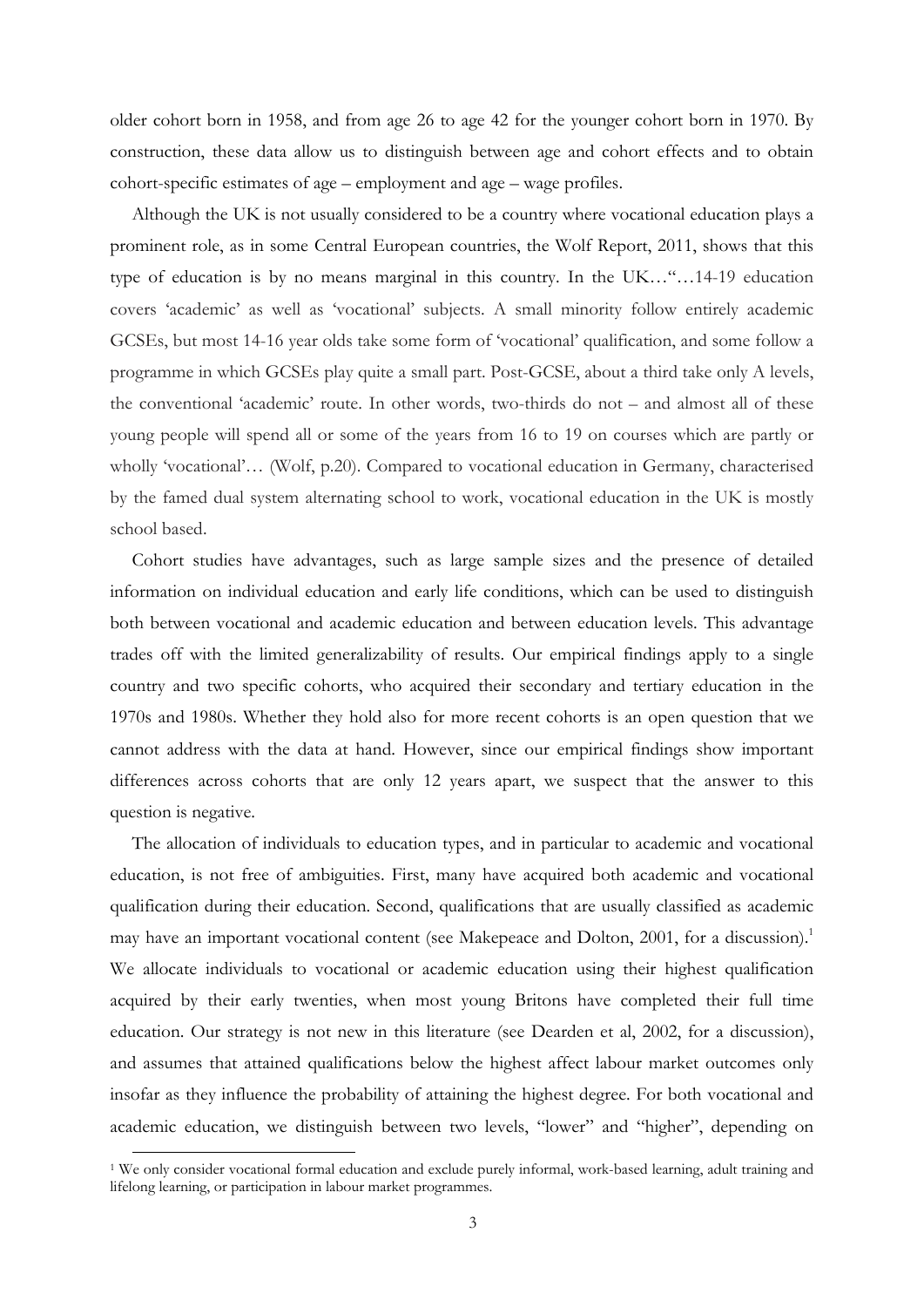whether the highest attained qualification belongs to National Vocational Qualification level 2/3 – roughly corresponding to the more popular ISCED 3 - or 4/5, corresponding to ISCED 5 (see Schneider, 2008), and conduct our comparisons within each level.

By focusing on the highest education qualification, we ignore that individuals with the same highest qualification may differ in the bundle of other attained qualifications. This is particularly important in the case of vocational education, for which we find many instances of individuals having a fairly close academic qualification as well. We therefore propose an additional distinction, between "dominant" and "non – dominant" vocational education, with the former obtaining when the distance in NVQ levels between the highest vocational qualification and the highest academic qualification is at least equal to two and the latter when the distance is lower.<sup>2</sup>

Any evaluation of the economic costs and benefits of education types that tries to identify causal effects faces the threat of selection bias.<sup>3</sup> To address this threat, we estimate separately the effects of time invariant education type on employment and wages at the initial available age (23 for NCDS and 26 for BCS) and *changes* in these effects as individuals spend time in the labour market. To estimate changes, we use a fixed-effects estimator, which delivers consistent estimates of the interactions between age and education type. To estimate the effects at the initial available age, we use the AIPW (augmented inverse probability weighted) estimator, which relies on selection on observables. Following Blundell et al, 2000, we argue that the rich set of measures of individual ability and early life conditions available in our data makes this assumption particularly tenable.

We combine the fixed effects and AIPW estimates to simulate average employment and earnings profiles by age and compute expected lifetime earnings for each education type, or the discounted sum of expected earnings from the initial to the final available age in our data. This concept corresponds to expected utility if individuals are risk neutral. As a measure of earnings risk, we also compute for each education type and at each age the coefficient of variation of earnings.

Our empirical estimates indicate that the life cycle pattern of employment probabilities by education type is rather similar across the two cohorts. A statistically significant early employment advantage for vocational education exists, albeit only at the higher education level, and lasts until individuals are in their early thirties. At later ages, employment profiles by education type do not significantly diverge. Rather, the profiles associated to vocational education are statistically indistinguishable from those associated to academic education at the lower education level and lie

 <sup>2</sup> In either case the highest qualification is vocational.

<sup>3 &</sup>quot;…In the presence of correlations between unobserved personal attributes, on the one hand, and educational pathway and labour market outcomes on the other, the statistical association between pathway and outcome 'picks up' the effect of the unobserved attributes as well…" (Ryan, 2003, p.153)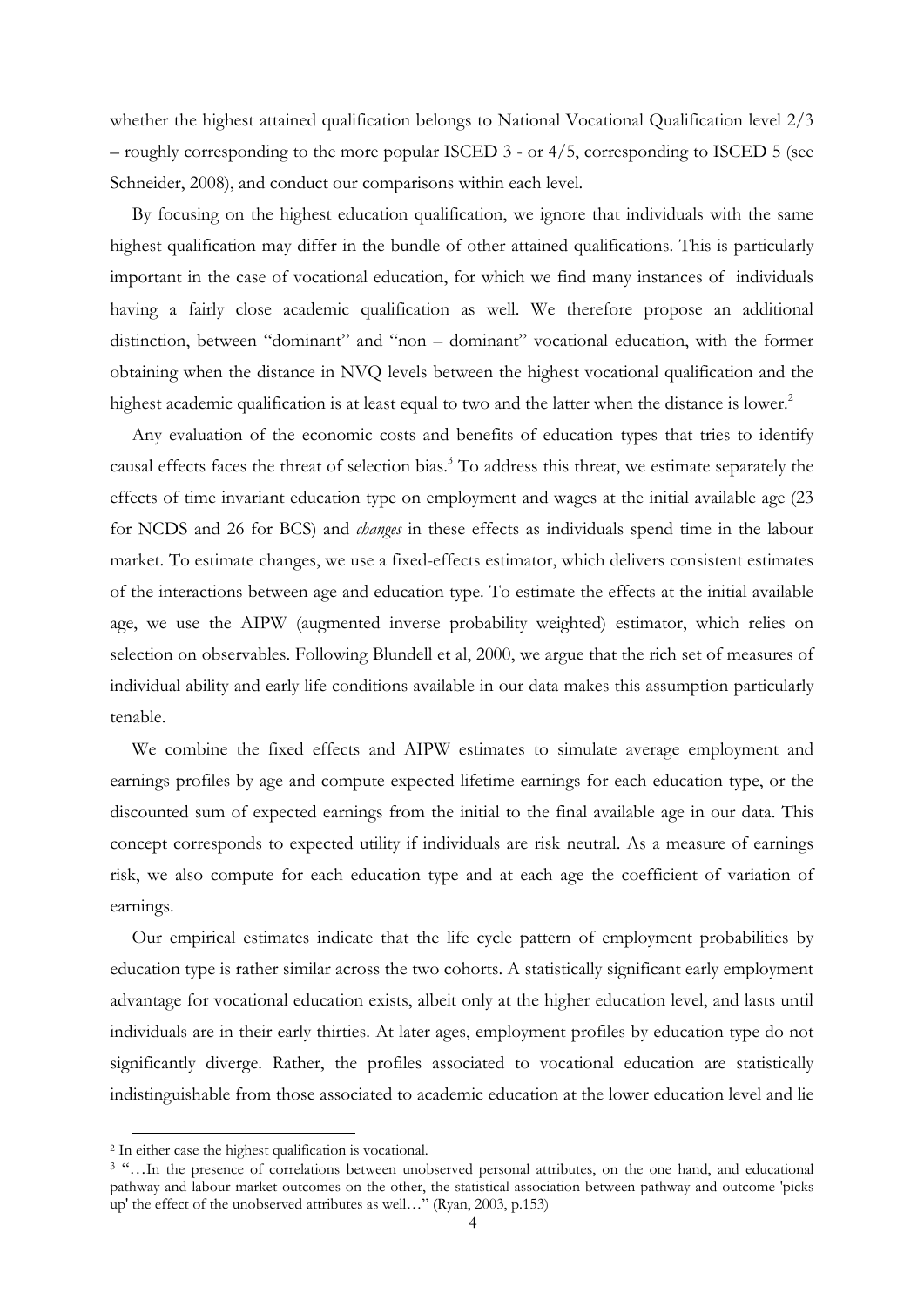above the latter at the higher education level. While these results are broadly consistent with the view that the early advantages of vocational education decrease with age, they do not generally support the existence of a trade-off between early employment advantages and later disadvantages.

Cross cohort differences are sharper when we consider real net wages. For the older cohort, we find that those with vocational education enjoy an early advantage over those with academic education, which rapidly disappears with age and even turn into a disadvantage for those with lower education. For the younger cohort, there is no evidence of an early advantage, and those with higher vocational education suffer a persistent disadvantage with respect to the comparison group with academic education. Therefore, our evidence indicates that having a vocational education can lead to short-term real wage advantages, and that these advantages could translate over time and age into long-term disadvantages with respect to having an academic education.

When we combine the information provided by employment and wage profiles by computing expected long-term earnings, we find that vocational education is associated to lower earnings only for two of the four groups under study: the lower educated in the older cohort and the higher educated in the younger cohort (see Table 1). If we also consider the estimated coefficient of variation of earnings, however, we conclude that vocational education is likely to yield lower expected long-term utility than academic education only for the younger cohort with higher education.

The differences in employment and wage profiles across cohorts that we document in this paper call into question the validity of assuming that the old today are a good proxy of the today's young in thirty years, which require that profiles vary by age but not by cohort. While some of our findings are in line with the results by Hanushek et al, 2011, there are also several differences.

They find that individuals completing academic education are more likely by age 50 to be employed than individuals completing vocational education. In contrast, we find that employment at age 50 is about as high or even higher for those with vocational education. Hanushek et al pool together individuals with upper secondary and tertiary education. Our data suggest instead that  $-$  at least for the UK and the two cohorts under study  $-$  the life cycle patterns of academic and vocational education differ importantly across education levels.

Our paper is organised as follows. Section 1 provides a review of the relevant economic literature. We introduce the data in Section 2 and our empirical approach in Section 3. Results are discussed in Sections 4 and 5. Conclusions follow.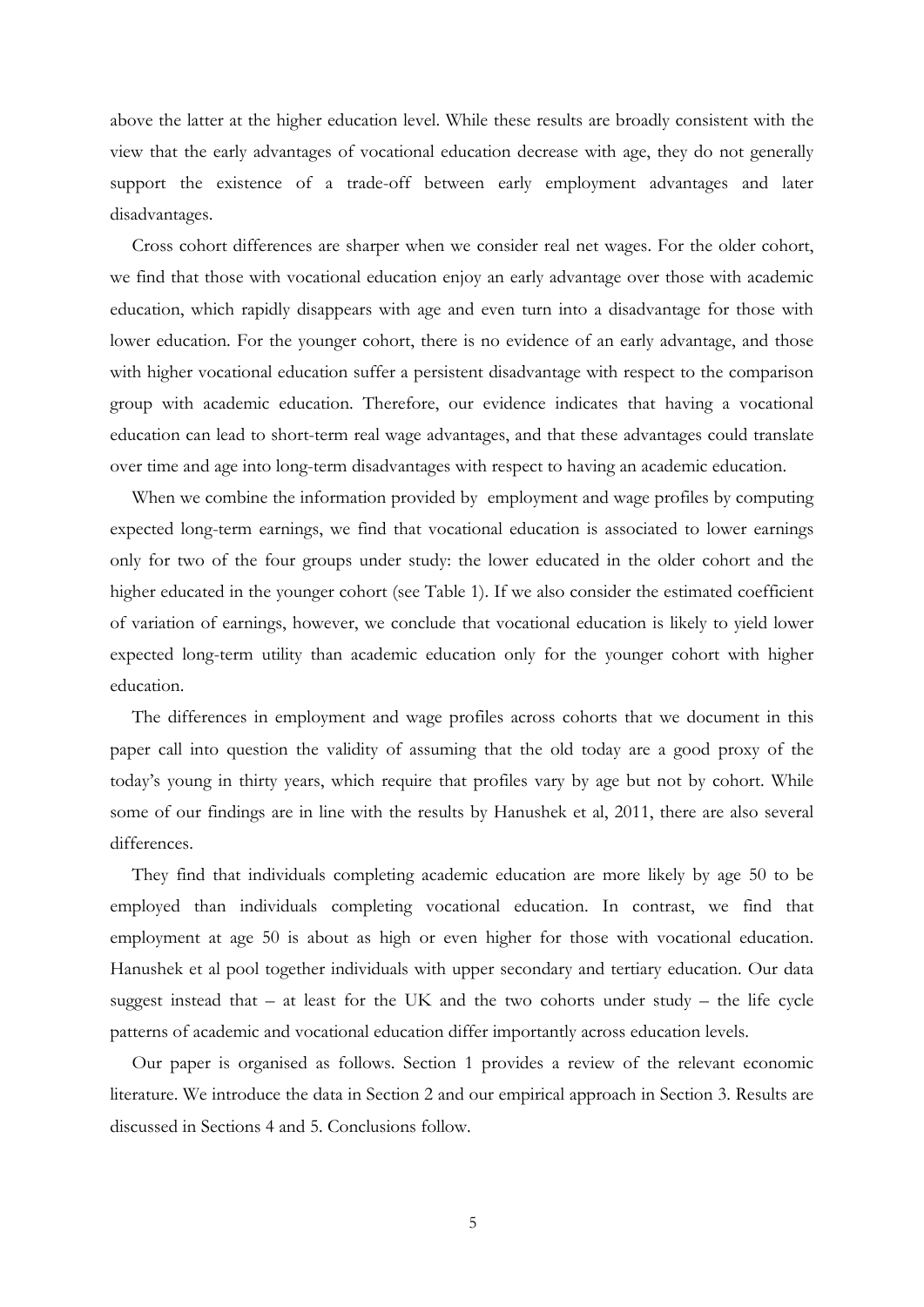#### **1. Literature review**

 A merit of vocational education often recognized in the economic literature is that it improves the labour market opportunities of youths who lack the resources, skills or motivation to continue with higher education. Many have argued that this type of education provides useful skills to prepare these individuals for labour market entry and improve their chances of a successful professional career. In an influential paper, Ryan, 2001, summarises the cross-country evidence by showing that vocational programmes, and particularly apprenticeships, increase the chances of an early working life. Quintini and Manfredi, 2009, study the patterns of school – to – work transitions in Europe and the US and confirm that the most successful European countries in terms of school-to-work transitions are those where apprenticeships are widespread.

 More recently, CEDEFOP, 2013, has investigated the relationship between vocational education and school – to – work transition using the individual anonymised micro data from the core and ad hoc modules of the 2009 European Union Labour Force Survey (EU-LFS), which provides detailed information on the transition of young individuals from education to work. The results indicate that vocational education is capable of speeding up this transition. Relative to graduates with medium-level academic education, graduates with vocational education enjoy a faster transition to work, are more likely to have a permanent first job, and are less likely to find a first job with a qualification mismatch.<sup>4</sup>

 It is often argued that the recognized advantage of vocational education in the provision of ready to use skills, and therefore its ability to facilitate the transition from school to work (e.g. Wolter and Ryan, 2011), comes at the price of skills becoming quickly obsolete in modern economies characterized by rapid technological change (e.g. Krueger and Kumar, 2004). Yet the empirical evidence that a trade-off between initial advantages and later disadvantages characterizes the labour market performance of vocational education is still rather scant.

 In one of the few studies that investigate this trade-off, Hanushek et al, 2011, use cross country and cross cohort data to study the employment patterns of several cohorts of graduates with academic and vocational education and find that younger individuals with academic education face worse employment conditions than similarly aged individuals who specialize in vocational skills. Conversely, older individuals with academic education have better employment prospects, suggesting that occupation-specific knowledge depreciates faster and hence leads to lower employment opportunities later in life.

 In another study focusing on Sweden, Goldsteyn and Sterberg, 2015, use register data of earnings from 1978 to 2011 to compare life cycle earnings of individuals with vocational and

 <sup>4</sup> Similar results are reported by Brunello and Rocco, 2015, using PIAAC data. See also Verhaest and Baert, 2015.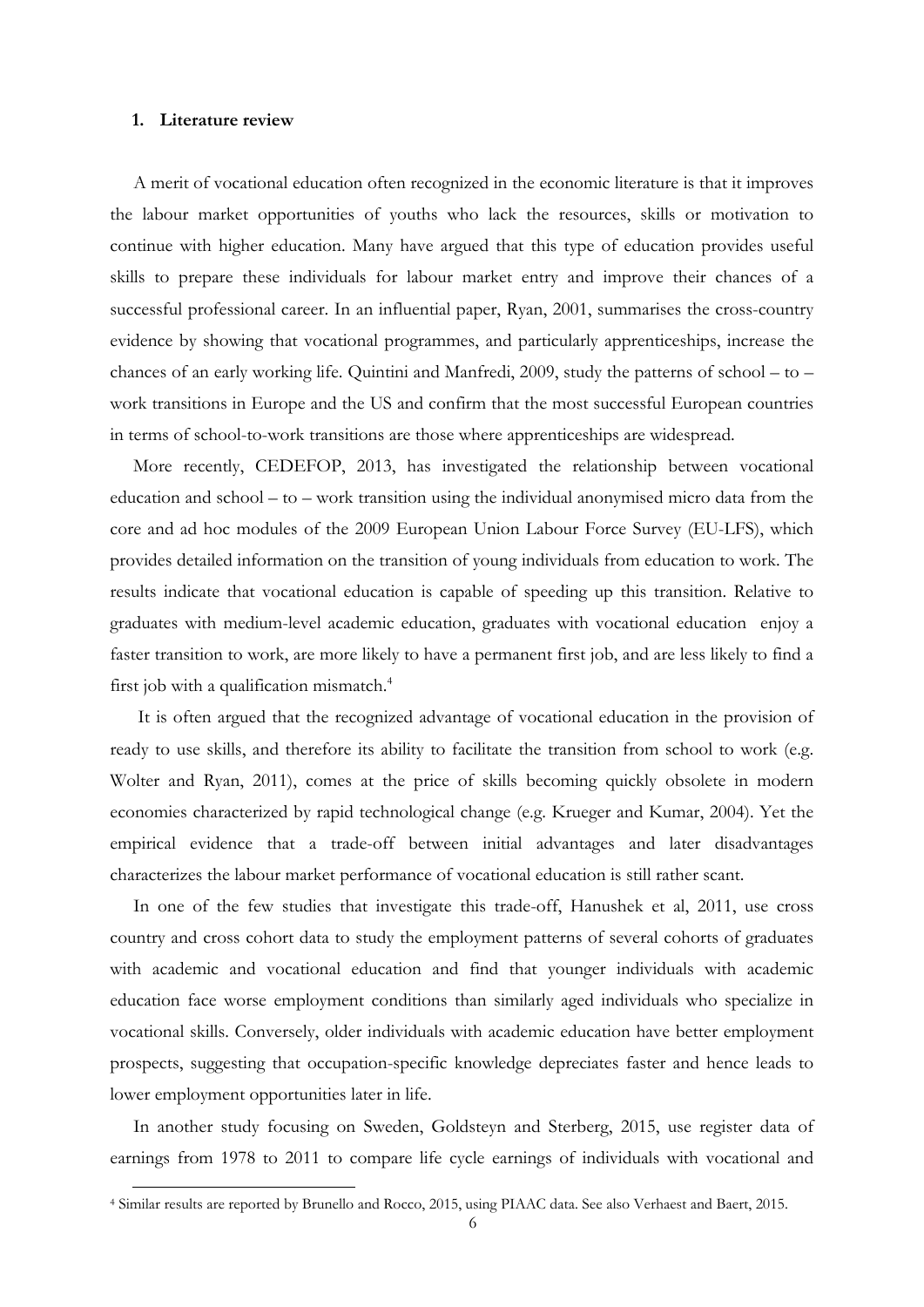general education. They find that for males vocational education is associated to an initial relative earnings advantage, that turns into a disadvantage after about 10 years in the labour market. For females, the switch into disadvantage occurs much earlier.

 While research on the labour market performance of vocational education over the life cycle is still rather limited, substantial research in the past few decades has explored how education types affect labour market outcomes, including earnings and current employment status. This research has produced estimates of the economic returns to different curricula, focusing in particular on the comparison between academic and vocational education. Data limitations, however, have restricted cross-country comparative analysis.

 U.S. based research includes Hotchkiss, 1993, who studies the effects of vocational schooling on employment and wages for high-school graduates in 1980, and finds no returns to vocational schooling even after controlling for training-related occupation choice. In contrast, Bishop and Mañe, 2004, find that students who take a certain percentage of vocational subjects in secondary school are more likely to earn higher wages and display higher participation rates than students with a more academic education. Meer, 2007, also finds positive wage effects associated to vocational education, but smaller than in Bishop and Mane.

 In the UK, earlier studies comparing the returns to vocational and academic schooling have frequently found markedly lower returns to vocational education (see for instance Robinson 1997). Dearden, McIntosh, Myck and Vignoles, 2002, confirm the finding that academic education leads to higher returns, but also document that the majority of vocational education programs increase earnings relative to no vocational qualifications, especially for low achieving school leavers. More recently, Bibby et al, 2014, compare returns to different curricula using matched administrative data and find that returns to workplace level vocational education are higher than those from classroom level vocational studies.

 Empirical research on the economic effects of education types faces the difficult task of controlling in a credible way the endogenous selection into different curricula.<sup>5</sup> The few studies that have been able to use exogenous policy changes to control for self-selection find no statistically significant differences in the labour market outcomes associated to education types. Oosterbeek and Webbink, 2007, evaluate the effect on earnings of extending three-years basic vocational programs with one year of academic education – a policy that took place in the Netherlands in 1975. Adopting a difference-in-differences strategy, they find no effect on wages twenty years later.

 Pischke and von Wachter, 2008, use the gradual adoption of a one - year increase in compulsory schooling in the lowest schooling track in Germany between the 1950s and the 1970s

 <sup>5</sup> See Ryan, 2003, and Altonji, Bloom and Meghir, 2012 for discussions.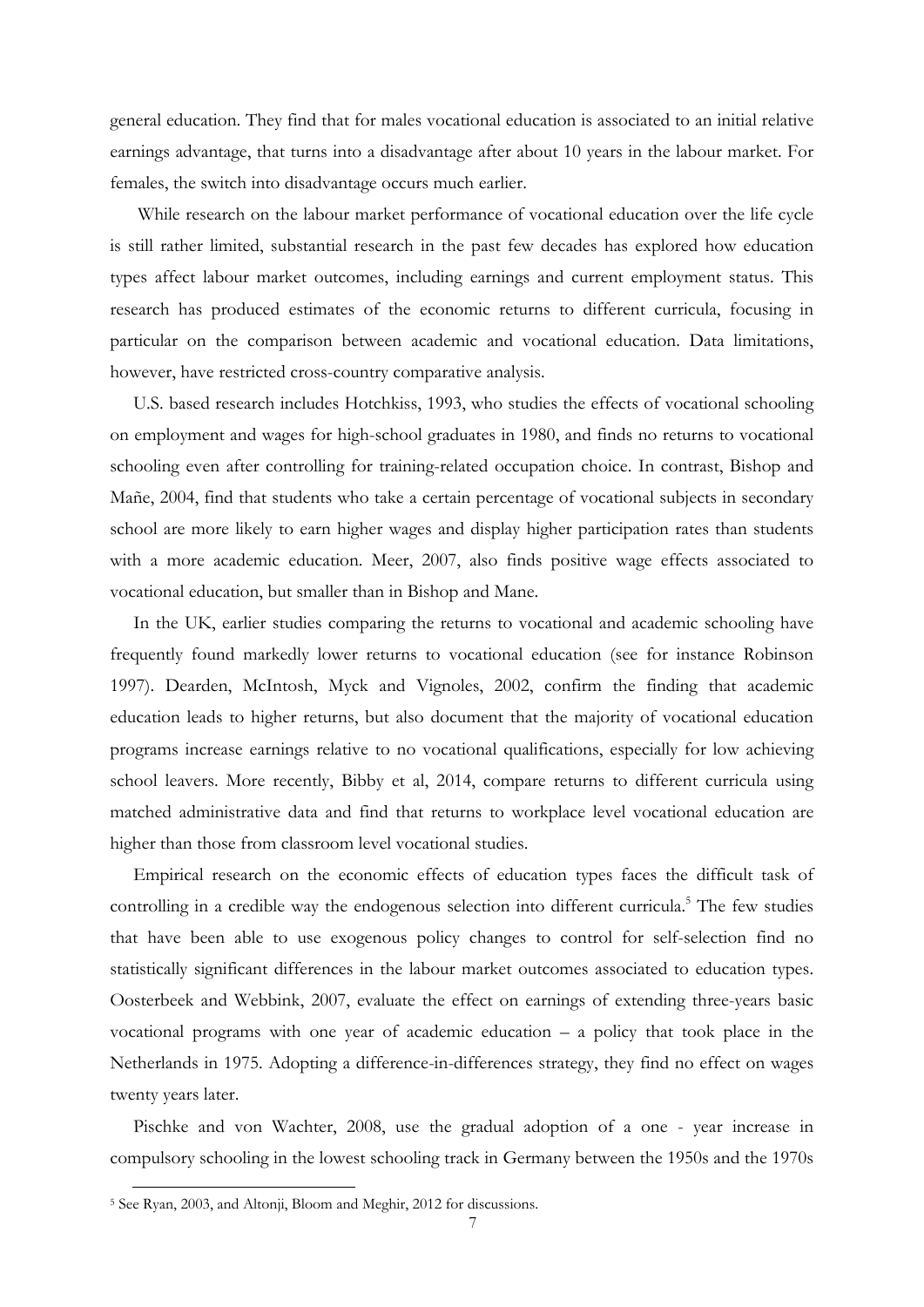to investigate changes in long-term wages, but also fail to find an effect. Hall, 2012, evaluates a policy change in Sweden in 1991 that increased the academic content of upper secondary vocational education. Using the differences in the regional implementation of a policy pilot, she finds no effects of the policy on wages earned up to 16 years after the beginning of secondary school.

 Using a natural experiment, Malamud and Pop-Eleches, 2010, find that vocational education graduates in Romania are significantly more likely to work as manual workers and craft-men than are graduates with academic education. However, there is no significant difference between vocational and academic education in terms participation rates, unemployment rates, periods of non-employment, and family income. Finally, Fersterer et al., 2008, find that Austrian apprentices earn no significant wage premium when compared to other forms of school - based education, such as those taking place in colleges or vocational schools.

In the UK, studies investigating how labour market outcomes change between vocational and academic education have often turned to the National Child Development Study (NCDS) as a valuable source of data. Blundell et al, 2000, for instance, use NCDS to examine the impact that degree-level qualifications and other higher education qualifications have on wages at age 33 in 1991. Using selection on observables, they compare average returns with and without controlling for individual ability and estimate that, when ability is not controlled, returns to an undergraduate degree are around 21% for men and 39% for women. Controlling for ability at age seven, region, school type, family background, demographic characteristics and various other features of the job (for example, employer size and unionisation) these returns decline to around 17% for men and 37% for women.

In a more recent paper, Blundell et al, 2005, emphasize the importance of correcting for detailed test score and family background differences and of allowing for (observable) heterogeneity in returns. They find an average return of 27% for those completing higher education versus anything less. Compared with ending school at age 16 without qualifications, they also find an average return to O-levels of 18%, to A-levels of 24% and to higher education of 48%.

Using data from the 1991 sweep of the National Child Development Study (NCDS) and the 1998 Labour Force Survey (LFS), Dearden and al, 2002, investigate the labour market returns to academic and vocational qualifications. They find that the wage premia associated to academic qualifications are typically higher than those accruing to vocational qualifications. However, this gap is somewhat reduced when they control for the time required to acquire different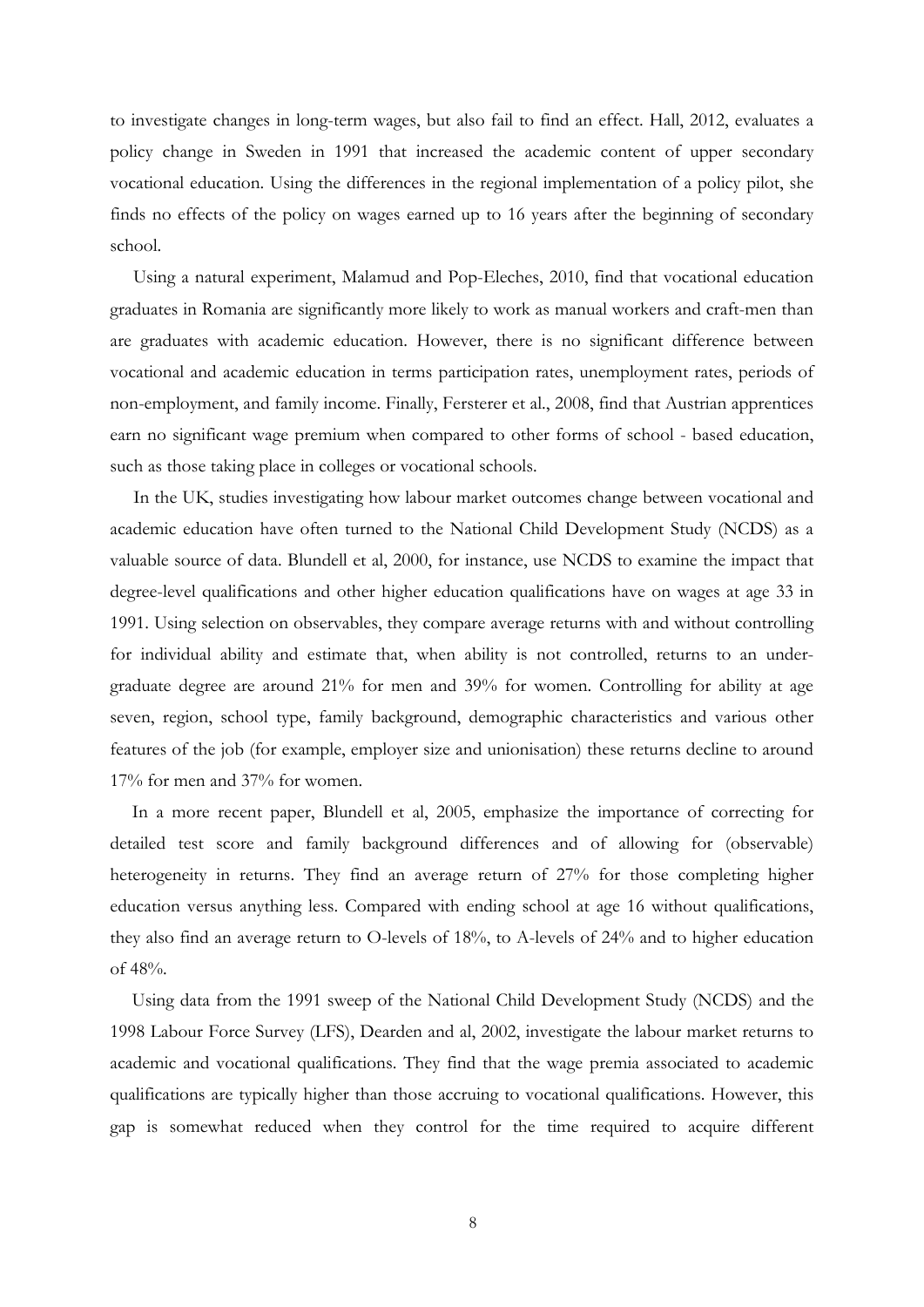qualifications. This is particularly important for vocational courses, which generally take shorter time to complete.<sup>6</sup>

#### **2. Data**

Our data are drawn from two sources, the National Child Development Study (NCDS) and the British Cohort Survey (BCS). Both cohort studies are continuing longitudinal surveys of people living in Great Britain who were born in March 1958 and April 1970 respectively. The NCDS has survey information available at ages 7, 11, 16, 23, 33, 42, 46, 50 and 55. The BCS is very similar, with information available at ages 5, 10, 16, 26, 30, 34, 38 and 42 (see Makepeace and Dolton, 2001, and Blanden and Machin, 2004 for further details).

The NCDS covers a much longer period of adult life than the BCS, and therefore provides a more complete picture of the life cycle pattern of employment and wages. In this study, we focus mainly on this survey, but use also BCS data to verify whether and to what extent our findings vary by cohort. As in Dearden, 1999, we consider only men, who have a more stable labour market attachment than women, and study their employment and wage profiles from age 23 to 55. Age 23 is the first occasion when cohort members reply directly to the NCDS survey. By that age, more than 90 percent have already left full time education.

#### *2.1 Educational qualifications*

We take the 1981 wave of NCDS as the starting point of our longitudinal analysis, using variables from previous sweeps to measure both individual cognitive abilities at age 7 and 11 and early life conditions, and define the educational attainment of each individual in our sample as the highest qualification attained by age 23. Individuals older than 16 in the UK can take a broad range of qualifications, both academic and vocational. Following Dearden et al, 2000, these qualifications can be classified into five different levels – with 1 the lowest and 5 the highest using the National Vocational Qualification system (NVQ) as reference.

Roughly, NVQ level 1 corresponds to approximately ten years of schooling, NVQ levels 2 and 3 to eleven to twelve years and NVO levels 4 and 5 to fourteen to fifteen years.<sup>7</sup> Furthermore, NVQ 2 and 3 roughly correspond to the more commonly used ISCED level 3, while NVQ 4 and 5 correspond to ISCED 5 (see Schneider, 2008). Following Dearden et al, 2002, and Dodgeon et al, 2011, for each individual in the sample we first obtain his highest

 $6$  Dolton and Vignoles, 2002, use these data to investigate the returns to a broader curriculum.<br><sup>7</sup> See Dearden et al, 2004, for a detailed description of the contents of NVQ levels.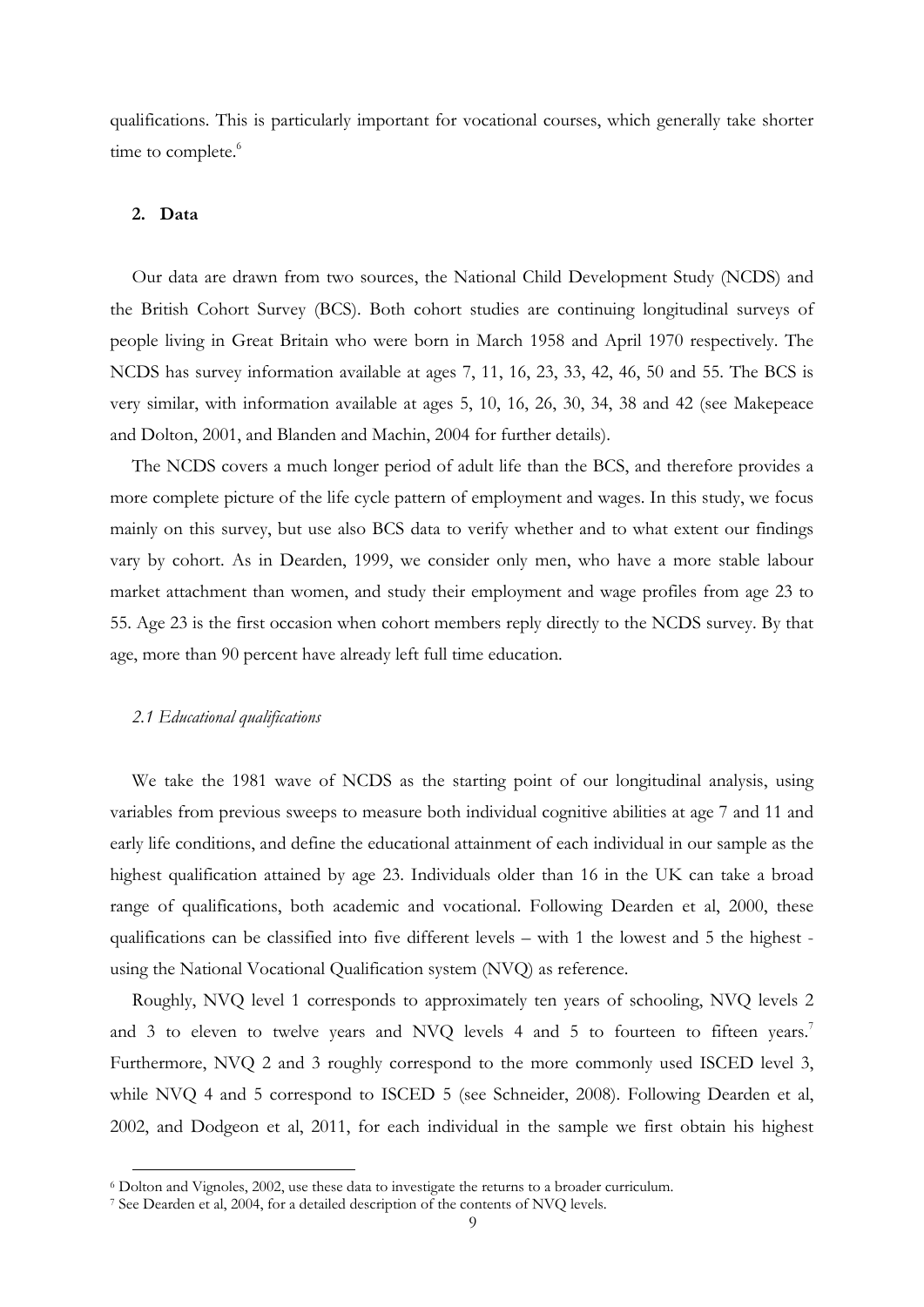academic and vocational qualification – in NVQ levels – and then define his highest qualification (academic or vocational) as the one with the highest NVQ level.8

We use this information to allocate individuals to one of the following five education groups: low education (LE), corresponding to no education or to the National Vocational Qualification (NQV) level 1; lower vocational (V1) and academic (G1) education, corresponding to NQV levels 2/3, and higher vocational (V2) and academic education (G2) for NQV levels 4/5. Since lower and higher education levels are associated to a different average number of years of schooling, in this study we choose to compare the labour market outcomes of vocational and academic education within levels (V1 with G1 and V2 with G2 respectively) rather than across levels.

We proceed in a similar way for the BCS cohort. In this case, we use the information on attained qualifications and attainment year provided by the 2000 wave to compute for each individual his highest qualification – vocational or academic – at age  $23.9$  Further details on our classification strategy are relegated to the Appendix. The first column in Table 2 shows the distribution of individuals by their highest attained qualification at age 23 in our NCDS 1981 sample. Low education covers close to 36 percent of respondents. Males whose highest education is lower vocational or academic, corresponding to NVQ 2 and 3, are 32.2 and 13.9 percent, and males with higher vocational and academic education (NVQ 4 and 5) as their highest attainment are 5.0 and 12.9 percent respectively.

Column (2) reports the same distribution for individuals born in 1970, using BCS data. We find that the younger cohort has higher average education, due both to the significant reduction in the percentage of those with low education (27.1 compared to 36 percent) and to the sharp increase in the share of those with higher education – or NVQ 4/5 (27.0 compared to 17.9 percent). There is also a change between cohorts in the composition of NVQ 2/3 education, with a shift from vocational to academic qualifications.

The significant increase in the percentage of individuals with higher education between the two cohorts is consistent with the substantial expansion of higher education - documented by Devereux and Fen, 2011, and Walker and Zhu, 2008, among others - which affected mainly the cohorts born between 1970 and 1975. Blanden and Machin, 2004, show that this expansion influenced also the proportion of people who stayed in education beyond age 16. In the last row

 <sup>8</sup> In the event of ties (highest vocational and academic qualification belongs to the same NVQ level) we assign the highest qualification to vocational or academic using the information on the latest qualification.

<sup>9</sup> We do not use the educational information in the 1996 wave because in that wave – due to the absence of an interviewer – a significant number of respondents put down a level of highest qualification above that stated four year later. See Dodgeon et al, 2011, for details. However, we use this wave for information on employment and earnings at age 26.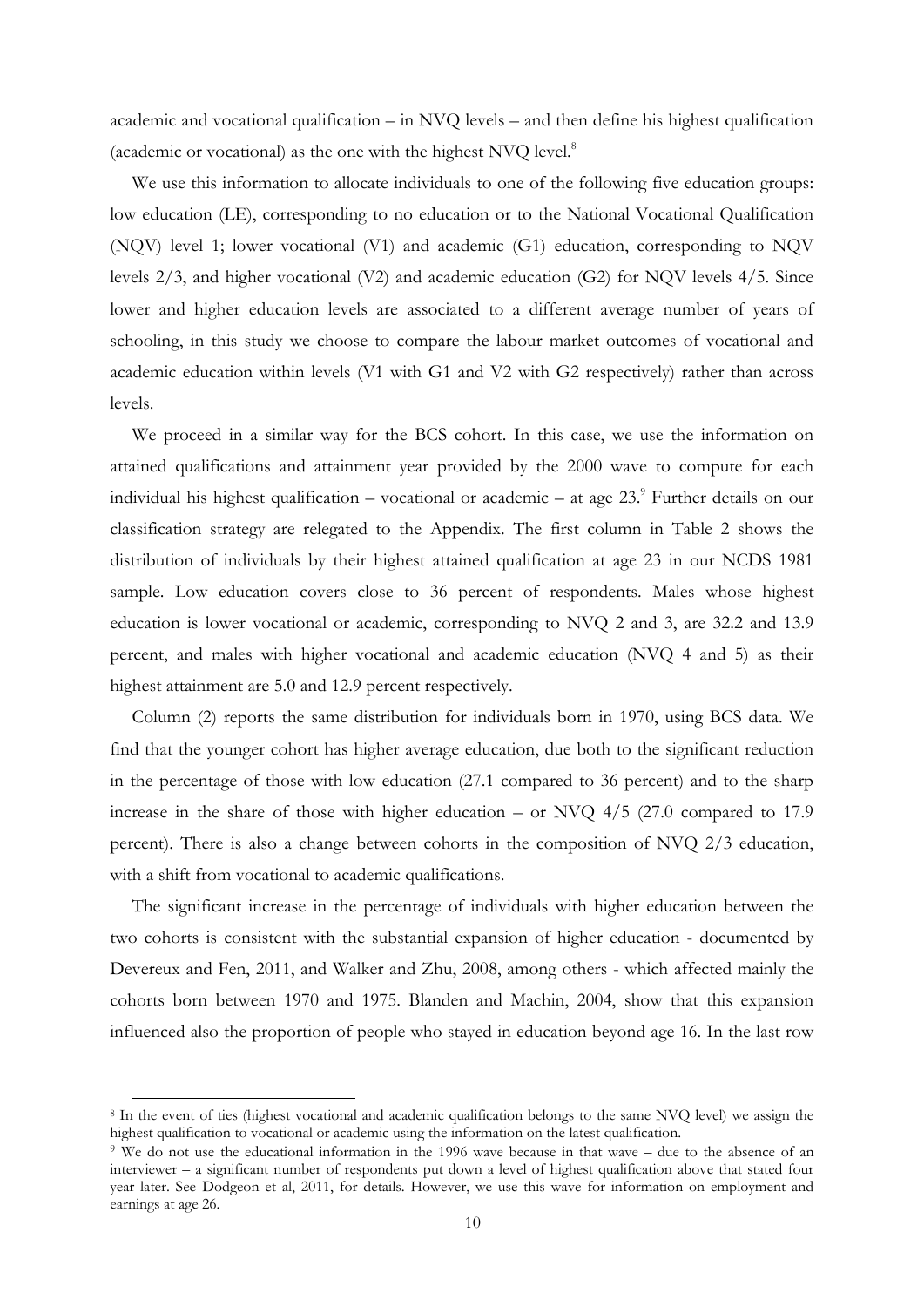of Table 2 we show that this proportion fell from 70.2 percent for the cohort born in 1958 to 61.4 percent for the younger cohort.

By focusing on the highest qualification we implicitly assume that lower qualifications affect labour market outcomes only insofar as they influence the probability of attaining the highest degree. We also ignore that individuals with the same highest qualification may differ in the bundle of qualifications held, part of them vocational and part academic. To illustrate, consider two individuals, who share the fact of having highest vocational qualification at level NVQ 4, but differ because the former individual also holds a NVQ 3 highest academic qualification, while the latter only has a level NVQ 2 highest academic degree. While the former individual has a more balanced set of vocational and academic qualifications, the latter individual specializes more in vocational degrees. Conditional on the same highest educational level, the two individuals may have different labour market outcomes because of their different degree of specialization in vocational studies.

To capture this potential source of heterogeneity, we classify individuals as having a "dominant" vocational (academic) education when the gap between highest vocational (academic) and academic (vocational) NVQ qualifications is at least equal to 2, and as having a "non-dominant" vocational (academic) education when the gap is at most equal to 1 NVQ level. In the previous example, the former individual would belong to the first group, and the latter individual to the second group. Table 3 shows the percent of individuals in our sample with dominant vocational or academic highest qualifications. We notice two things: first, this percentage is always higher when the highest qualification is academic, reaching close to 100 percent in NCDS for the G2 group; second, the percentage with dominant highest qualifications is always higher in the older cohort. Given that the percentage of individuals with a non dominant pattern of qualifications is relatively low both for the higher education group and for those with lower academic education, we shall only distinguish hereafter between dominant and non dominant lower vocational education.

We focus on educational attainment in the early twenties, but of course the acquisition of additional qualifications is an ongoing process that continues over time. Although only 2.4 percent of the individuals in the NCDS 1981 sample are in full education, between 17.7 and 28.0 percent of those interviewed between 1991 and 2013 have gained additional qualifications since the previous interview, with the percentage increasing with the level of education in 1981. The percentage involved in workplace training since the previous interview is also relatively high, ranging from 24.9 percent for those with low education to 41.2 percent for those with higher vocational education.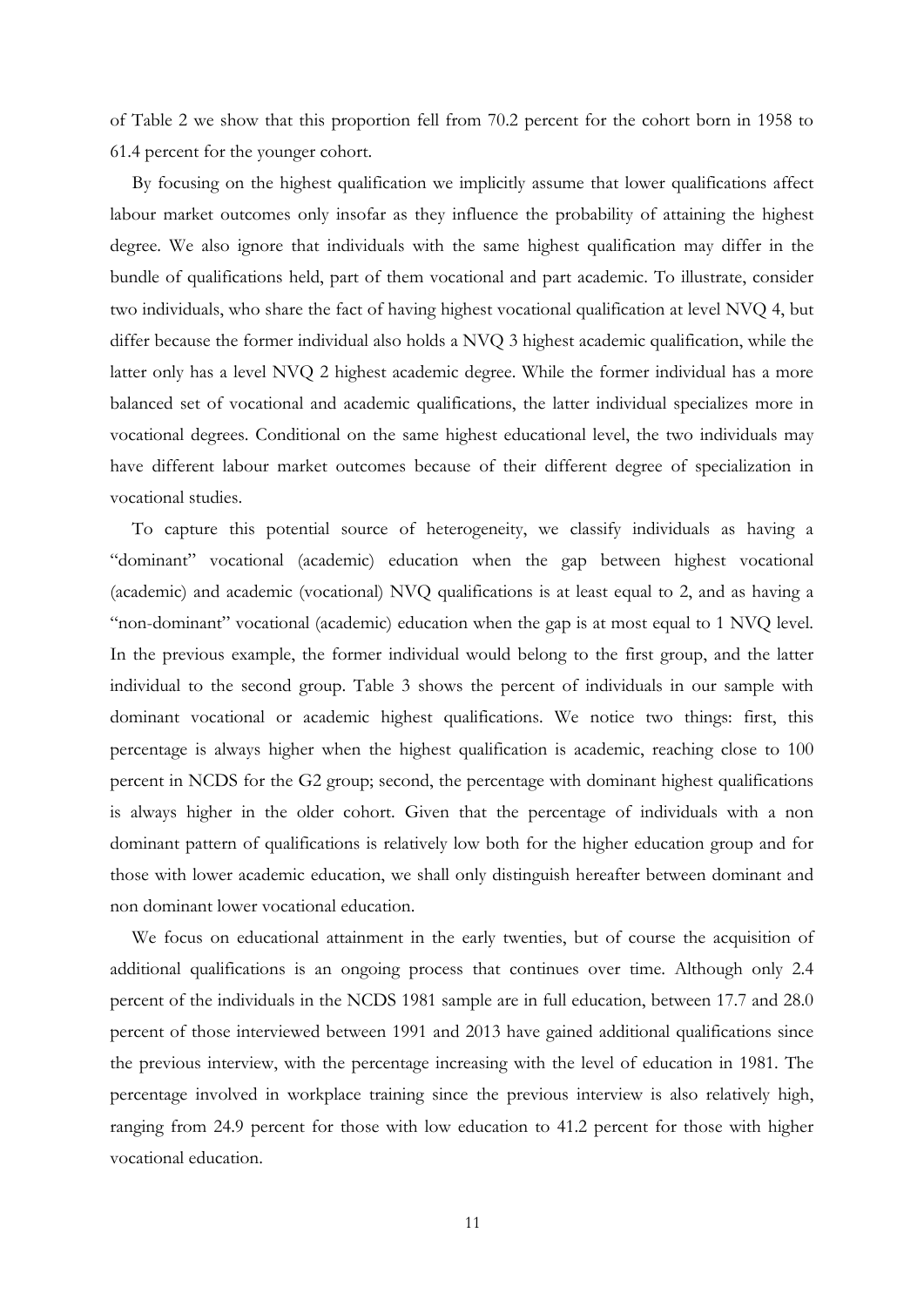#### *2.2 Summary statistics*

We use seven waves of NCDS, spanning a period from 1981 to 2013, and five waves of BCS, ranging from 1996 to 2012, and focus on two key labour market outcomes, the probability of employment and real annual net earnings. Table 4 shows the sample means of these outcomes by education type and cohort. In NCDS, the average probability of being employed over the life cycle ranges between about 83 percent for those with low education to 93.5 percent for those with higher vocational education as their highest degree. Real average annual net earnings (2005 prices) range from about 14.4 thousand pounds for those with low education to 23.8 thousand pounds for those with higher academic education as their highest degree. In BCS, average employment probabilities range from 82.6 percent among the low educated to 95.6 percent among those with higher vocational education, and average real annual net earnings range from 16.2 in the former group to 26.4 thousand pounds in the latter group.

Table 5 shows the means and standard deviations of the probability of employment and real net wages for those with dominant and non-dominant lower vocational education. Both outcomes are higher for the latter group. We use the math test score at age 7 as an indicator of cognitive ability in early age. As expected, measured ability is highest for those who have attained academic education as their highest degree and lowest for those with low education – see the final row in the first panel of Table 4. Finally, Table A2 shows the mean value of measured early life conditions in NCDS data, which include: weight at birth in ounces, left-handiness, whether breastfed, whether mother smoked during pregnancy, showed interest in the child's education, was not in school at 16, read to child and had no abnormal pregnancy, whether the father was in a low ranking occupation or not at school at 16 and finally whether household had difficult times.

#### *2.3 Attrition*

Because of attrition, our NCDS sample of 6,169 males in 1981 is reduced to 3,599 individuals in 2013. Blundell et al, 2000, investigate whether the attrition occurring until wave 5 (1991) can bias the composition of their main sample and find that it is similar to that of the Labour Force Survey, a large-scale endeavour that is not affected by panel attrition. Lindeboom et al, 2009, quote evidence from The National Child Development Survey Use Support Group, showing that sample survivors do not differ from the original sample to any relevant extent in terms of social and economic status, education and health.

Attrition is relevant for us if it varies significantly across education types, thereby affecting life cycle profiles by type. We investigate whether this is the case by using data on men who were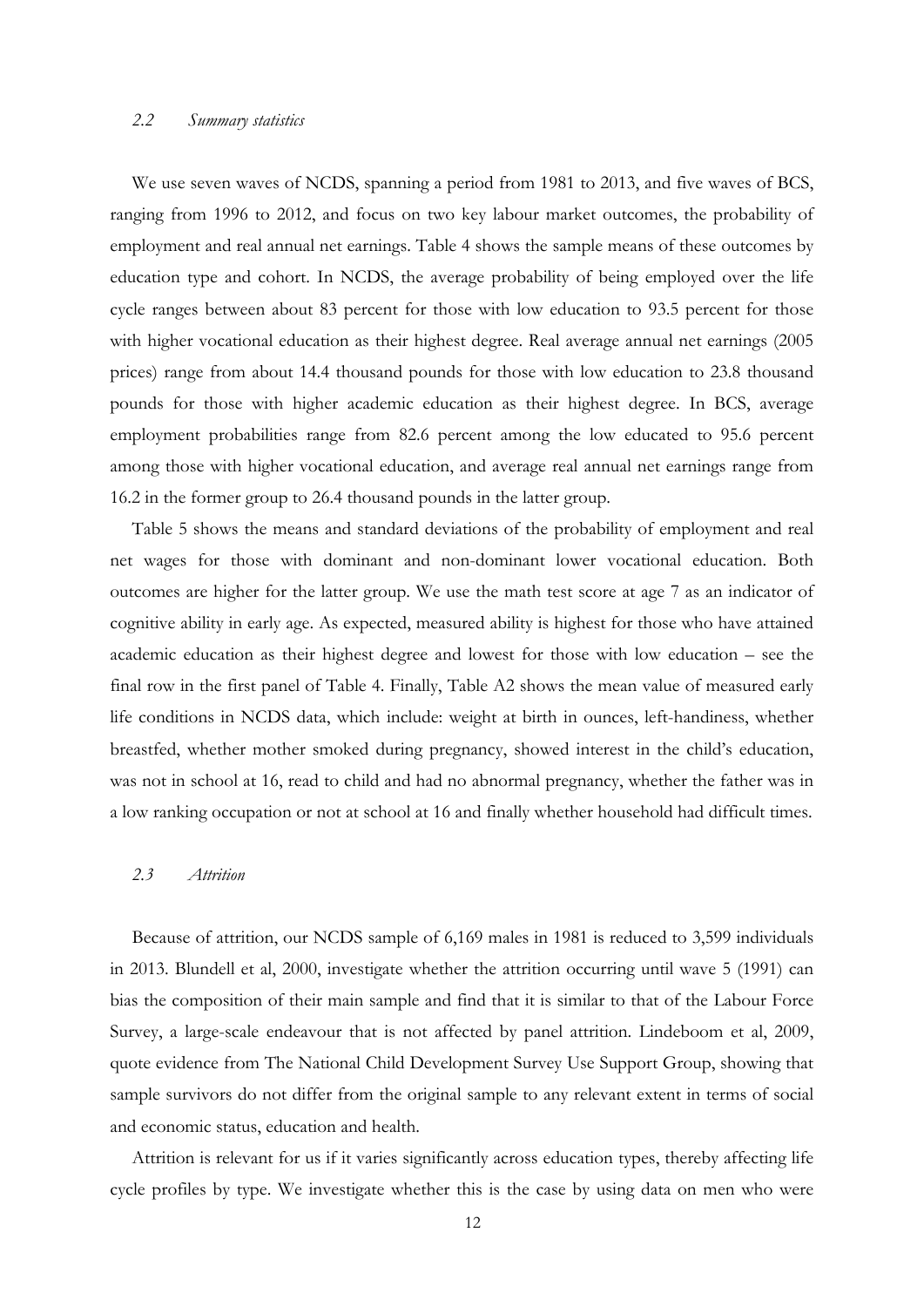present in the 1981 wave but did not respond in waves 5 to 9 (1991 to 2013). We regress the probability of non-response in the past two, three, four and five waves on indicators of early life conditions, ability at ages 7 and 11 as measured by test scores, and four dummies, one for each education type above low education: lower vocational education, lower academic education , higher vocation education and higher academic education.<sup>10</sup> Our results, based on a probit specification, are shown in Table 6. Clearly, non-response is highest among those with low education (NVQ level 1 or below). However, when we test whether it varies by education type (vocational or academic above NVQ level 1), we find that in all specifications we cannot reject the null of no significant difference. We interpret this as evidence that selective attrition in NCDS is not a problem when comparing the labour market outcomes of vocational and academic education.

#### **3. The empirical setup**

Following Hanushek et al, 2011, we investigate the life cycle effects of different education types by estimating the following multi-treatment empirical model

$$
Y_{it} = \beta_0 + \sum_{s}^{4} \beta_s T_{is} + \sum_{j=1}^{5} \gamma_j A_{ij} + \delta X_i + \sum_{s=1}^{4} \sum_{j=1}^{5} \pi_{js} T_s A_j + \phi A G E_{it} X_i + \rho U_{rt} + u_i + \epsilon_{it}
$$
(1)

where Y is the individual outcome, T is a set of dummies capturing education type at age 23, one each for lower (NVQ levels 2-3) and higher (NVQ levels 4-5) vocational education (V1 and V2), and for lower and higher academic education (G1 and G2);<sup>11</sup> A is a vector of age dummies for ages 33 to 55 for NCDS (age 23 is in the constant term) and for ages 30 to 42 for BCS (age 26 in the constant term); X is a vector of demeaned predetermined controls that includes early life conditions as well as measures of individual ability;<sup>12</sup> U is the regional unemployment rate at time t, AGE is an age trend, *u* is the individual fixed effect and ε is a random error.

 The individual fixed effect captures the unobserved time invariant traits that influence the selection of education type by age 23 as well as labour market participation and the probability of having non-negative earnings. Since this probability may also be affected by temporary shocks to

<sup>&</sup>lt;sup>10</sup> Lower education (at most National Vocational Qualification level 1) is in the constant term.<br><sup>11</sup> Lower education is in the constant term.

<sup>12</sup> Measures of cognitive ability include math and reading test scores at age 7 and 11. Indicators of early life conditions that are likely to affect the early stage development of ability are height at 7, weight at birth, the father's occupation, whether the father or the mother stayed at school after age 16, left handiness, whether breastfed, whether the mother read to child or showed interest in the child's education, and whether she smoked during pregnancy.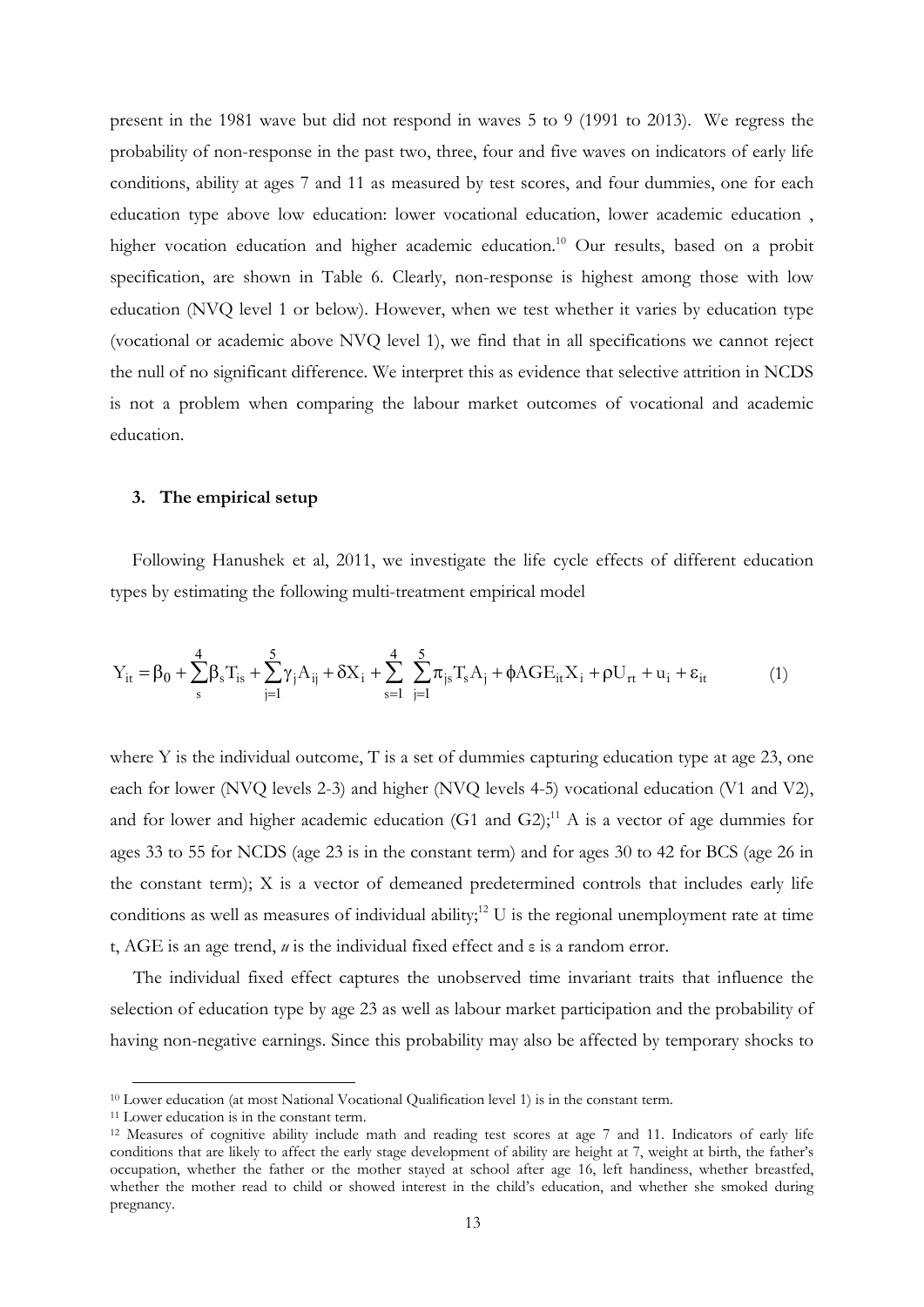the economy, we control for the regional time varying unemployment rate (see Blundell, Dearden and Meghir, 1996, for a similar approach). We are interested in estimating how the life cycle profile of outcome Y varies with the four education types V1, G1, V2 and G2 (our treatments). For this purpose, we include in (1) the interactions of five age dummies (age 33, 42, 46, 50 and 55) for NCDS and four age dummies (age 30, 34, 38 and 42) for BCS with the four education types.

 Observed differences in the life cycle patterns of labour market outcomes such as wages and employment can reflect both education types and differences in ability. For instance, more talented individuals may enjoy higher earnings and employment growth than less talented workers, independently of whether their education is vocational or academic. When ability conditional on education matters, failure to control for the interactions of age and ability in regression (1) may lead to erroneously conclude that the observed life cycle differences in labour market outcomes are driven by education types. We account for the possibility that the effect of predetermined characteristics *X,* that include measured ability, varies by age by using a relatively parsimonious specification, which adds to the regression the interactions of the variables in vector *X* with an age trend rather than with age dummies.

Since education type is correlated with individual unobservables, self-selection into types implies that the parameters  $\beta_0$  and  $\beta_s$ , s=1,..,4, do not identify the impact of each education type on Y at the initial age (23 for NCDS and 26 for BCS). One solution to this problem is a conditional independence assumption: conditional on the vector of controls *X*, the assignment to treatment (education type) can be considered as random. This strategy has been followed in the previous literature, both by Blundell et al, 2000, and by Dearden et al, 2002, for two main reasons: first, these authors were interested in estimating the returns to education type at one particular age; second, the NCDS provides an unusually rich set of controls for early ability and early life conditions, which make selection on observable a relatively attractive option.

Our approach is partially different. We estimate separately the parameters that measure the effects of each education type on labour market outcomes at the initial available age,  $\beta_0 + \beta_s$ , and the parameters  $\pi_{is}$ , that capture the changes in these effects as individuals age. As in Blundell et al, 2000, and Dearden et all, 2002, we estimate the former group of parameters under a conditional independence assumption, exploiting the rich set of observables available in NCDS and BCS data, which include measures of cognitive ability at age 7 and 11 and indicators of early life conditions, and using the AIPW estimator, developed to estimate treatment effects in nonrandom trials. Non-random assignment to treatment implies that some individual characteristics could be over-represented either in the treatment or the control group and need re-balancing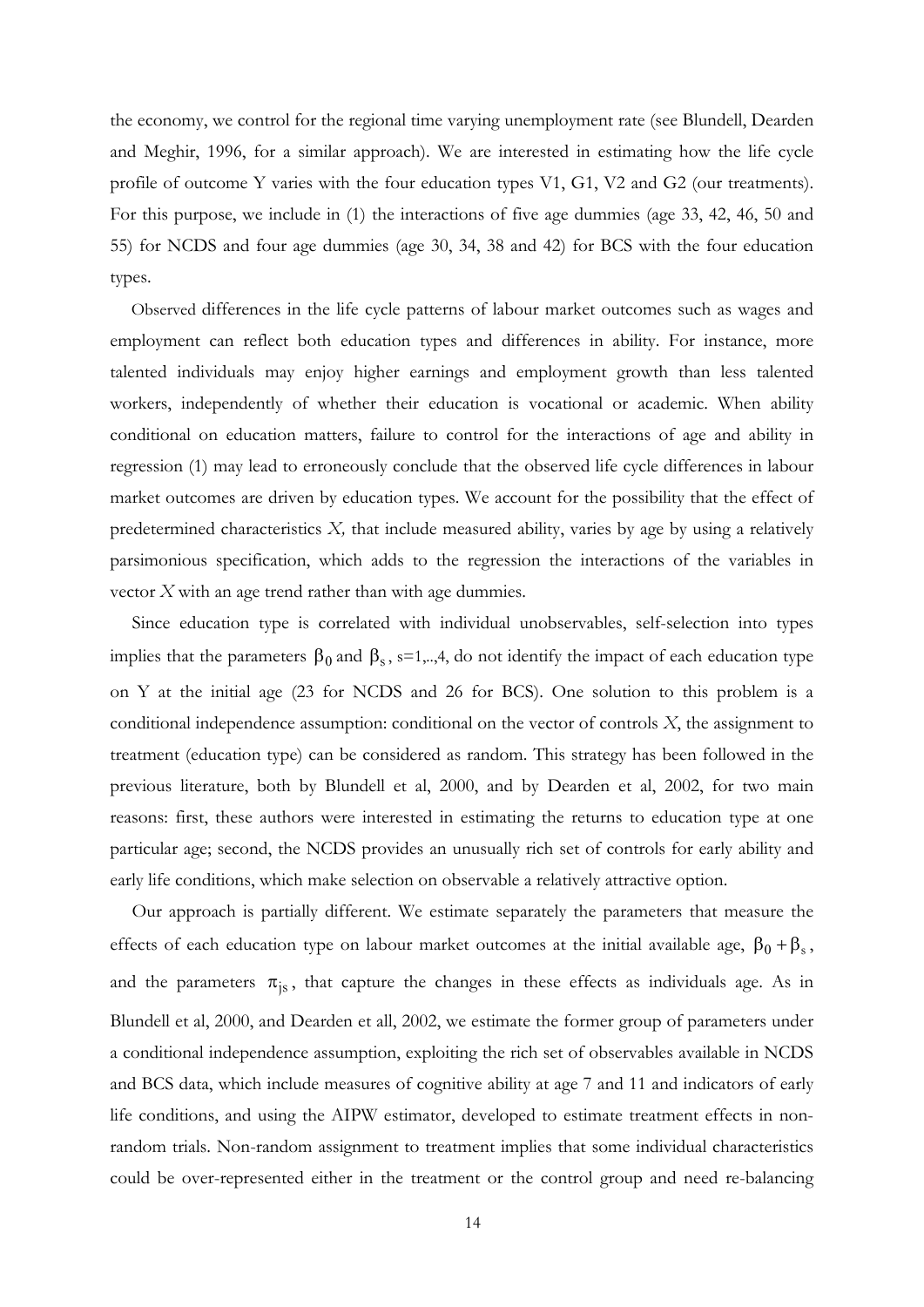before computing treatment effects. With the AIPW estimator, re-balancing is obtained by jointly estimating a treatment model and an outcome model. This procedure has the desirable property of being double robust to misspecification.<sup>13</sup> We describe how we apply this method to our data in the Appendix.

We estimate the latter group of parameters with a fixed effects estimator, that exploits the within-individual variation in the data and is robust to self-selection into education due to unobservable time invariant traits. To satisfy the common support requirement, essential to avoid extrapolations in the estimation of  $\beta_0 + \beta_s$  and of  $\pi_{is}$ , we retain in our final sample of individuals only those with an estimated propensity score equal to at least 1 percent for each possible treatment.<sup>14</sup> We combine our estimates of  $\beta_0 + \beta_s$  and  $\pi_{is}$  to compute average age employment and age - wage profiles. For each age, we estimate the relevant standard errors by bootstrapping the entire procedure 250 times.

Since individuals typically care about both employment and wages, we compute average longterm earnings LW

$$
LW_s = \sum_{t=23}^{55} \frac{E_{st} w_{st}}{(1+r)^{t-23}}
$$
 (2)

where E is the probability of employment at time  $t$  for treatment  $s$ ,  $w$  is the real net wage and  $r$  is the real rate of interest, that we set at 2 percent (see Brunello, Weber and Weiss, 2015). This concept implicitly assumes that earnings from unemployment are equal to zero, which is not crucial for us if unemployment benefits do not vary much by education type, and corresponds to expected long-term utility if individuals are risk neutral.

 Earnings profiles by education type that share the same value of LW may differ in the variability of employment and earnings over the life cycle. If individuals are risk averse, their individual utility is increasing in LW and decreasing in the variance of expected earnings. For each education type and available wave, an important component of this variance is the coefficient of variation of earnings  $CV_s$ , that we compute after re-balancing on observables using the sample that satisfies the condition of common support.<sup>15</sup> We regress  $CV_s$  on a quadratic in

<sup>&</sup>lt;sup>13</sup> The property says that only one between the treatment and the outcome model needs to be correctly specified for the estimate of potential outcomes to be unbiased.

<sup>&</sup>lt;sup>14</sup> We select the common support using the 1981 wave for NCDS and the 2000 wave for BCS.

<sup>&</sup>lt;sup>15</sup> The coefficient of variation of employment when the underlying distribution is binomial is  $\sqrt{\frac{1-p}{p}}$ , where p is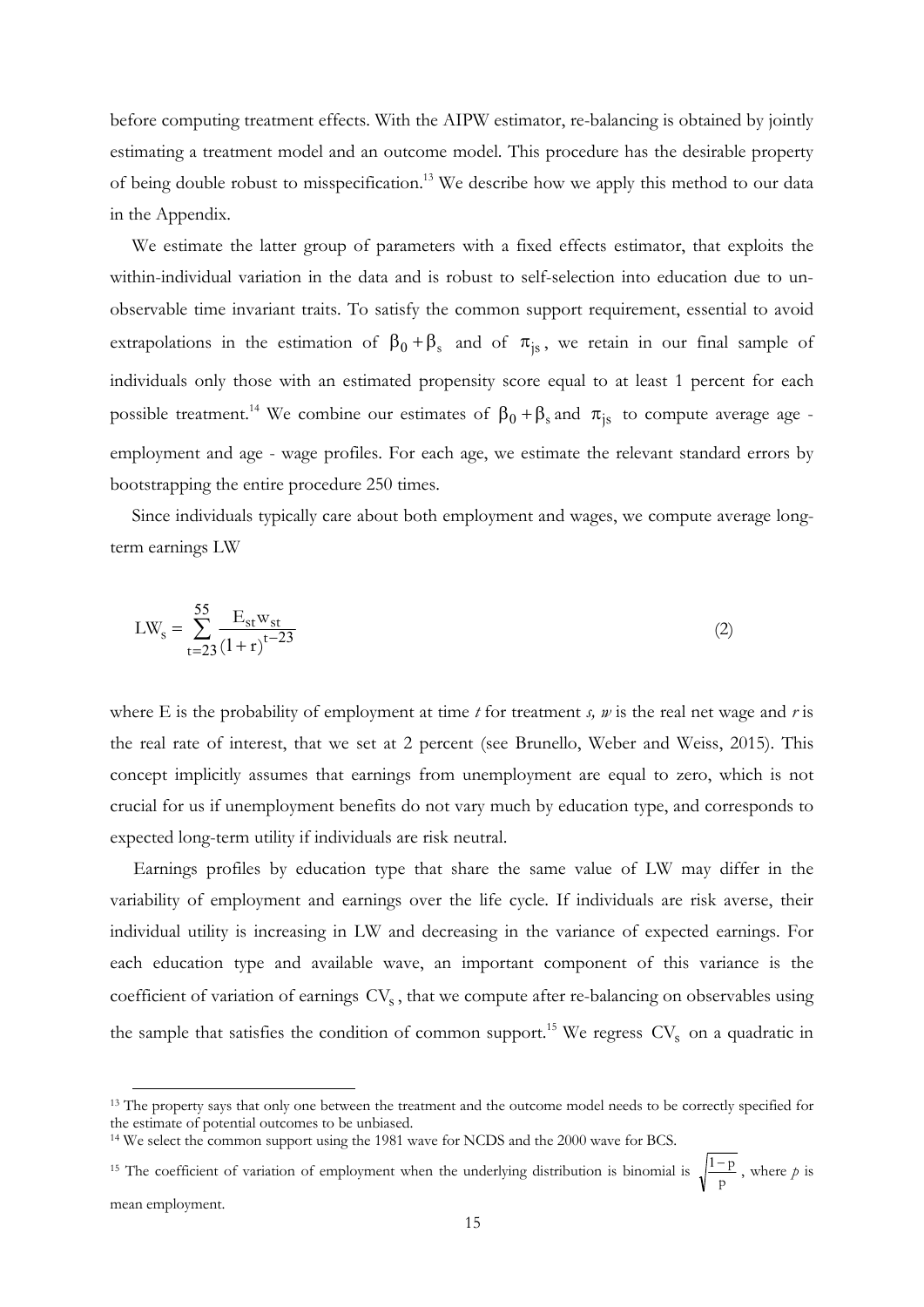age and the four treatment dummies and use the estimated parameters of these dummies to evaluate whether, conditional on age,  $CV_s$  varies significantly by treatment.

A clear advantage of NCDS and BCS data is that they are long panels of individuals belonging to the same birth cohort, covering from 16 to more than 30 years of productive life. By construction, cohort and age effects in these data are clearly distinguishable, although age and time effects are not. In our empirical specifications, we partly control for the effects of macro shocks (time effects) by including in (1) the regional unemployment rate. However, since our purpose is to study the labour market performance over the life cycle of individuals with different education types, the distinction between age and time effects is not of crucial importance. As time goes by, individuals with different skills and education type are exposed both to ageing and to a sequence of macro shocks, which test their ability to adapt and impact on the effectiveness of accumulated skills. Hence, we do not try to distinguish between age and time effects in our empirical study and, in the presentation of results, we shall use the word "age" as synonimous of "time".

#### **4. Results using NCDS**

#### *4.1 Baseline results*

We estimate (1) by fixed effects, using as dependent variables: the employment dummy *E*, equal to 1 if the individual is employed and to 0 otherwise; real net earnings *w*; the dummy *Q*, equal to 1 if additional qualifications have been attained between the current and the previous wave and to 0 otherwise; the dummy *T*, equal to 1 if any work related training has been done between the current and the previous wave, ando to 0 otherwise.<sup>16</sup> Table A3 in the Appendix presents the results. For the three dependent variables that are dummies, we use linear probability models.<sup>17</sup>

We use these estimates to compute for each age and education level – low or high - the gap  $\pi_{jV}$  –  $\pi_{iG}$ , with V for vocational and G for academic, by evaluating the variables in vector X at their sample means (and therefore by setting these variables to zero). This gap - reported in Table 7 - measures the difference in outcomes between vocational and academic education *relative* to the

<sup>&</sup>lt;sup>16</sup> For some individuals who have temporarily left the survey, the previous survey could be earlier than for the individuals who reply to all successive surveys. We have estimated equation (1) by eliminating the individuals who are present only in an intermitted way, with no qualitative changes of results. These findings are available from the authors upon request.

<sup>&</sup>lt;sup>17</sup> We have experimented with a conditional logit specification, with no qualitative change in results.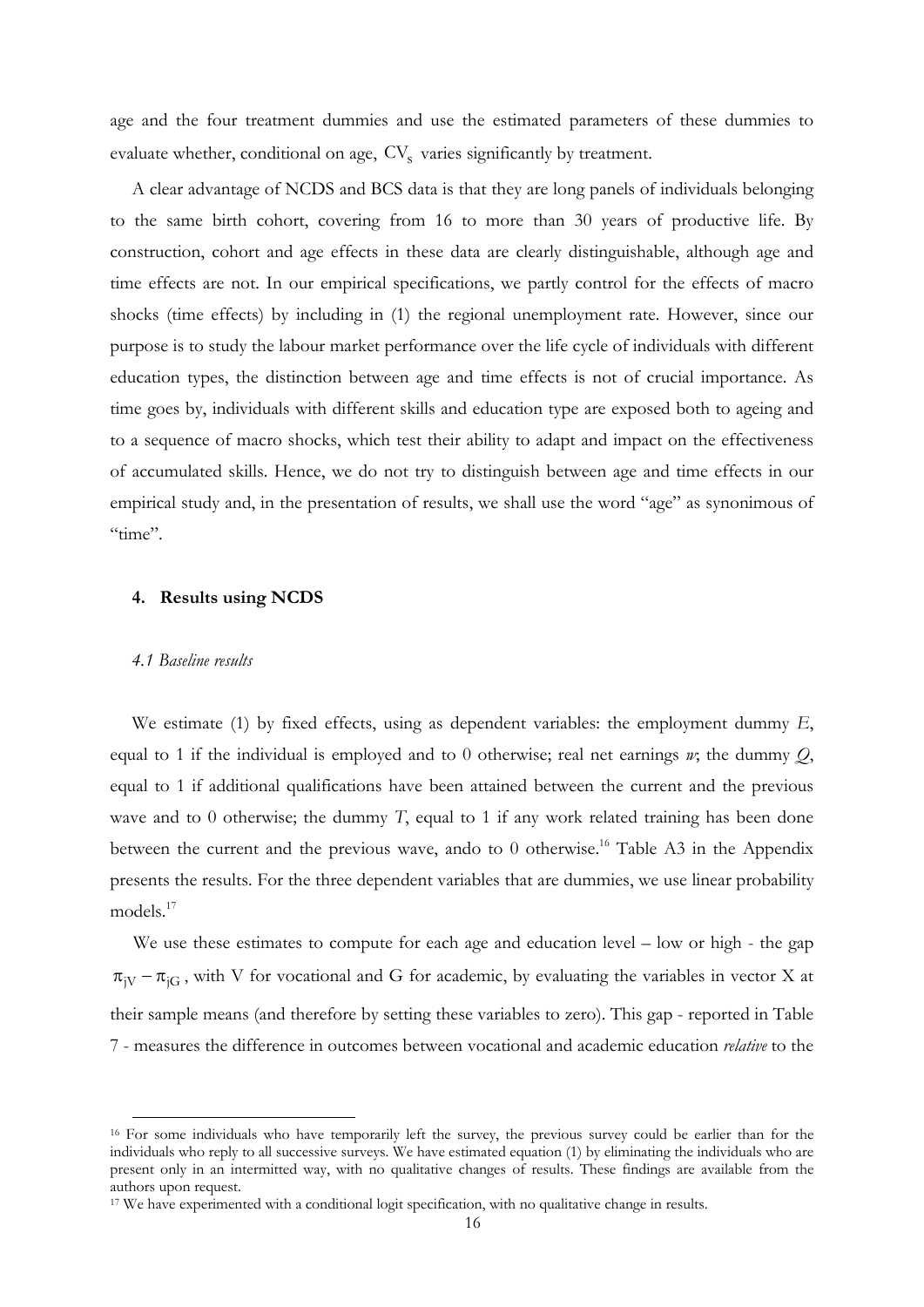difference at age 23, separately for lower and higher education.<sup>18</sup> The table has two key messages: a) the outcome gap between vocational and academic education differs across education levels; b) for both wages and employment, the estimated gap is negative and often statistically significant, suggesting that, if any positive advantage exists at age 23 in favour of vocational education, this advantage declines as age (time) goes by.

We estimate parameters  $\beta_0 + \beta_V$  and  $\beta_0 + \beta_G$  for each education level using the AIPW method described in the Appendix and report in Table 8 the estimated average treatment effects at age 23 for the four outcomes under study. In the bottom part of the table we show the differences between the estimated parameters for vocational and academic education, both for lower and for higher education.<sup>19</sup> For employment, our evidence indicates that no significant difference exists in the case of lower education. In contrast, there is a substantial premium in favour of vocational higher education (18.5 percentage points). Part of this premium is driven by our inclusion in the final data of those still in full time education (close to 2 percent of total observations). Even excluding this group, however, the gap remains large (16.8 percentage points) and statistically significant.<sup>20</sup>

 For wages, the estimated initial gap in favour of those with vocational education is close to 10 percent, independently of the level of education, reflecting the fact that those with vocational education have longer labour market experience at age 23. While we find no evidence of a difference in the probability of adding additional qualifications between age 23 and age 33, there is evidence that those with vocational education are less likely to be involved in training between these ages, especially when education is lower.

 We put together the evidence presented in the last two tables by showing in Table 9 the estimated vertical distance between profiles,  $\pi_{\text{iV}} + \beta_{\text{V}} - \pi_{\text{iG}} - \beta_{\text{G}}$ , for any available age in the range 23 to 55. Consider first employment. For lower education, there is no evidence that those with vocational education have any initial or later advantage over those with academic education.

 $[E(Y_{is} | X = 0, A_i = 50] - E(Y_{is} | X = 0, A_i = 23)] - [E(Y_{is} | X = 0, A_i = 50] - E(Y_{is} | X = 0, A_i = 23)] = \pi_{50s} - \pi_{50s}$ 

which is larger than the initial advantage if  $\pi_{50s} - \pi_{50s'} > 0$ .

19 The estimation of parameters β are necessary to understand whether the eventual initial advantage associated to vocational education turns into a disadvantage as time goes by. For instance, a disadvantage at age 50 implies that

$$
[{\rm E}(Y_{is}\ |\ X=0, A_i=50)-[{\rm E}(Y_{is'}\ |\ X=0, A_i=50)=\pi_{50s}+\beta_s-\pi_{50s'}-\beta_{s'}<0
$$

<sup>&</sup>lt;sup>18</sup> Consider the two treatments *s* and *s'* and assume that  $\beta_s > \beta_{s'}$ , suggesting that the selected outcome at the initial age and conditional on X is higher for the former treatment. The estimated gap  $\pi_{is} - \pi_{ls'} > 0$  is informative of whether this advantage increase with age (time). To see why, at age 50 the difference in expected outcomes between the two treatments at mean levels of X is given by

<sup>20</sup> Results available from the authors upon request.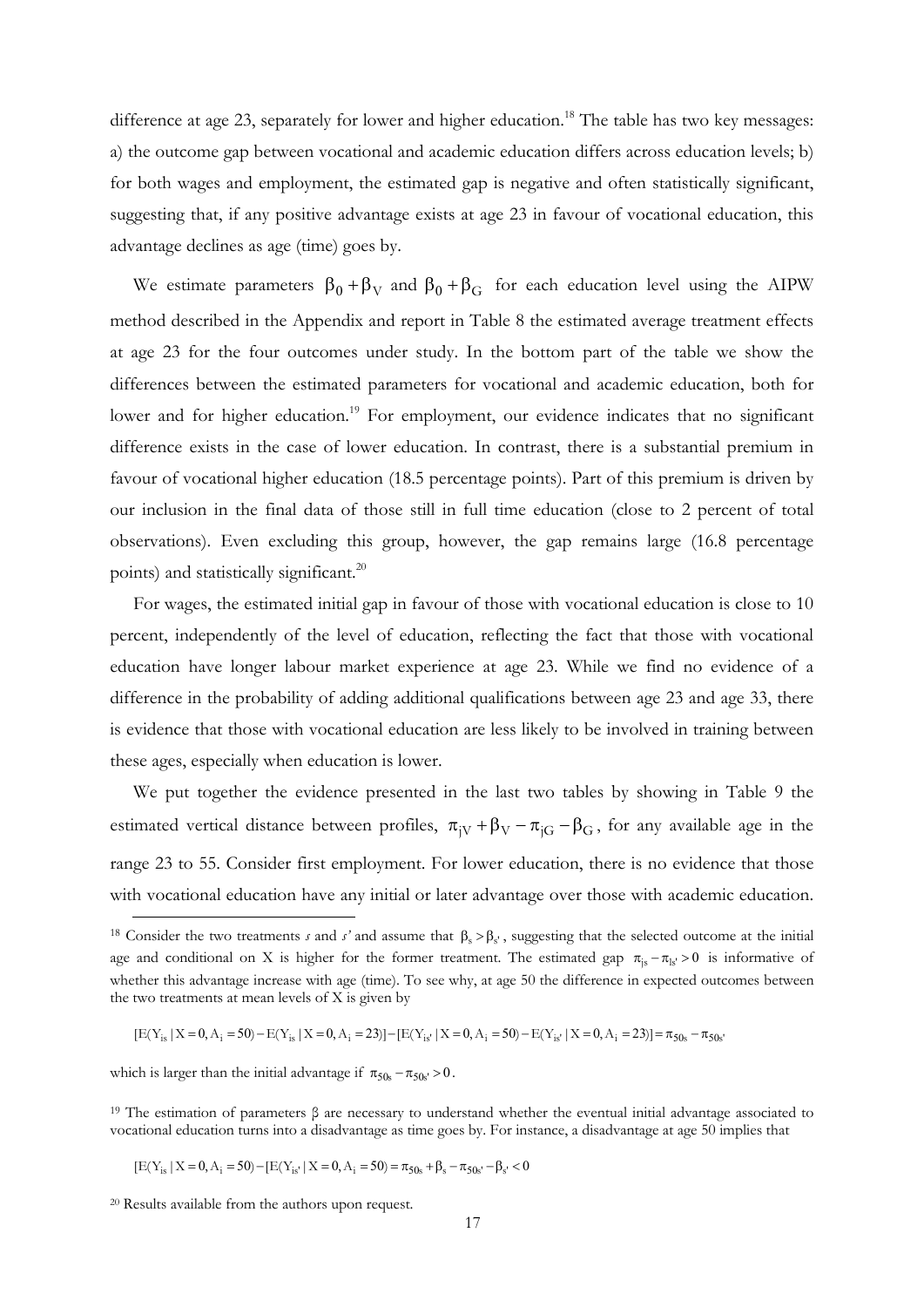For those with higher education, however, the high initial advantage enjoyed at age 23 by those with a vocational education disappears almost entirely by age 33 and remain positive, small and not statistically significant until age 55.

 These estimates suggest that the view that vocational education provides a temporary advantage that decreases with age holds only for the better educated, a minority of the individuals in these data. The initial advantage, however, never turns into a later disadvantage. Figure 1 illustrates the employment profiles by age and educational attainment, showing that: a) the probability of employment for those with higher vocational education is always higher than for those with higher academic education; b) average employment probabilities are very similar across education levels and decline with age.

 Turning to real net wages, we find that the initial 10 percent advantage enjoyed by those with lower vocational education with respect to the comparison group with academic education turns into a disadvantage from age 33 to 46. After that age, there is no statistical difference in real net wages between the two groups. Since the individuals born in 1958 have turned 50 at the outset of the Great Recession, these results suggest that those with lower vocational education have performed relatively well both in terms of employment and in terms of wage in the presence of the large negative macroeconomic shock, which seems to be in contrast with the view that those with this type of education are less capable to adjust in the presence of negative economic shocks.

 In the case of higher education, the initial advantage enjoyed by those with vocational education completely disappears by age 33 and remains small and not statistically different from zero at later ages. Figure 2 illustrates the wage profiles by age and education, and confirms that only individuals with lower vocational education face a clear trade-off between early wage advantages and later wage disadvantages when compared to individuals with lower academic education.

 Individuals can compensate their lack of qualifications at age 23 by acquiring new qualifications or by undergoing work related training during their working life. As documented in the third column of Table 9 and in Figure 3, there is no evidence in our data that the type of educational qualification affects in a statistically significant way the probability of acquiring new qualifications. There is evidence, however, that those with lower vocational education are less likely to be involved in work related training, especially in the first part of their working career (see column (4) of Table 9 and Figure 4), in line with the view that their accumulated skills can be readily spent in the labour market.

 We combine the results on employment and wages by age and education type by computing for each group the expected long-term earnings at age 23, using the estimated parameters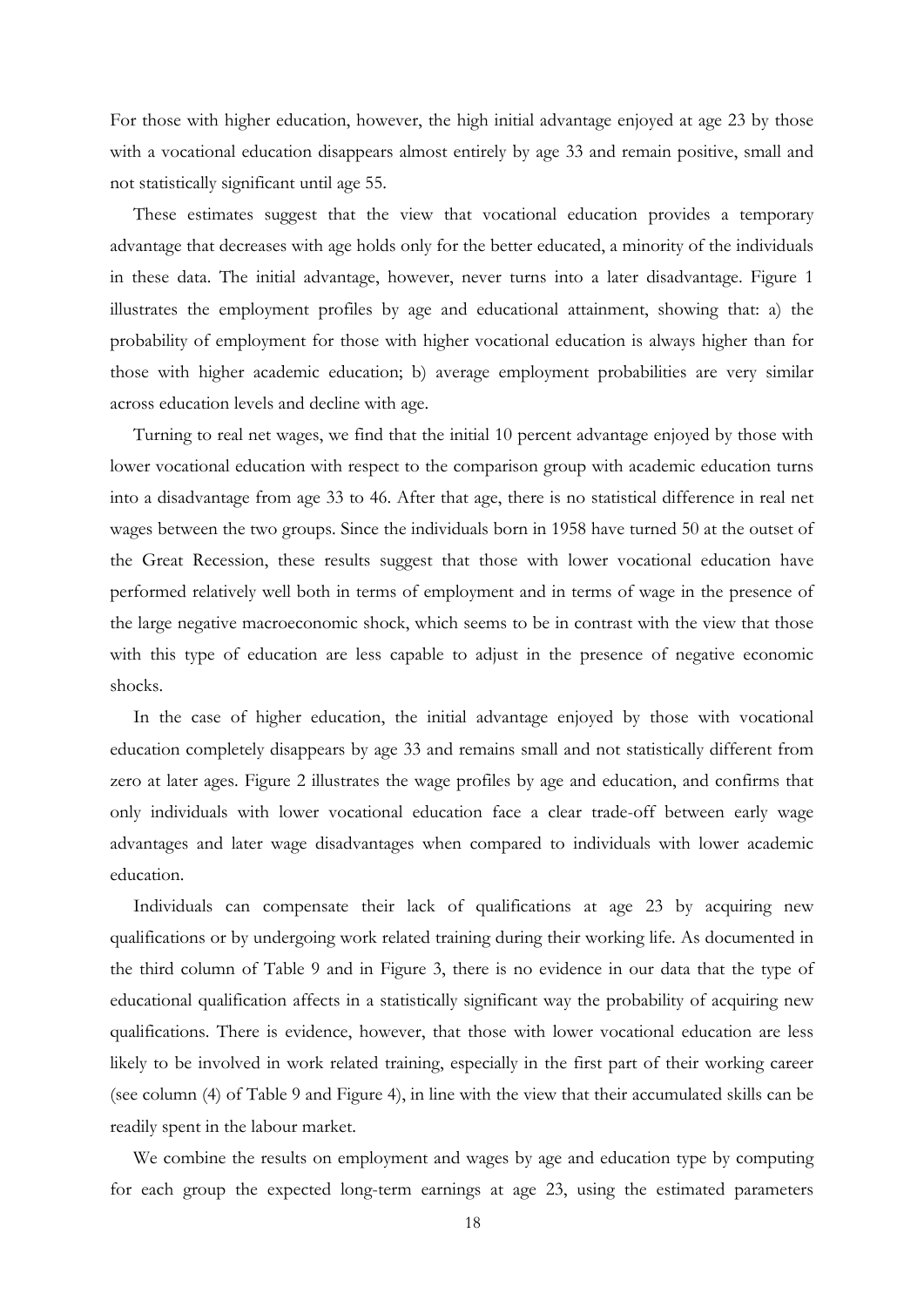reported in Tables 7 to 9. Since our data only contain information for six age points, we linearly interpolate between each pair of points to obtain expected employment and net wages at each age, and use these values to compute (2) for each treatment group. The first column in Table 10 reports our estimates.

 We find that expected long-term net earnings at age 23 (and until age 55) are equal to about 311,4 thousand pounds (at 2005 prices) for those with lower vocational education and to about 328,1 thousand pounds for those with lower academic education, implying that the former group earns in expected terms about 5 percent less than the latter group until age 55. This negative difference – statistically significant at the 10 percent level of confidence - contrasts with the initial advantage enjoyed at age 23 by those with lower vocational education (12,1 versus 11,1 thousand pounds, obtained as the product of the expected probability of employment and expected real net wages), suggesting the presence of a trade – off between early relative benefits and later relative costs, with the former outweighed by the latter.

 In an effort to capture the variability of earnings over the life cycle, we compute the coefficient of variation of real net wages by age and education type and find that, conditional on age effects, this indicator is about 20 percent lower for those with lower vocational education than for their comparison group with academic education. On the other hand, the coefficient of variation for employment - equal  $\sqrt{(1-p)/p}$ , where *p* is mean employment - does not vary much between lower vocational and academic types, as documented by the left panel of Figure 1. The combination of lower expected long-term earnings with the lower variability of earnings over the life cycle suggests caution in drawing conclusion for this group of individuals, because the lower earnings risk may more than compensate in utility terms the lower expected long-term earnings.

 Turning to the group with higher education (NVQ levels 4 and 5) we estimate that expected long-term earnings are equal to about 388,5 thousand pounds in the case of vocational education and to about 363,7 thousand pounds for academic education. Contrary to the case of lower education, higher vocational education for this cohort pays better (+6.8 percent) over the years than higher academic education, $^{21}$  with the relative advantage being almost entirely frontloaded near labour market entry. We also compute for this group the coefficient of variation of real net wages and find that it is close to 17 percent lower for those with vocational education. To this one should add the lower coefficient of variation of employment for the vocationally educated, which can be inferred directly from the right hand panel in Figure 1. The combination of higher returns and lower risk suggests that for the cohort of individuals born in 1958 higher vocational

-

<sup>&</sup>lt;sup>21</sup> Notice however that the estimated difference between long-term earnings is not statistically significant at the conventional levels.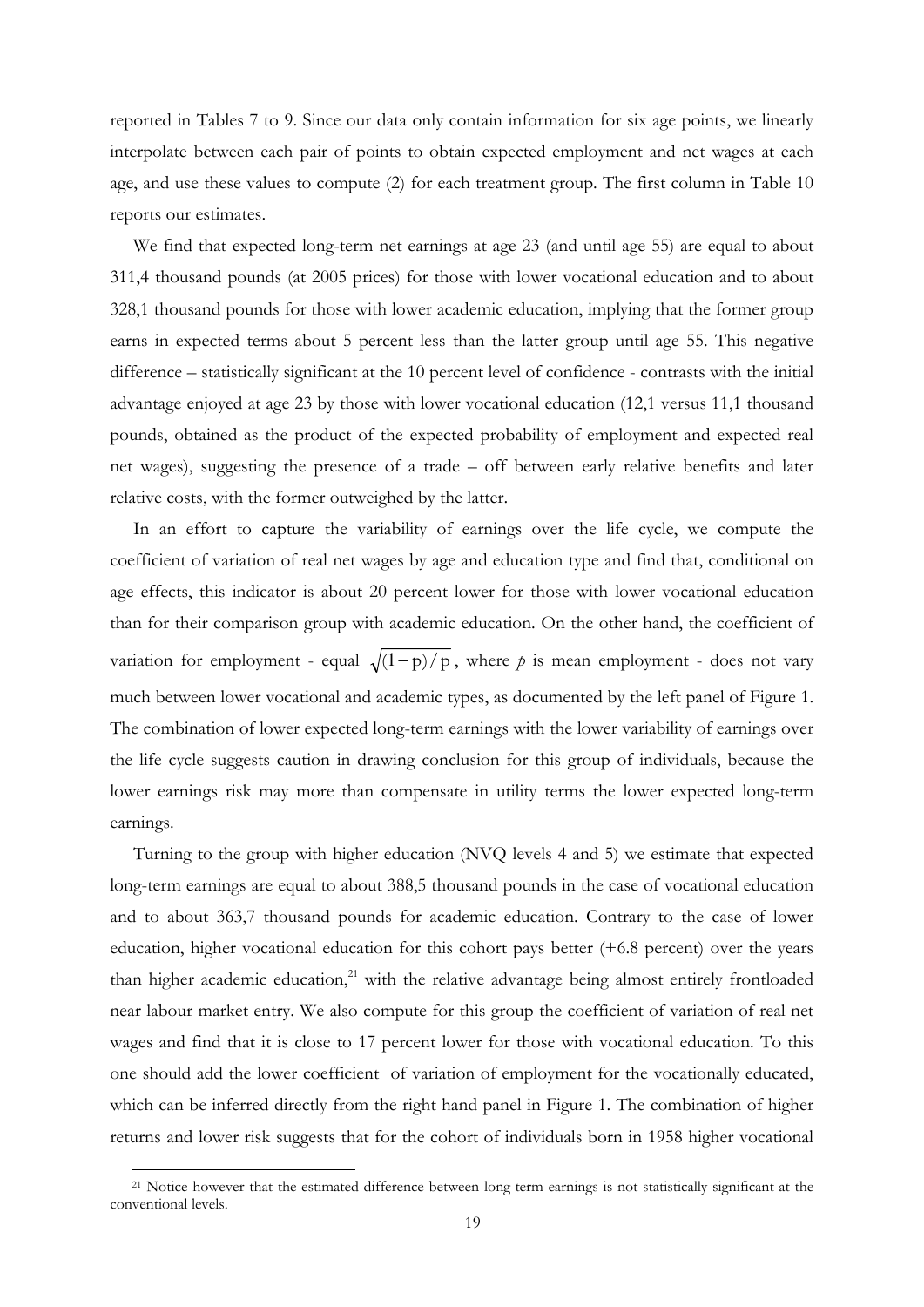education did somewhat better in the long run than higher academic education, in contrast with the common view that it should do worse.

#### *4.2 "Dominant" and "Non – dominant" vocational education*

We have defined education types in NCDS using the highest attained qualification at age 23. Yet we have shown in Section 2 that individuals with the same highest qualification may differ in the bundle of qualifications held, part of them vocational and part academic. In particular, we have distinguished between dominant and non dominant education types, the key difference being that in dominant types the difference in NVQ levels between the highest vocational (academic) qualification and the highest academic (vocational) qualification is at least equal to two, and in non dominant types it is lower than two. In other words, non dominant types have a more balanced composition of qualifications.

We have also shown in Table 3 that in NCDS data academic education and higher vocational education are mostly of the dominant type, with only a small minority of individuals belonging to the non dominant category. In contrast, lower vocational education is characterized by a higher presence of non dominant profiles (about 35 percent). We therefore distinguish between these two types only for lower vocational education – which we divide in two groups – V1 dominant (V1F) and V1 non dominant (V1C), while retaining the usual classification for the other treatments. We use fixed effects and AIPW estimates in this extended model with six treatments and report our key results in Table 11. In this table, we show the estimated vertical distance between treatment V1F and treatment G1, between treatment V1C and treatment G1 and finally between the two vocational treatments. We complement this evidence with Figures 5 and 6, which plot the employment and net wages profiles for the three treatments associated to lower education.

For employment, we find that non-dominant vocational education performs generally better than the dominant type, although the difference is rarely statistically significant, as it happens at age 42, when we register a negative gap in employment probabilities equal to 4.5 percentage points – statistically significant at the 10 percent level of confidence. For net wages, estimated differences between V1F and V1C are small and statistically significant – at 10 percent - only at age 23. There is also evidence that the V1F group invests less in additional qualifications and in additional training. The last column of Table 10 reports the expected lifetime earnings for the two groups, that we estimate at about 310,5 thousand pounds for those with dominant vocational education and at about 319,5 thousand pounds for those with a non dominant profile. We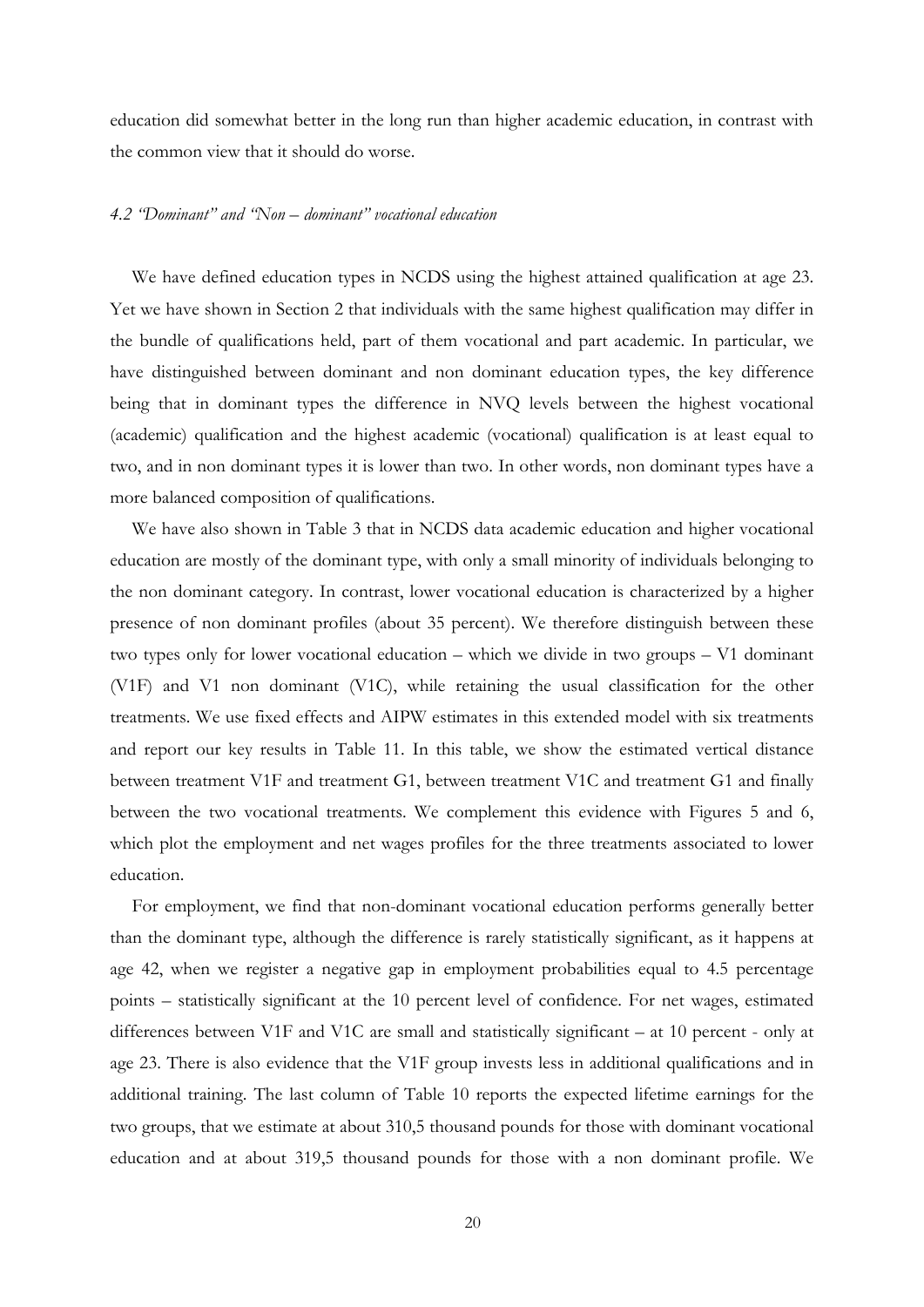conclude that having a more balanced composition of skills is associated to a small (2.9 percent) premium in long-term earnings.

#### **5. Results using BCS**

The empirical results presented in the previous section are based on NCDS data, and therefore refer to a single cohort. The natural question to ask is whether they hold for other cohorts as well. To investigate this, we consider in this section the younger cohort of individuals born in 1970. Using BCS data and the rich information on attained qualifications, we are able to estimate for each individual the highest qualification (vocational or academic) held by age 23, and to follow him from 1996 to 2012, a shorter period than NCDS that entirely overlaps the latter. $^{22}$ 

During this overlap, the two cohorts faced similar demand shocks but substantially different supply conditions. First of all, while the NCDS cohort went to school in a period when the selective system based on grammar schools, secondary moderns and selection at age 11 (the so called "11 plus system") - was being phased out and replaced by a more comprehensive system characterized by later selection (see Galindo-Rueda and Vignoles, 2004), the BCS cohort was educated after the transition from the former to the latter system had been completed in the majority of Local Education Authorities.<sup>23</sup> Second, the younger cohort went to school during a period of widening wage differentials between graduates and non-graduates (see Blanden and Machin, 2004), when the distinction between polytechnics and universities was substantially reduced. These changes are at the root of the remarkable education expansion experienced by the cohorts born between 1970 and 1975 and documented by Walker and Zhu, 2008, and Devereux and Fen, 2011.

#### *5.1 The life cycle pattern of employment and wages*

We estimate equation (1) when the outcome variable is either the probability of employment or real net annual wages. For both outcomes we estimate a specification that includes the interactions of age with parental background and ability controls, which in the case of BCS include: individual math and reading tests scores at age 10, the mother's employment status in 1980, the father's social status, household gross weekly income in 1980, the mother's height and age at birth, parental education and the individual's weight at birth.

<sup>&</sup>lt;sup>22</sup> Notice that the initial age when wages and employment are observed is  $26$ , not  $23$ .<br><sup>23</sup> In the ten years between 1965 and 1975, virtually all state secondary schools in Wales and Scotland went comprehensive. In England the figure was about 90 per cent.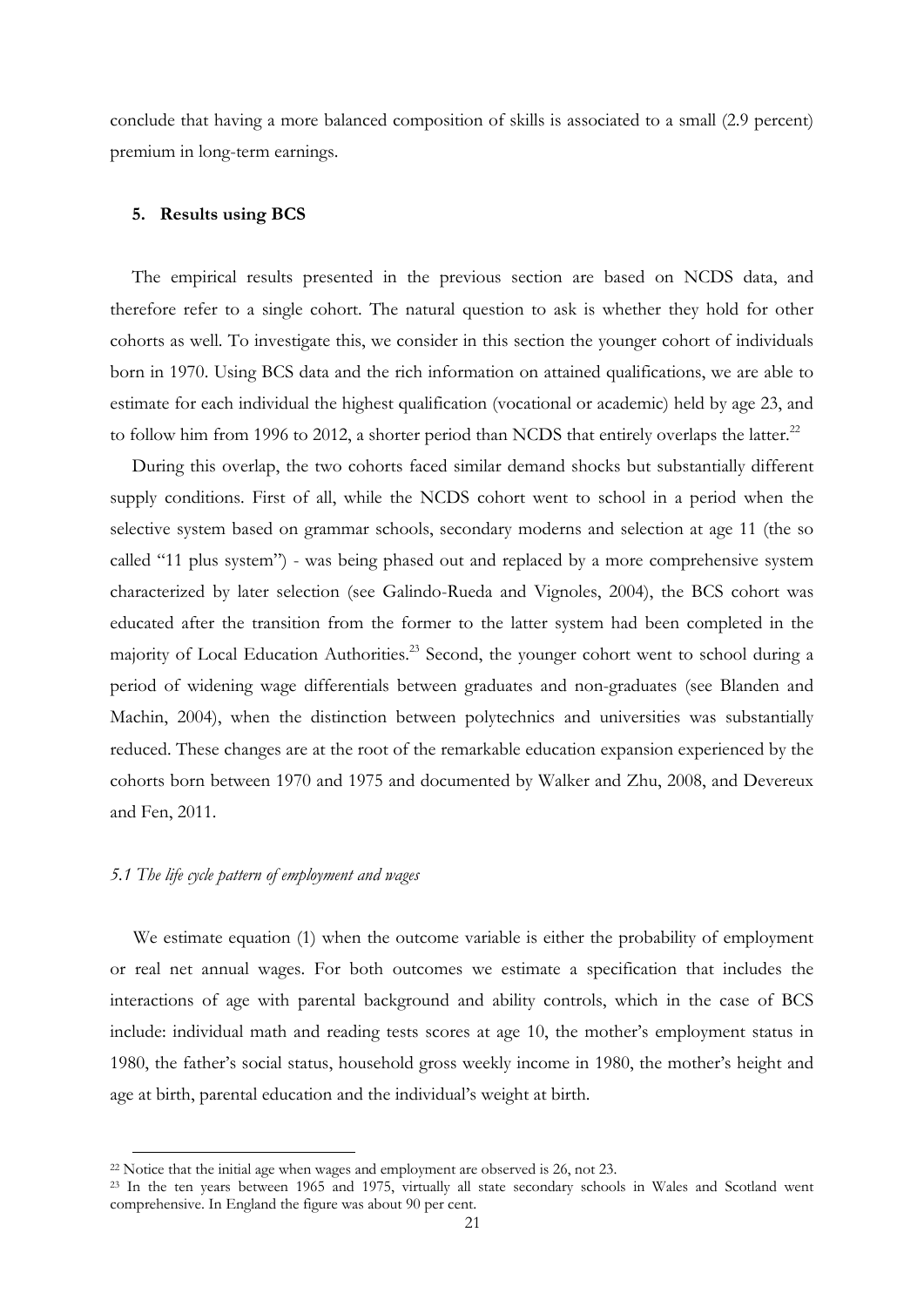As for NCDS, we combine the fixed effects and the AIPW estimates and report the estimated vertical distance between employment and wage profiles  $\pi_{jV} + \beta_V - \pi_{jG} - \beta_G$  in Table 12. We also plot employment and wage profiles in Figures 7 and 8. As in the previous section, we distinguish between lower and higher education. In the former case, we find no evidence of statistically significant differences in either wages or employment between those with vocational and academic education, with the single exception of employment at age 26, which shows a small positive premium (2.6 percentage points – statistically significant at the 10 percent level of confidence) in favour of vocational education. There is also no statistically significant difference in the coefficients of variation of real net wages.<sup>24</sup>

 In sharp contrast, we find that individuals with higher vocational education have an early employment advantage with respect to those with higher academic education (5.6 percentage points). This advantage, however, disappears entirely by age 30. We also find that higher vocational education is always associated to lower earnings than academic education, with a small gap at age 26 (2.5 percent) that widens with age, reaching 14.2 percent at age 38. As in the case of lower education, we find no evidence that the coefficient of variation of real net earnings is statistically different between the two groups. For this group, our evidence clearly support the view that the initial (employment) advantage associated to vocational education decreases with age.

 Column (2) in Table 13 reports our estimates of the expected discounted sum of real earnings – weighted by the probability of employment – from age 26 to age 42, using BCS data. Clearly, this is only a partial snapshot of lifetime earnings, as we exclude the years from the early 40s to the mid-50s. We find that those with lower vocational education are expected to earn about as much as those with lower academic education (228,9 versus 227,1 thousand pounds). On the other hand, those with higher vocational education earn from age 26 to age 42 about 9 percent less than those with higher academic education (286,2 versus 315,1 thousand pounds, a statistically significant gap), in spite of the early small advantage at age 26 - 12,6 rather and 12,1 thousand pounds respectively, a 4 percent premium driven by the initial employment premium. These estimates suggest that for the group with higher vocational education short term advantages in employability go hand in hand with lower earnings in the medium term with respect to the comparison group with higher academic education.

 Table 13 also reports in column (3) expected earnings by treatment for individuals with dominant and non - dominant lower vocational education. We find that the latter group enjoys a 12 percent premium in terms of the discounted sum of earnings from age 26 to age 42, much higher than the premium found using NCDS (2.9 percent). The estimated gap is statistically

<sup>&</sup>lt;sup>24</sup>The estimates for the coefficient of variation of real earnings is available from the authors upon request.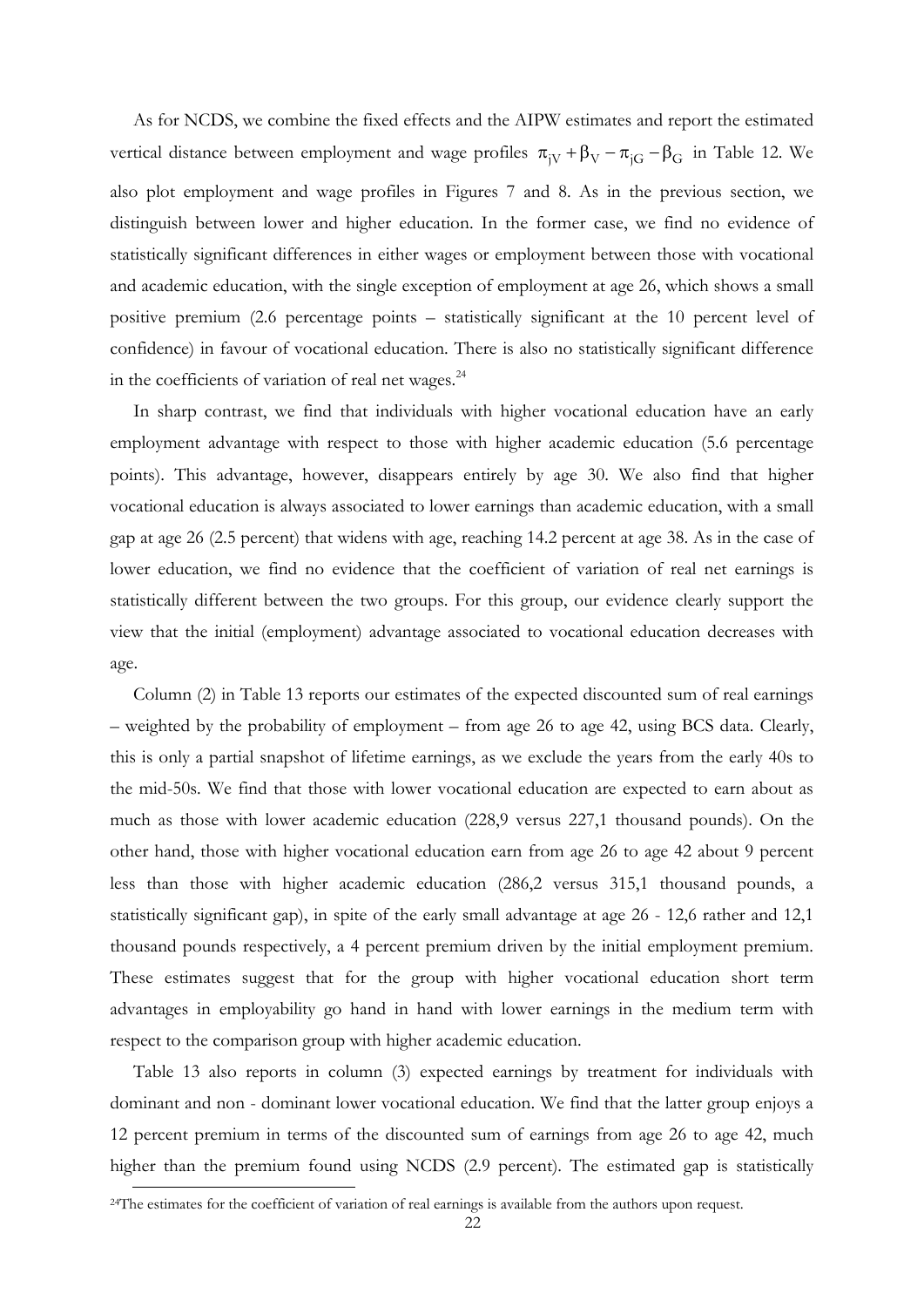significant. For the sake of comparison between cohorts, we also report in the first column of the table the discounted sum of expected earnings from age 26 to 42 for the NCDS sample, using the estimates discussed in the previous section.

 A clear message of the table is that the relative labour market performance of vocational and academic education varies not only by education level – as discussed at length in these pages – but also by cohort. In particular, we show that lower vocational education performs relatively better for the younger cohort, and higher vocational education performs relatively better for the older cohort. These important differences between cohorts clearly warns against using empirical strategies that rely on between-cohort variation.

 The between – cohort changes in relative long-term earnings can be easily interpreted using the framework of relative demand and supply by education level – see for instance Card and Lemieux, 2001. On the one hand, the relative earnings of those with lower vocational education have increased for the younger cohort, in line with a decline in relative supply, documented in Table 2. On the other hand, the decline in relative earnings experienced by the younger cohort with higher vocational education is also consistent with its higher relative supply.

#### **Discussion and Conclusions**

 We have investigated the view that vocational education provides in the short run a smoother transition from school to work at the price of faster depreciation of accumulated skills, lower earnings growth and even premature exit from active labour force in the medium and long run. This analysis faces several difficulties, including the self-sorting of individuals into alternative education paths and the changing contents of vocational and academic education across different cohorts of individuals.

 To address these problems, long longitudinal data that follow individuals over important portions of their labour market careers are essential. We have used data from two UK cohort studies, the NCDS for the cohort born in 1958 and the BCS for the cohort born 12 years later, that are very rich of information on individual education, measured ability and early life characteristics. Due to the relatively large sample sizes, we have been able to distinguish between vocational and academic education for two different education levels, upper secondary (NVQ 2/3) and tertiary education (NVQ 4/5).

 Our estimates indicate that vocational education offers better employment prospects at the beginning of an individual career only to those with higher education level. At lower levels, such advantage is either non - existent or small and not statistically significant. As individuals progress in their labour market careers, this initial advantage is rapidly eroded, but never turns into a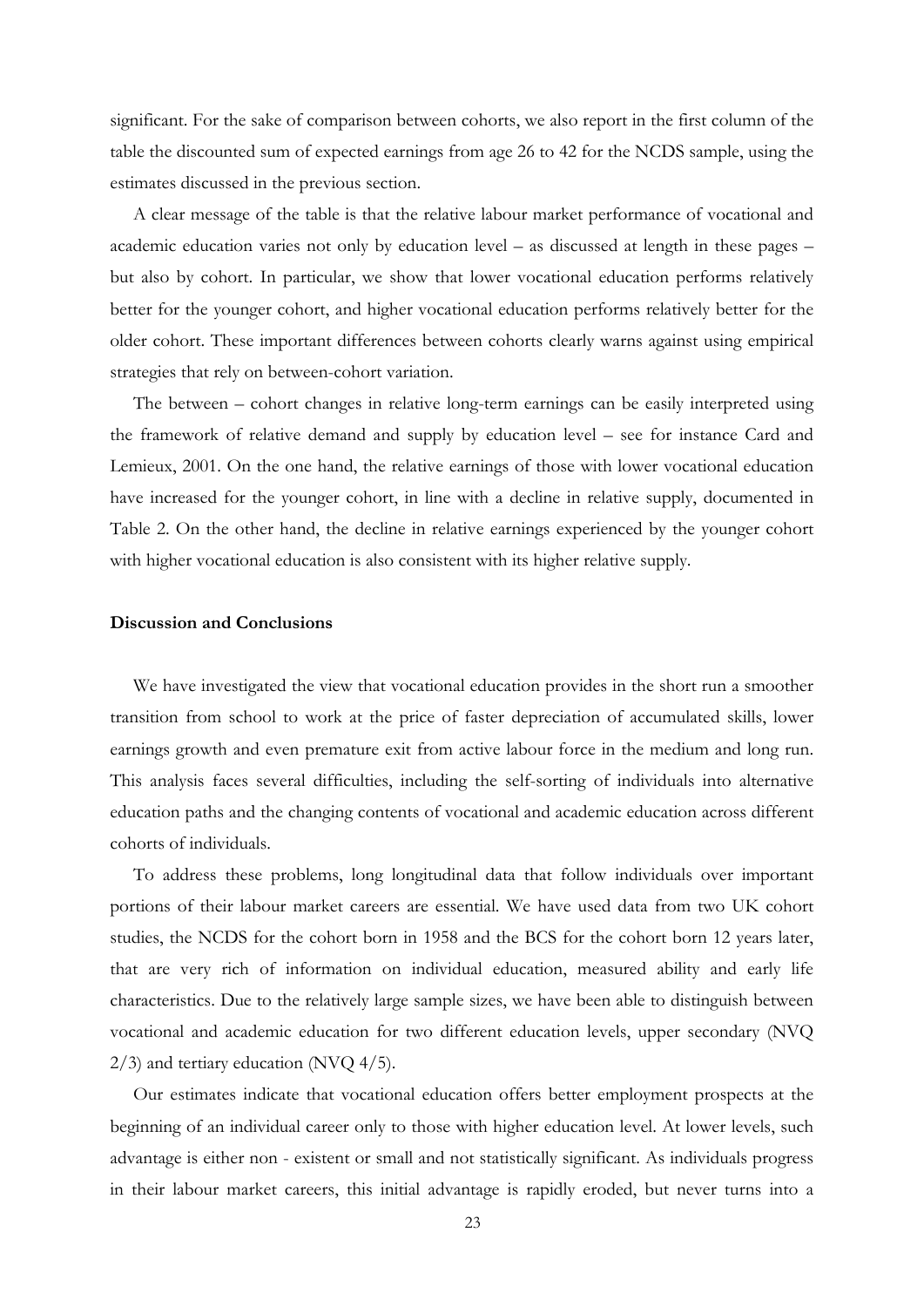disadvantage. Although the probability of employment associated to vocational education may decline with age, it always remain at least as high as the probability associated to a more academic curriculum, suggesting that no trade off exists between short term employment advantages and long term employment disadvantages.

 The reason why we do not find evidence of an employment trade-off associated to vocational education could simply be that individuals with this education type compensate the progressive depreciation of their skills with additional investments in educational qualifications and work related training. Yet we find that this is not the case, and that workers with vocational education do not acquire more off-the-job education or training than comparable workers with academic education.

 The lack of an employment trade-off may also be due to the fact that skill depreciation for those with vocational education affects mainly their wages. Therefore, rather than an employment trade-off, one should look for a wages trade-off. We investigate the life cycle pattern of real net wages by education type and find mixed results, that vary by cohort and level of education. For the older cohort, we find evidence that an early advantage in wages turns into a later disadvantage only for those with lower education. For the younger cohort, those with higher vocational education have lower real net earnings than those with academic education both early and later on in their career. For the remaining two groups – the older cohort with higher education and the younger cohort with lower education – the absence of an employment tradeoff extends also to the real net wage.

 We hasten to stress that the presence of trade-offs between short run and long run benefits does not necessarily imply that individuals who have invested in vocational education have lower expected lifetime utility than individuals who have taken up academic education. Two key ingredients of this utility are expected lifetime earnings and the coefficient of variation of earnings. For lower education, these indicators suggest that individuals with vocational education are not clearly worse off than individuals with academic education. For higher education, results differ sharply across cohorts: while the older cohort is slightly better off with vocational education, the younger cohort is clearly worse off, mainly because of the unfavourable life cycle pattern of wages.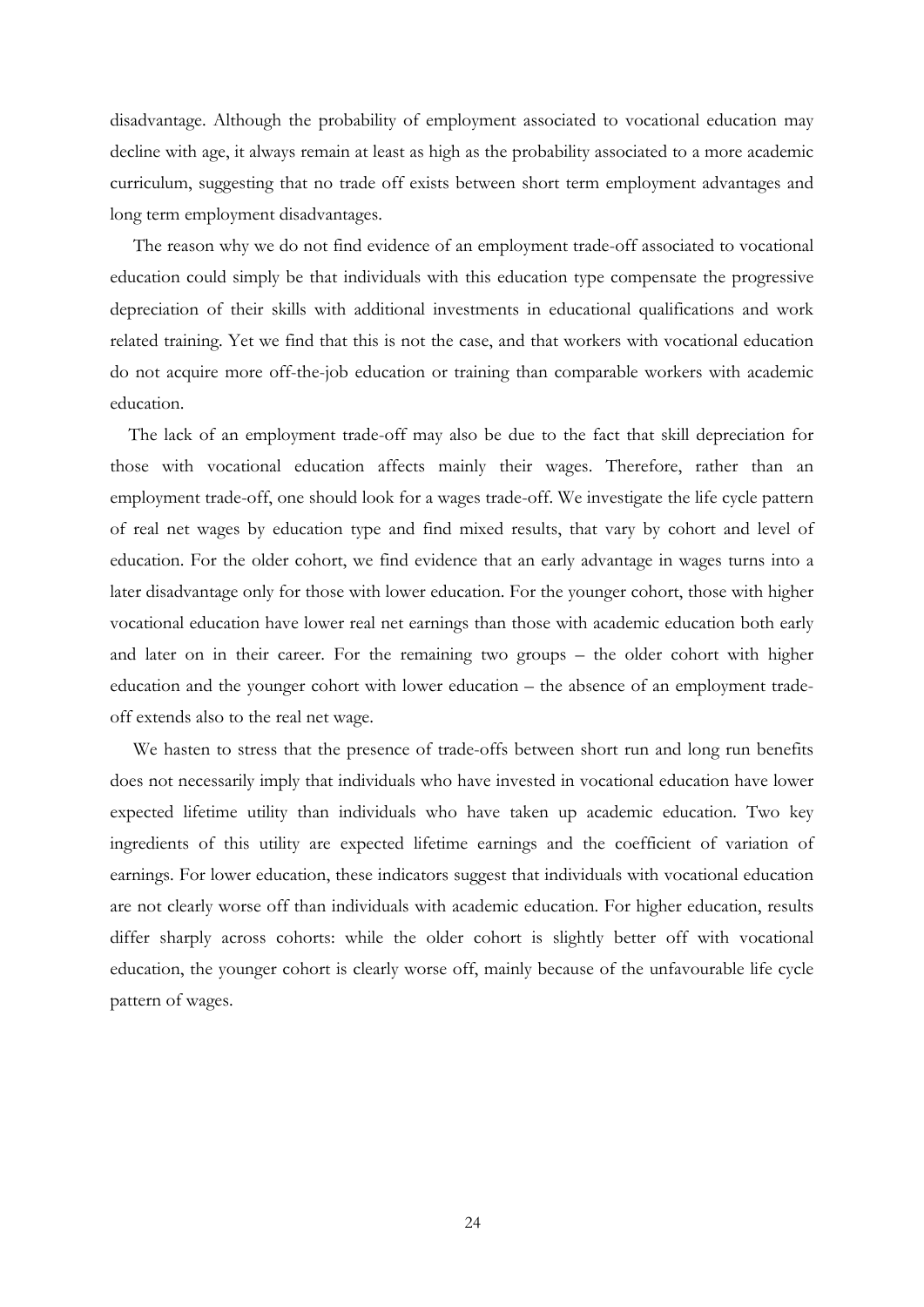### **Tables and Figures**

Í,

Table 1. Expected long-term earnings. Vocational relative to academic education. By education level and cohort.

|                  | <b>NCDS</b> |         |
|------------------|-------------|---------|
| Lower education  | Lower       | As high |
| Higher education | Higher      | Lower   |

Table 2. Distribution of highest educational qualifications at age 23. Males. NCDS 1981 and BCS 2000.

|                                        | <b>NCDS</b> | BCS.        |
|----------------------------------------|-------------|-------------|
| Low education                          | 1,930(36.0) | 1,292(27.1) |
| Vocational level - low (NVQ 2-3)       | 1,723(32.2) | 1,081(22.7) |
| Academic level - low (NVQ 2-3)         | 744 (13.9)  | 1,111(23.3) |
| Vocational level - high (NVQ 4-5)      | 270(5.0)    | 435(9.1)    |
| Academic level - high (NVQ 4-5)        | 691 (12.9)  | 852 (17.9)  |
| Total                                  | 5,358       | 4,771       |
| Percent who left school at 16 or under | 70.2        | 61.4        |

Table 3. Percent with "dominant" academic or vocational qualifications at age 23. Males. NCDS 1981 and BCS 1999.

|                               | <b>NCDS</b> | BCS  |
|-------------------------------|-------------|------|
| Vocational level NVQ 2-3 (V1) | 64.9        | 45.7 |
| Academic level NVQ 2-3 (G1)   | 86.0        | 77 7 |
| Vocational level NVQ 4-5 (V2) | 80.4        | 69.5 |
| Academic level NVQ 4-5 (G2)   | 98.1        | 851  |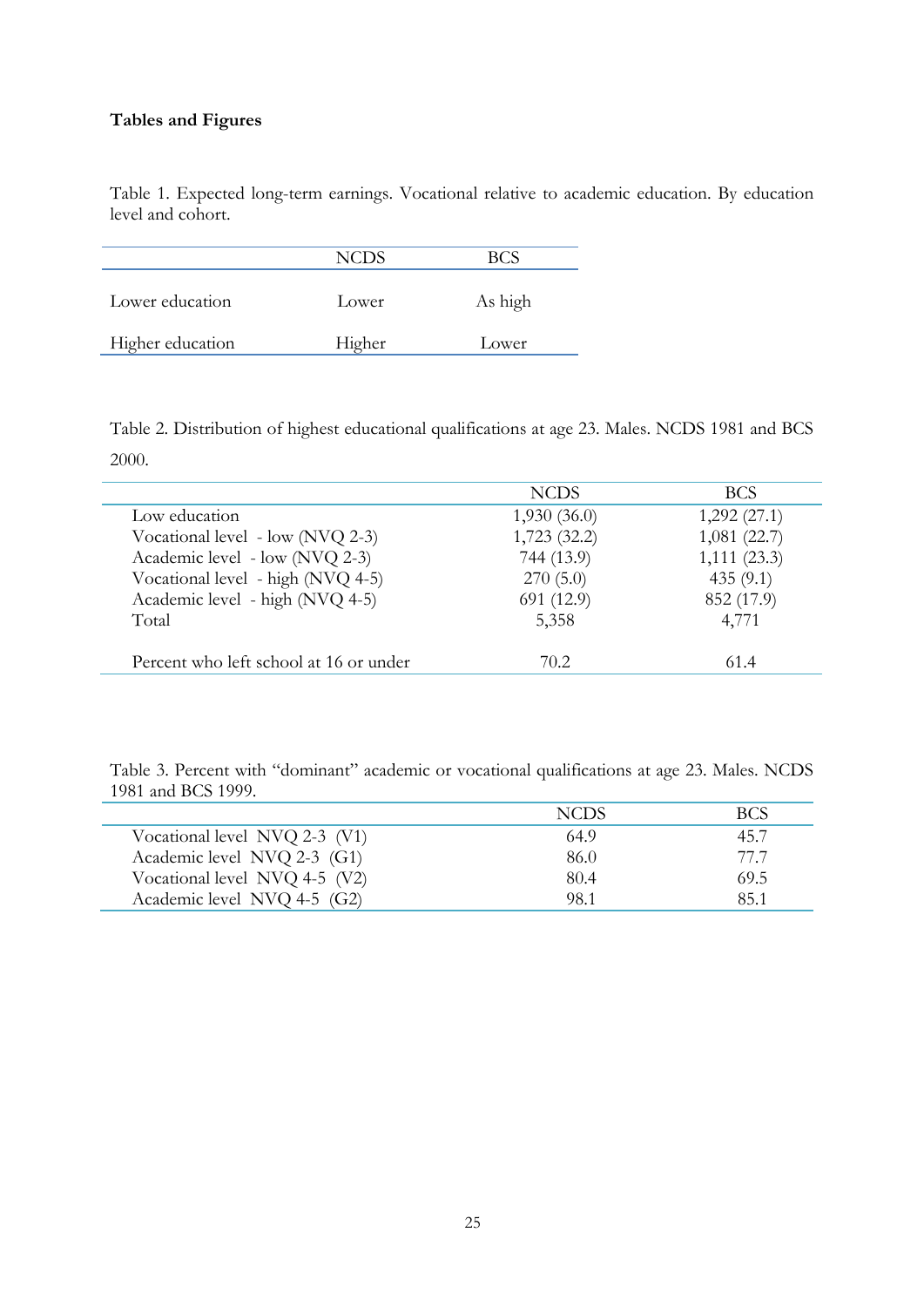Table 4. Means and standard deviations of employment, wages and ability. By education type.

|                                            | Low       | Vocational      | Academic  | Vocational | Academic  |
|--------------------------------------------|-----------|-----------------|-----------|------------|-----------|
|                                            | education | $_{\text{low}}$ | $\log$    | high       | high      |
|                                            |           |                 |           |            |           |
| Probability of employment                  | 82.91     | 91.77           | 91.75     | 93.48      | 90.13     |
|                                            | (37.6)    | (27.5)          | (27.5)    | (24.7)     | (29.8)    |
| Real annual net wages                      | 14,415    | 17,155          | 19,804    | 21,342     | 23,838    |
|                                            | (7, 335)  | (8,884)         | (12, 137) | (12,501)   | (13, 917) |
| Any qualification since previous interview | 17.76     | 21.05           | 25.85     | 28.04      | 27.74     |
|                                            | (38.22)   | (40.77)         | (43.79)   | (44.93)    | (44.78)   |
| Any training since previous interview      | 24.91     | 29.07           | 39.19     | 41.23      | 36.64     |
|                                            | (43.25)   | (45.41)         | (48.82)   | (49.24)    | (48.18)   |
| Math test score at 7                       | 0.39      | 0.47            | 0.55      | 0.59       | 0.61      |
|                                            | (0.26)    | (0.27)          | (0.28)    | (0.26)     | (0.31)    |

## NCDS 1981-2013

#### BCS 1996-2012

|                           | Low       | Vocational | Academic  | Vocational | Academic |
|---------------------------|-----------|------------|-----------|------------|----------|
|                           | education | low        | low       | high       | high     |
| Probability of employment | 82.60     | 92.44      | 93.30     | 95.66      | 93.96    |
|                           | (37.9)    | (26.4)     | (24.9)    | (20.4)     | (23.8)   |
| Real annual net wages     | 16,216    | 18,722     | 20,190    | 23,985     | 26,412   |
|                           | (10, 297) | (15,302)   | (19, 168) | (24, 646)  | (23,056) |

Note: standard deviations within parentheses.

Table 5. Means and standard deviations of employment and gross real wages. By education type. "Dominant" and "non-dominant" vocational education. NCDS 1981-2013

|                                       | Employment | Real net wages |
|---------------------------------------|------------|----------------|
| Dominant vocational – low             | 91.32      | 16,931         |
|                                       | (28.1)     | (8,739)        |
| Non dominant vocational $-\text{low}$ | 93.75      | 17,606         |
|                                       | (24.2)     | (9,625)        |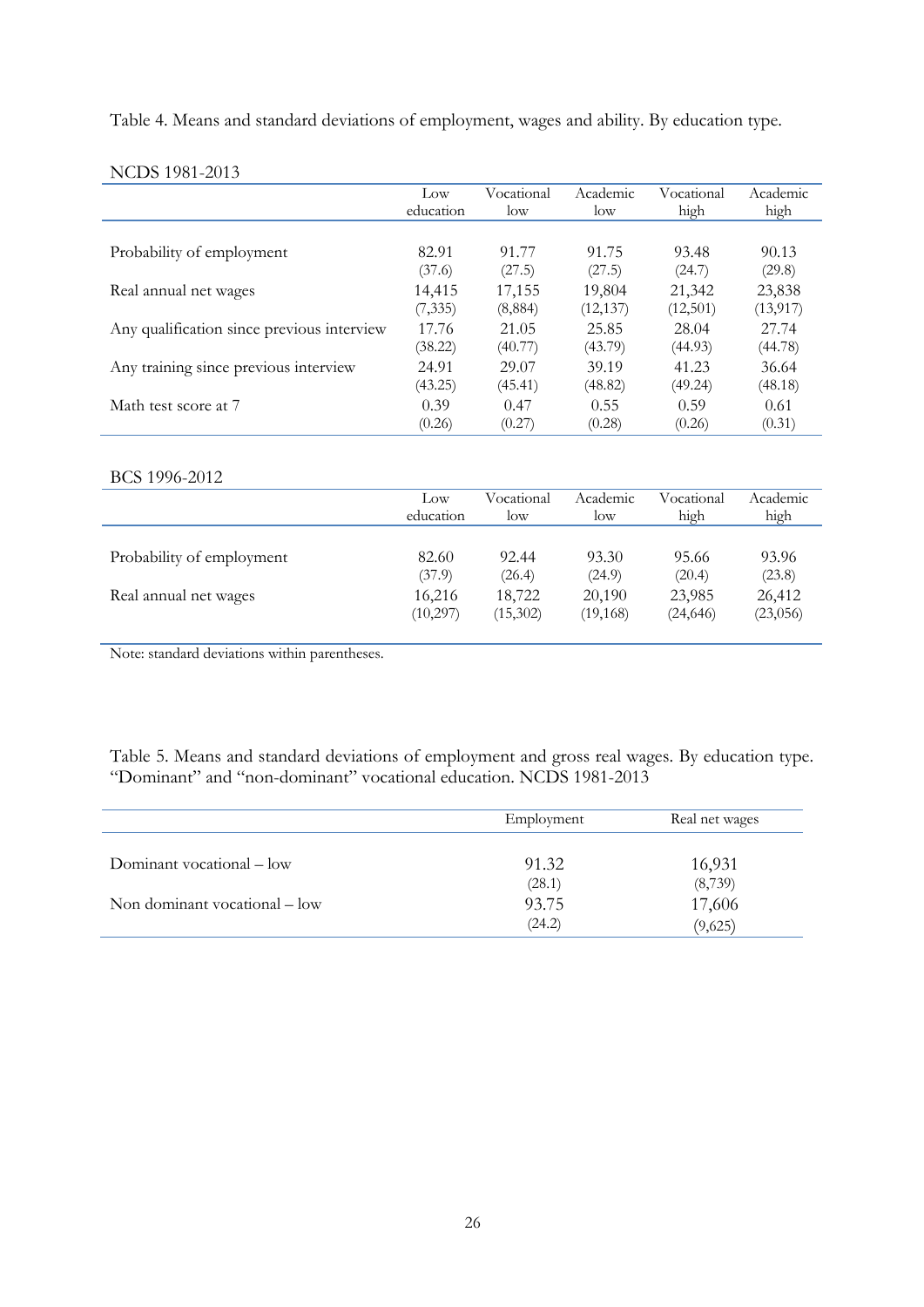|                           | (1)          | (2)         | (3)         | (4)          | (6)              |
|---------------------------|--------------|-------------|-------------|--------------|------------------|
|                           | Last 2 waves | Last 3      | Last 4      | Last 5       | Last 2 to last 5 |
|                           |              | waves       | waves       | waves        | waves            |
| Academic low (G1)         | $-0.170$     | $-0.252**$  | $-0.162$    | $-0.399$ *** | $-0.263***$      |
|                           | (0.133)      | (0.107)     | (0.104)     | (0.090)      | (0.062)          |
| Academic high (G2)        | $-0.125$     | $-0.502***$ | $-0.236*$   | $-0.350***$  | $-0.343***$      |
|                           | (0.145)      | (0.134)     | (0.123)     | (0.101)      | (0.073)          |
| Vocational low (V1)       | $-0.075$     | $-0.333***$ | $-0.220***$ | $-0.356***$  | $-0.215***$      |
|                           | (0.087)      | (0.075)     | (0.072)     | (0.060)      | (0.042)          |
| Vocational high (V2)      | $-0.478**$   | $-0.381**$  | $-0.222$    | $-0.366***$  | $-0.303***$      |
|                           | (0.227)      | (0.161)     | (0.149)     | (0.125)      | (0.092)          |
| Constant                  | $-1.709***$  | $-0.958***$ | $-1.122***$ | $-0.900$ *** | $-0.616***$      |
|                           | (0.227)      | (0.192)     | (0.193)     | (0.161)      | (0.113)          |
| Observations              | 2,873        | 3,009       | 3,073       | 3,454        | 6,142            |
| $p$ -value test $G1 = V1$ | 0.462        | 0.452       | 0.574       | 0.628        | 0.434            |
| p-value test G2=V2        | 0.137        | 0.498       | 0.934       | 0.902        | 0.688            |
| $p$ -value test $G1 = V2$ | 0.192        | 0.442       | 0.700       | 0.804        | 0.676            |
| p-value test $G2=V1$      | 0.723        | 0.202       | 0.895       | 0.948        | 0.066            |

Table 6. Attrition from the NCDS sample. Probability of leaving the sample in the last two, three, four and five waves. Marginal effects from probit estimates.

Note: each regression includes measured ability at ages 7 and 11 and indicators of early life conditions. In the last column we consider attrition in the last 2, 3, 4 and 5 waves. Robust standard errors within parentheses.

Table 7. Estimated gap  $\pi_{\text{iV}} - \pi_{\text{iG}}$  based on fixed effect estimates. Low and high education. Males. NCDS.

|                   | Employment  | Log real    | Log real    | Any           | Any        |
|-------------------|-------------|-------------|-------------|---------------|------------|
|                   | status      | net wages   | gross wages | additional    | training   |
|                   |             |             |             | qualification |            |
|                   |             |             |             |               |            |
| $V1-G1$ age=33    | $-0.004$    | $-0.167***$ | $-0.234***$ |               |            |
| $V1-G1$ age=42    | $-0.01$     | $-0.228***$ | $-0.278***$ | 0.005         | 0.05       |
| $V1-G1$ age=46    | $-0.015$    | $-0.234***$ | $-0.266***$ | 0.038         | $0.118***$ |
| $V1-G1$ age= $50$ | $-0.003$    | $-0.104**$  | $-0.168***$ | $-0.007$      | $0.124***$ |
| $V1-G1$ age=55    | $-0.005$    | $-0.073*$   | $-0.112**$  | $-0.02$       | $0.184***$ |
| $V2-G2$ age=33    | $-0.164***$ | $-0.144***$ | $-0.151***$ |               |            |
| V2-G2 age=42      | $-0.17***$  | $-0.087$    | $-0.134**$  | 0.055         | 0.065      |
| V2-G2 age=46      | $-0.155***$ | $-0.111**$  | $-0.099*$   | $0.119**$     | 0.078      |
| $V2-G2$ age= $50$ | $-0.148***$ | $-0.072$    | $-0.091$    | 0.064         | 0.024      |
| V2-G2 age=55      | $-0.149***$ | $-0.078$    | $-0.151**$  | 0.060         | 0.079      |

Note: \*\*\*, \*\*, \* for statistical significance at the 1, 5 and 10 percent level of confidence.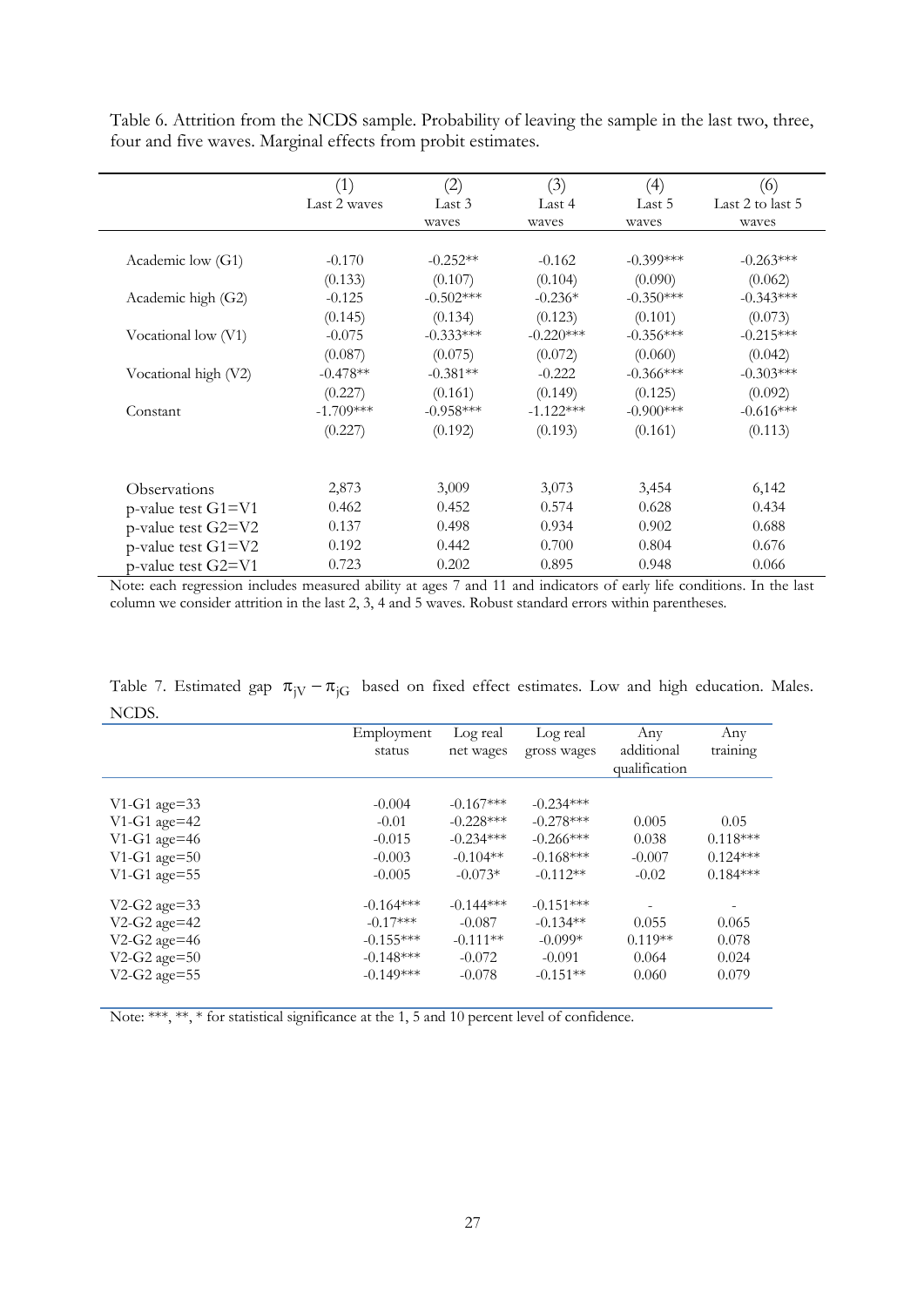|                             | . . |            |            |               |             |
|-----------------------------|-----|------------|------------|---------------|-------------|
|                             |     | Employment | Log real   | Any           | Any         |
|                             |     | status     | net        | additional    | training    |
|                             |     |            | wages      | qualification | from age    |
|                             |     |            |            | from age 23   | 23 to age   |
|                             |     |            |            | to age 33     | 33          |
|                             |     |            |            |               |             |
| Vocational low V1 - age 23  |     | $0.889***$ | $9.217***$ | $0.414***$    | $0.474***$  |
|                             |     | (0.010)    | (0.010)    | (0.019)       | (0.019)     |
| Academic low G1 - age 23    |     | $0.886***$ | $9.117***$ | $0.419***$    | $0.613***$  |
|                             |     | (0.013)    | (0.016)    | (0.024)       | (0.024)     |
| Vocational high V2 - age 23 |     | $0.917***$ | 9.189***   | $0.500***$    | $0.617***$  |
|                             |     | (0.018)    | (0.020)    | (0.034)       | (0.039)     |
| Academic high G2 - age 23   |     | $0.732***$ | $9.081***$ | $0.549***$    | $0.660***$  |
|                             |     | (0.030)    | (0.021)    | (0.040)       | (0.033)     |
| difference V1-G1            |     | 0.004      | $0.100***$ | $-0.005$      | $-0.139***$ |
| difference V2-G2            |     | $0.185***$ | $0.108***$ | $-0.049$      | $-0.042$    |
|                             |     |            |            |               |             |

Table 8. Estimated effects of  $\beta_V$  and  $\beta_G$  using AIPW estimates. Males. NCDS.

Note: \*\*\*, \*\*, \* for statistical significance at the 1, 5 and 10 percent level of confidence.

Table 9. Vertical distance between profiles  $\pi_{jV} + \beta_V - \pi_{jG} - \beta_G$ , based on fixed effects and AIPW estimates. Males. NCDS.

|                   | Employment | Log real net | Any                         | Any training |
|-------------------|------------|--------------|-----------------------------|--------------|
|                   | status     | wages        | additional<br>qualification |              |
|                   |            |              |                             |              |
| $V1-G1$ age=23    | 0.004      | $0.100***$   |                             |              |
| V1-G1 age=33      | $-0.000$   | $-0.067**$   | $-0.005$                    | $-0.139***$  |
| $V1-G1$ age=42    | $-0.006$   | $-0.128**$   | 0.000                       | $-0.089***$  |
| $V1-G1$ age=46    | $-0.011$   | $-0.134***$  | 0.033                       | $-0.021$     |
| $V1-G1$ age=50    | 0.001      | $-0.004$     | $-0.012$                    | $-0.015$     |
| $V1-G1$ age=55    | $-0.001$   | 0.027        | $-0.025$                    | 0.045        |
| $V2-G2$ age=23    | $0.185***$ | $0.108***$   |                             |              |
| V2-G2 age=33      | 0.021      | $-0.036$     | $-0.049$                    | $-0.042$     |
| $V2-G2$ age=42    | 0.015      | 0.021        | 0.006                       | 0.023        |
| $V2-G2$ age=46    | 0.030      | $-0.003$     | 0.070                       | 0.036        |
| $V2-G2$ age= $50$ | 0.037      | 0.036        | 0.015                       | $-0.018$     |
| V2-G2 age=55      | 0.036      | 0.030        | 0.011                       | 0.037        |

Note: \*\*\*, \*\*, \* for statistical significance at the 1, 5 and 10 percent level of confidence. The standard errors are bootstrapped with 250 replications.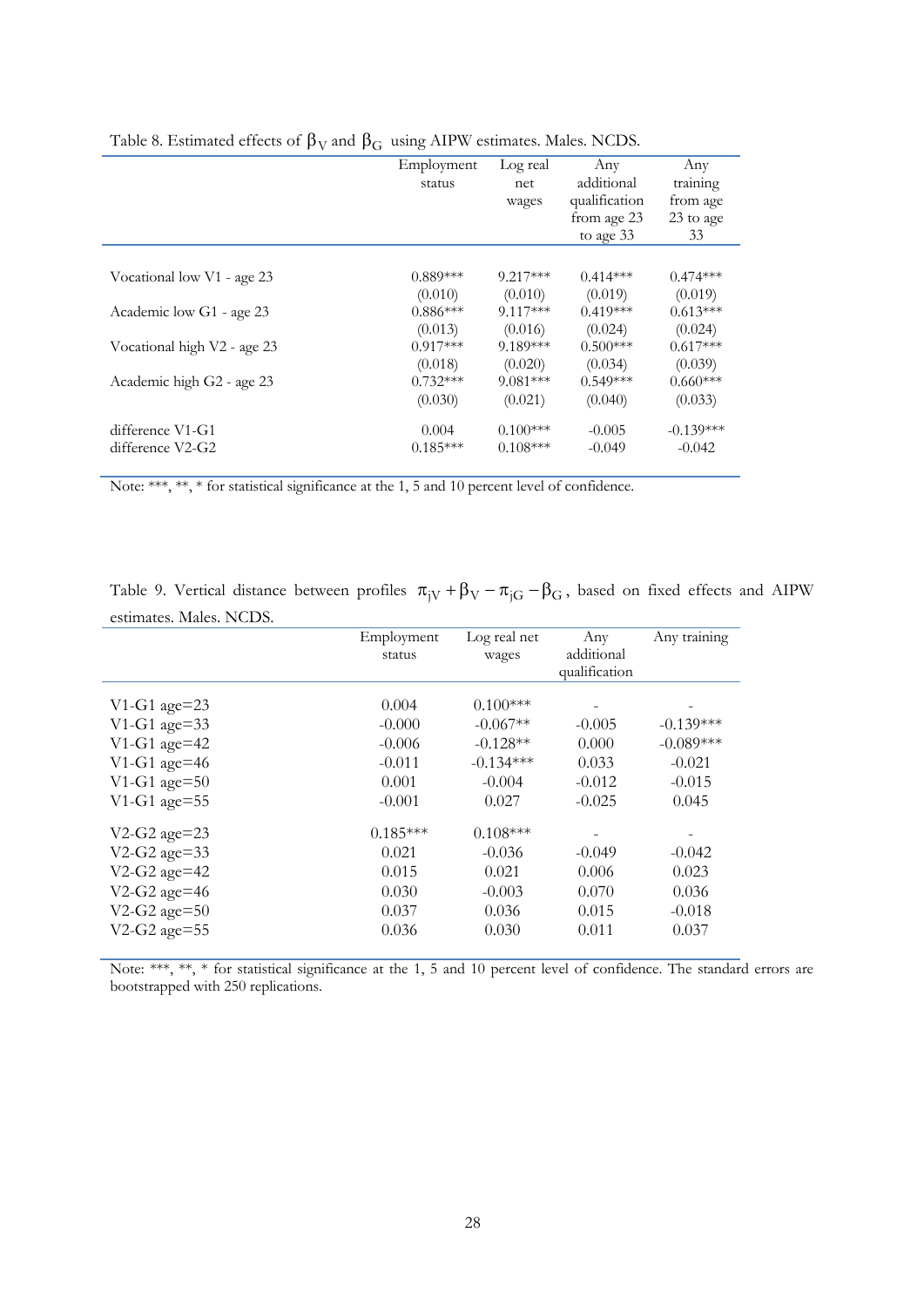|  |  |  | Table 10. Expected long-term earnings at age 23 by treatment. Males. NCDS. |
|--|--|--|----------------------------------------------------------------------------|
|  |  |  |                                                                            |

NCDS age 23-55 NCDS dominant and non-

dominant lower voc.edu.

| lower vocational V1        | 311,400   |           |
|----------------------------|-----------|-----------|
|                            | (20, 146) |           |
| lower academic G1          | 328,125   |           |
|                            | (22,390)  |           |
| higher vocational V2       | 388,491   |           |
|                            | (31, 113) |           |
| higher academic G2         | 363,721   |           |
|                            | (29,084)  |           |
| lower vocational V1F       |           | 310,526   |
|                            |           | (26, 289) |
| lower vocational V1C       |           | 319,482   |
|                            |           | (26, 840) |
|                            |           |           |
| p-value difference V1-G1   | 0.103     |           |
| p-value difference V2-G2   | 0.228     |           |
| p-value difference V1F-V1C |           | 0.467     |

Note: standard errors computed by bootstrapping over 50 replications. Real rate of interest: 0.02. V1F: dominant; V1C=non-dominant.

| Table 11. Vertical distance between profiles $\pi_{jV} + \beta_V - \pi_{jG} - \beta_G$ with dominant and non-dominant low |
|---------------------------------------------------------------------------------------------------------------------------|
| vocational education. Based on fixed effects and AIPW. Males. NCDS.                                                       |

|                  | Employment<br>status | Log real net<br>wages | Any additional<br>qualification | Any training |
|------------------|----------------------|-----------------------|---------------------------------|--------------|
|                  |                      |                       |                                 |              |
| $V1F-G1$ age=23  | 0.006                | $0.125***$            |                                 |              |
| V1F-G1 age=33    | $-0.016$             | $-0.052$              | $-0.085*$                       | $-0.188***$  |
| $V1F-G1$ age=42  | $-0.030$             | $-0.132**$            | $-0.046$                        | $-0.094$     |
| V1F-G1 age=46    | $-0.028$             | $-0.130***$           | $-0.048$                        | $-0.025$     |
| $V1F-G1$ age=50  | $-0.017$             | $-0.002$              | $-0.084$                        | $-0.039$     |
| $V1F-G1$ age=55  | $-0.023$             | 0.032                 | $-0.087$                        | 0.023        |
| V1C-G1 age= $23$ | $-0.008$             | $0.080***$            |                                 |              |
| V1C-G1 age= $33$ | 0.002                | $-0.058$              | 0.036                           | $-0.080**$   |
| $V1C-G1$ age=42  | 0.015                | $-0.100$              | $-0.104$                        | $-0.093$     |
| V1C-G1 age=46    | $-0.001$             | $-0.116***$           | $-0.113$                        | $-0.110$     |
| $V1C-G1$ age=50  | 0.013                | 0.016                 | 0.135                           | 0.082        |
| $V1C-G1$ age=55  | 0.015                | 0.054                 | $-0.178***$                     | 0.028        |
| V1F-V1C age=23   | 0.014                | $0.045*$              |                                 |              |
| V1F-V1C age=33   | $-0.018$             | 0.006                 | $-0.121***$                     | $-0.108***$  |
| V1F-V1C age=42   | $-0.045*$            | $-0.032$              | 0.058                           | $-0.001$     |
| V1F-V1C age=46   | $-0.027$             | $-0.014$              | 0.065                           | 0.085        |
| V1F-V1C age=50   | $-0.030$             | $-0.018$              | $-0.219**$                      | $-0.121$     |
| V1F-V1C age=55   | $-0.038$             | $-0.022$              | 0.091                           | $-0.005$     |

Note: \*\*\*, \*\*, \* for statistical significance at the 1, 5 and 10 percent level of confidence. The standard errors are bootstrapped with 100 replications.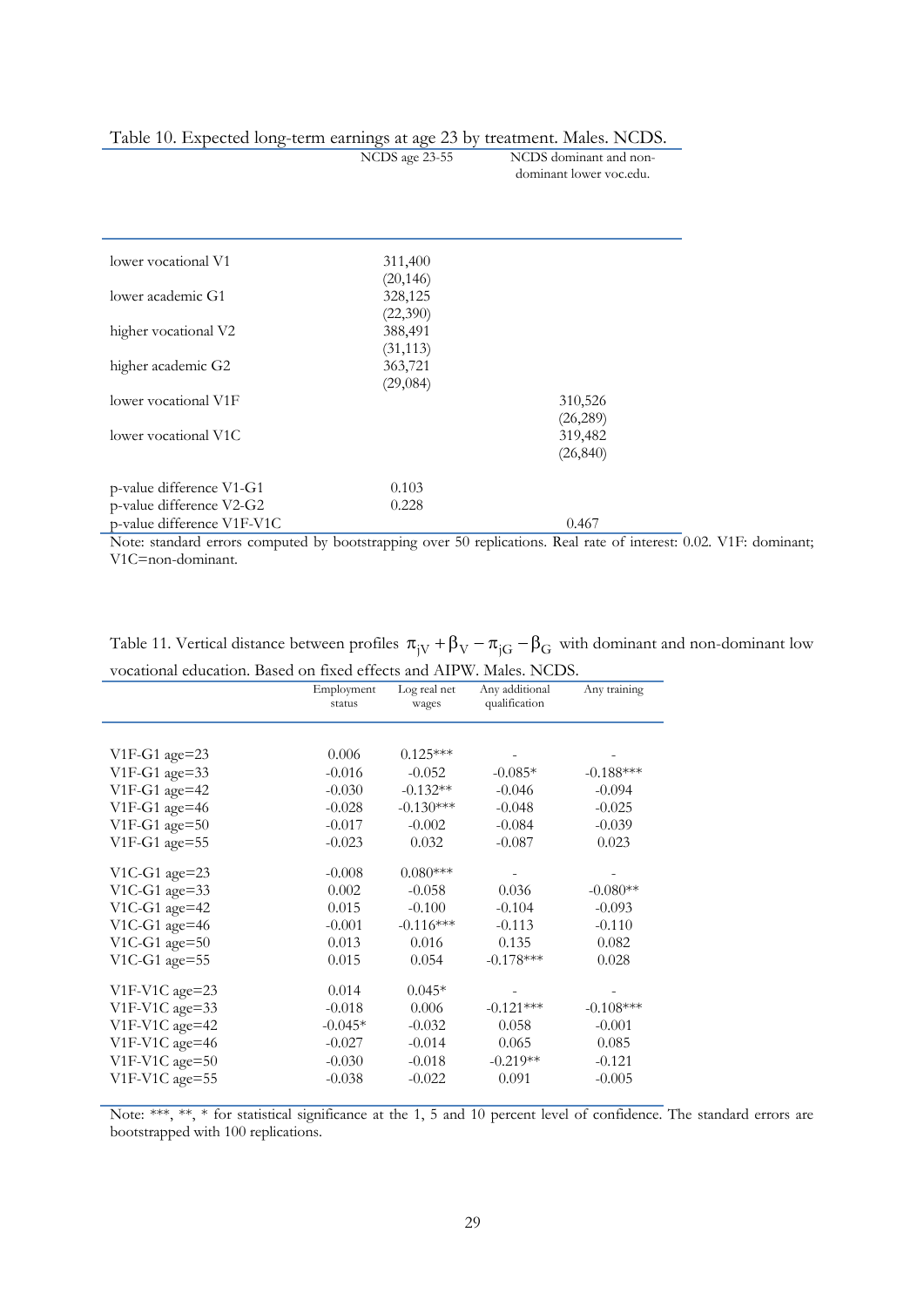|                 | Employment<br>status | Log real net<br>wages |
|-----------------|----------------------|-----------------------|
|                 |                      |                       |
| $V1-G1$ age=26  | $0.026*$             | 0.016                 |
| $V1-G1$ age=30  | 0.013                | 0.004                 |
| $V1-G1$ age=34  | 0.004                | $-0.002$              |
| $V1-G1$ age=38  | 0.015                | $-0.027$              |
| $V1-G1$ age=42  | 0.019                | $-0.013$              |
| $V2-G2$ age=26  | $0.056***$           | $-0.025$              |
| $V2-G2$ age=30  | 0.008                | $-0.109***$           |
| $V2-G2$ age=34  | $-0.003$             | $-0.109**$            |
| V2-G2 age= $38$ | $-0.003$             | $-0.142***$           |
| $V2-G2$ age=42  | 0.012                | $-0.095*$             |

Table 12. Vertical distance between profiles  $\pi_{jV} + \beta_V - \pi_{jG} - \beta_G$ . Estimates based on fixed effects and AIPW estimates. Males. BCS.

Note: \*\*\*, \*\*, \* for statistical significance at the 1, 5 and 10 percent level of confidence.

|                            | NCDS age<br>26-42    | <b>BCS</b> age 26-42 | BCS age 26-42<br>dominant and<br>non-dominant<br>lower voc.edu. |
|----------------------------|----------------------|----------------------|-----------------------------------------------------------------|
| lower vocational V1        | 178,778<br>(9, 472)  | 228,973<br>(3,998)   |                                                                 |
| lower academic G1          | 190,839<br>(11, 198) | 227,157<br>(4,126)   |                                                                 |
| higher vocational V2       | 215,386<br>(15, 431) | 286,270<br>(6, 831)  |                                                                 |
| higher academic G2         | 205,883<br>(14, 022) | 315,124<br>(6,679)   |                                                                 |
| lower vocational V1F       |                      |                      | 214,790<br>(5,743)                                              |
| lower vocational V1C       |                      |                      | 242,109<br>(5,280)                                              |
| p-value difference V1-G1   | 0.054                | 0.753                |                                                                 |
| p-value difference V2-G2   | 0.437                | 0.002                |                                                                 |
| p-value difference V1F-V1C |                      |                      | 0.000                                                           |

Table 13. Expected long-term income by treatment. Males. NCDS and BCS age 26-42.

Note: standard errors computed by bootstrapping over 50 replications. Real rate of interest: 0.02. V1F: dominant; V1C=non-dominant.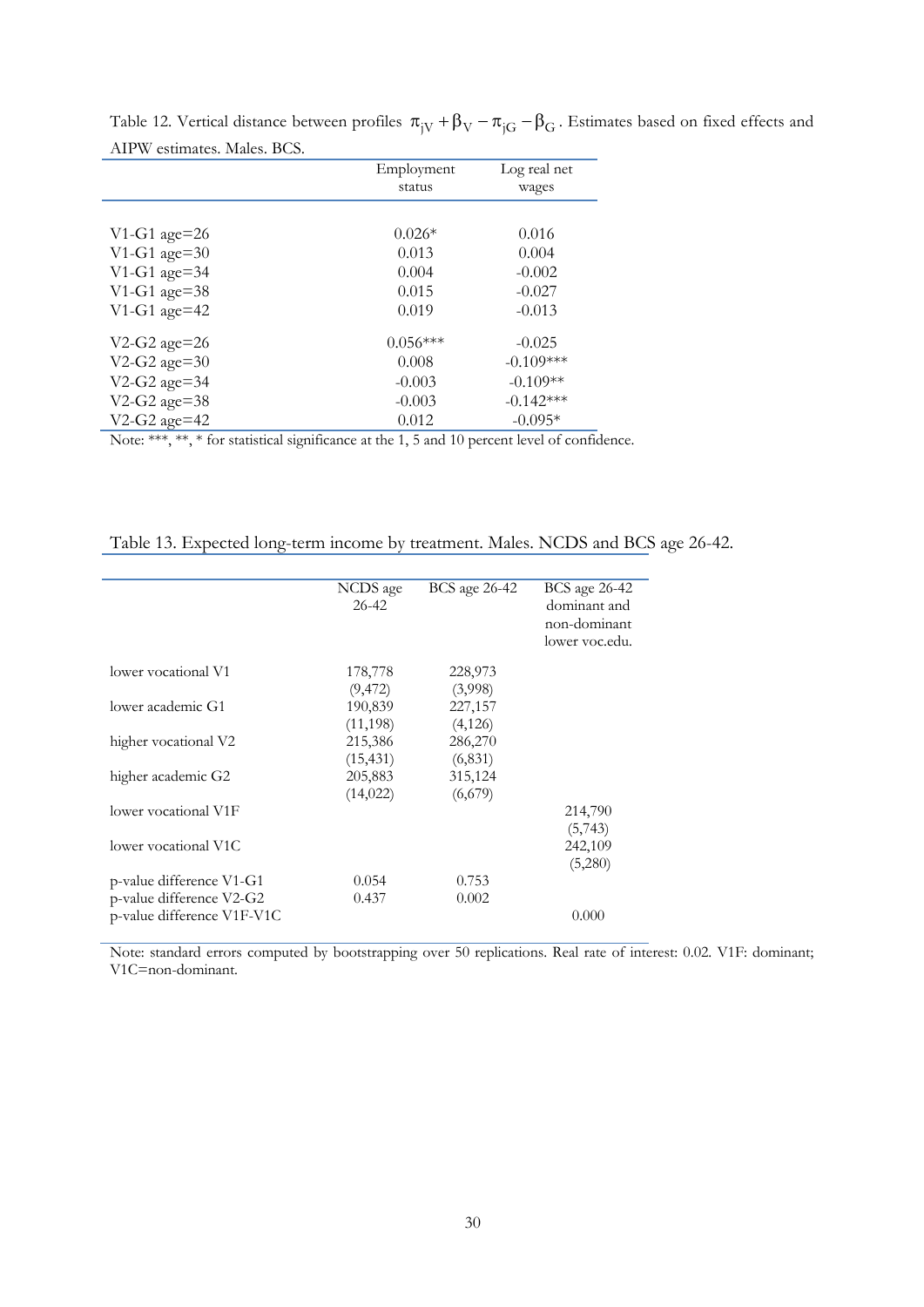

Figure 1. Simulated life cycle profile: employment probabilities. Males. NCDS.

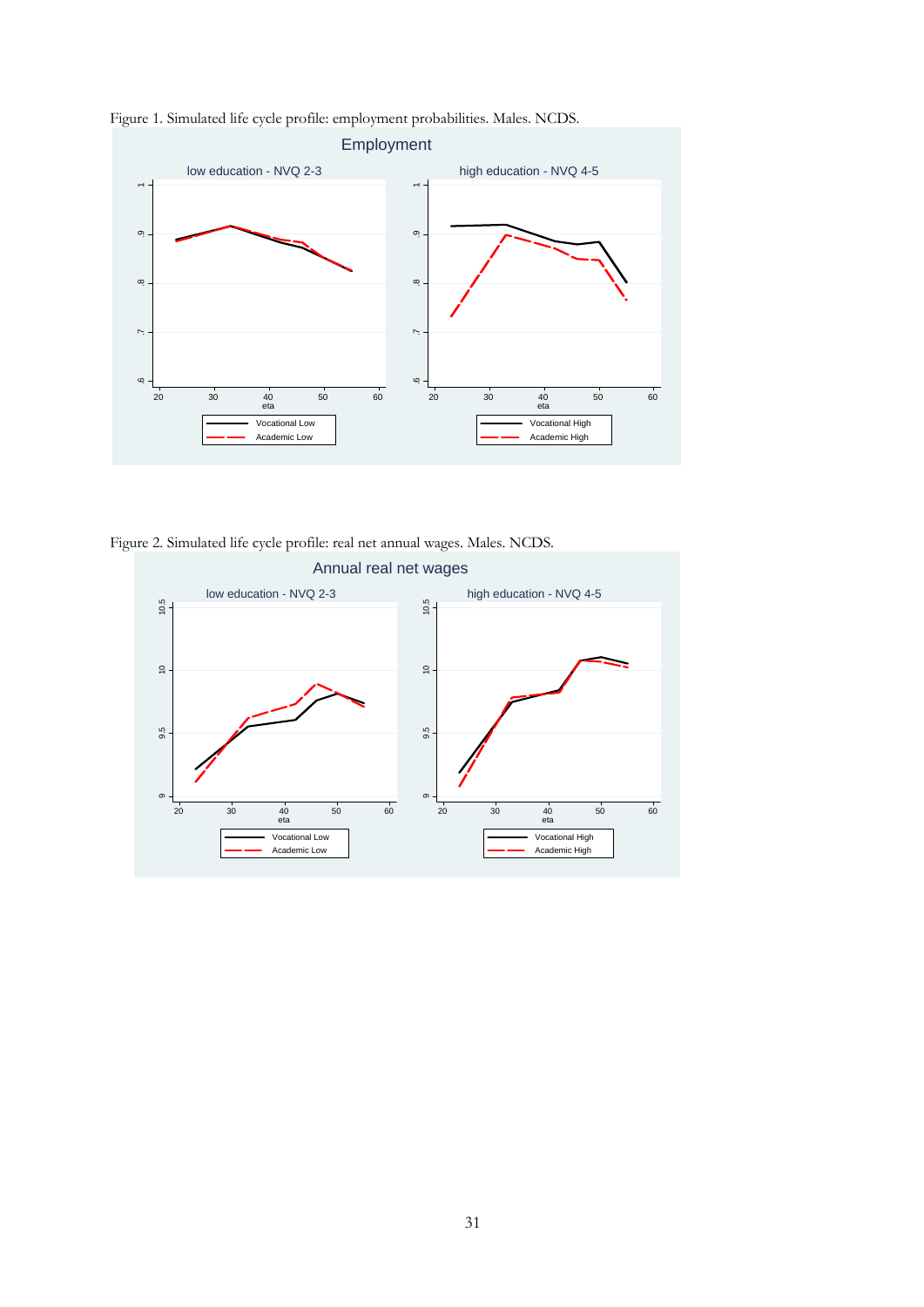

Figure 3. Simulated life cycle profile: additional qualifications. Males. NCDS.

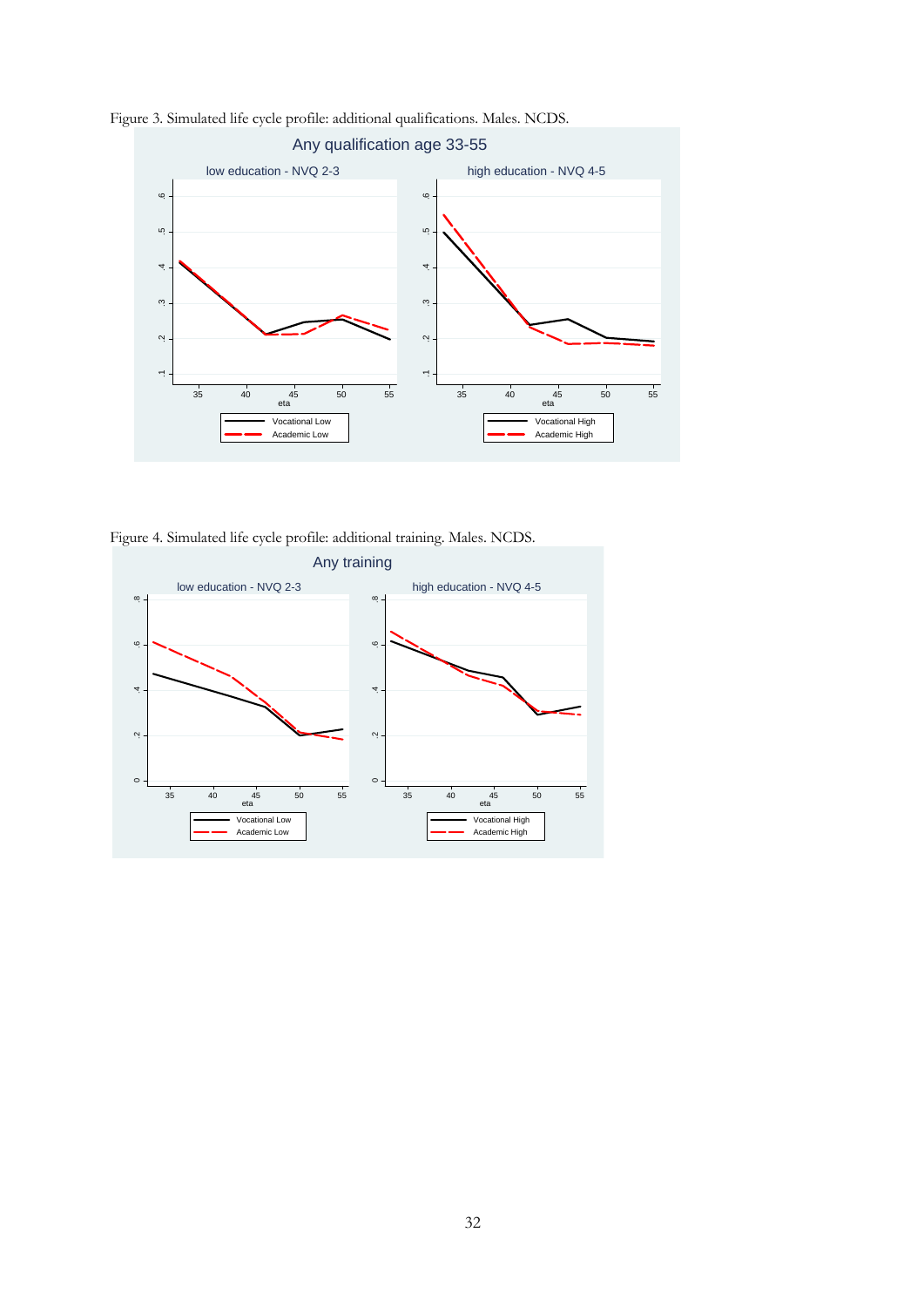Figure 5. Simulated life cycle profile: employment. Lower education. Dominant and non dominant vocational versus academic education. Males. NCDS



Figure 6. Simulated life cycle profile: net wages. Lower education. Dominant and non dominant vocational

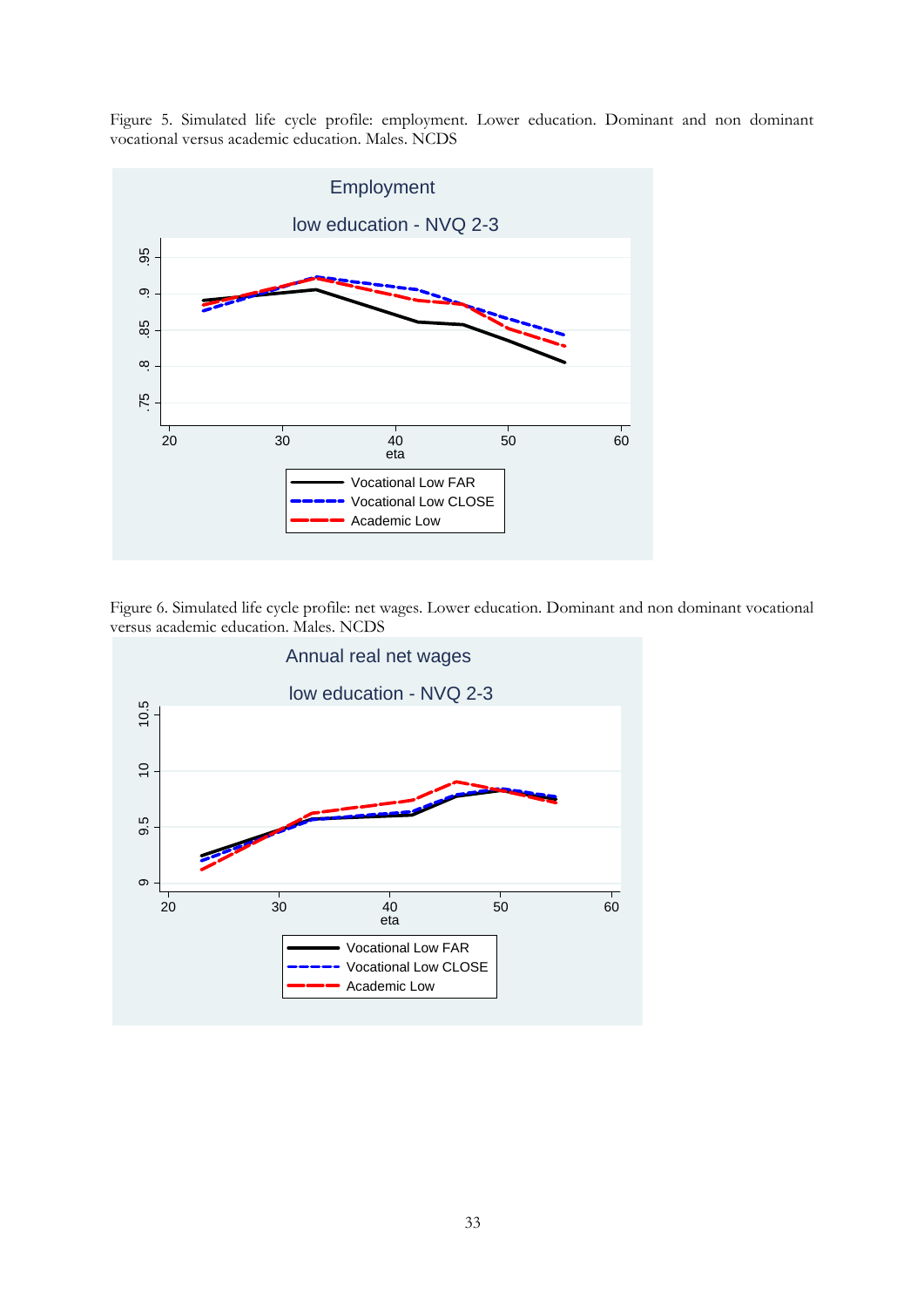



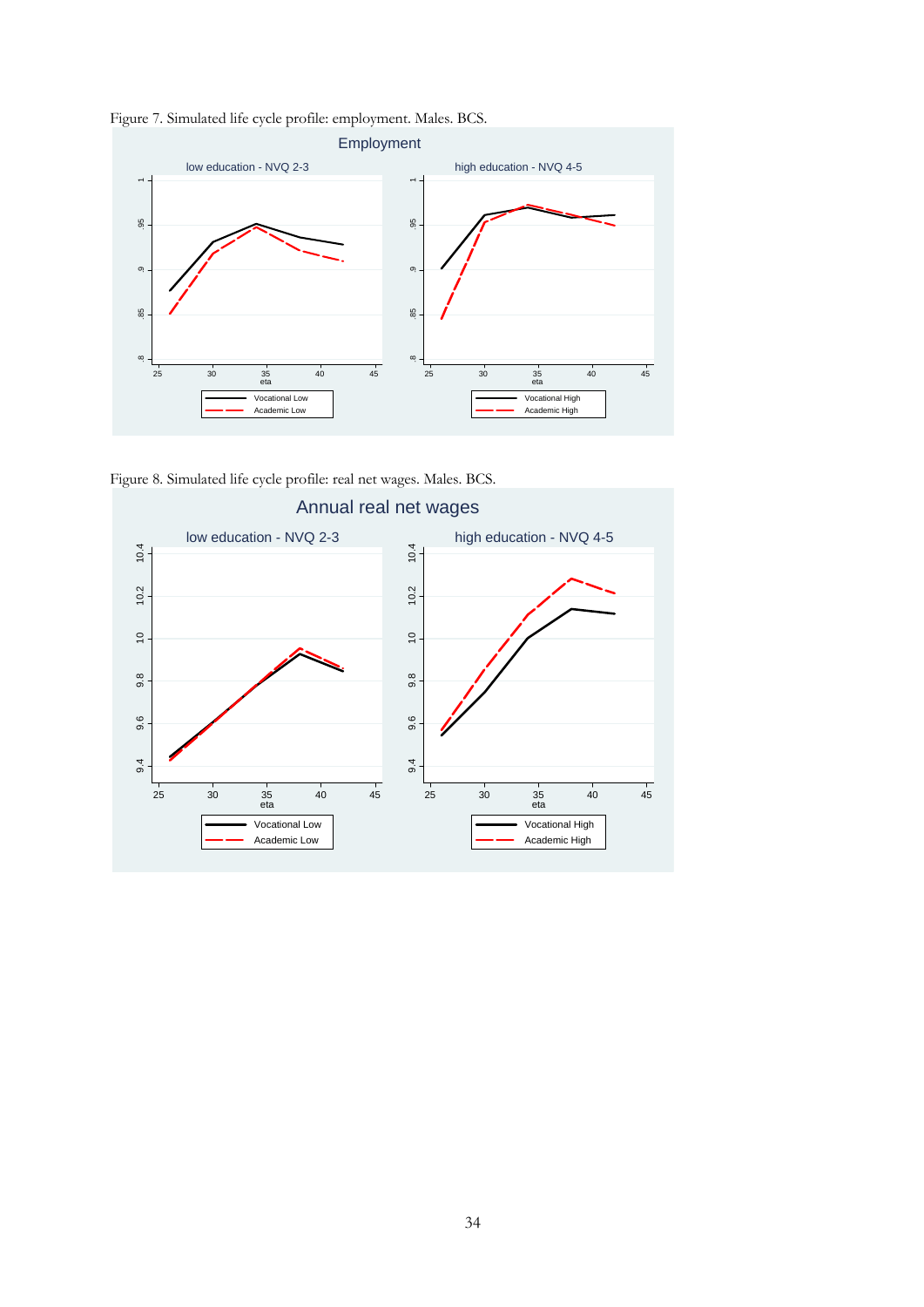Figure 9. Simulated life cycle profile: employment. Lower education. Dominant and non dominant vocational versus academic education. Males. BCS



Figure 10. Simulated life cycle profile: real net wages. Lower education. Dominant and non dominant

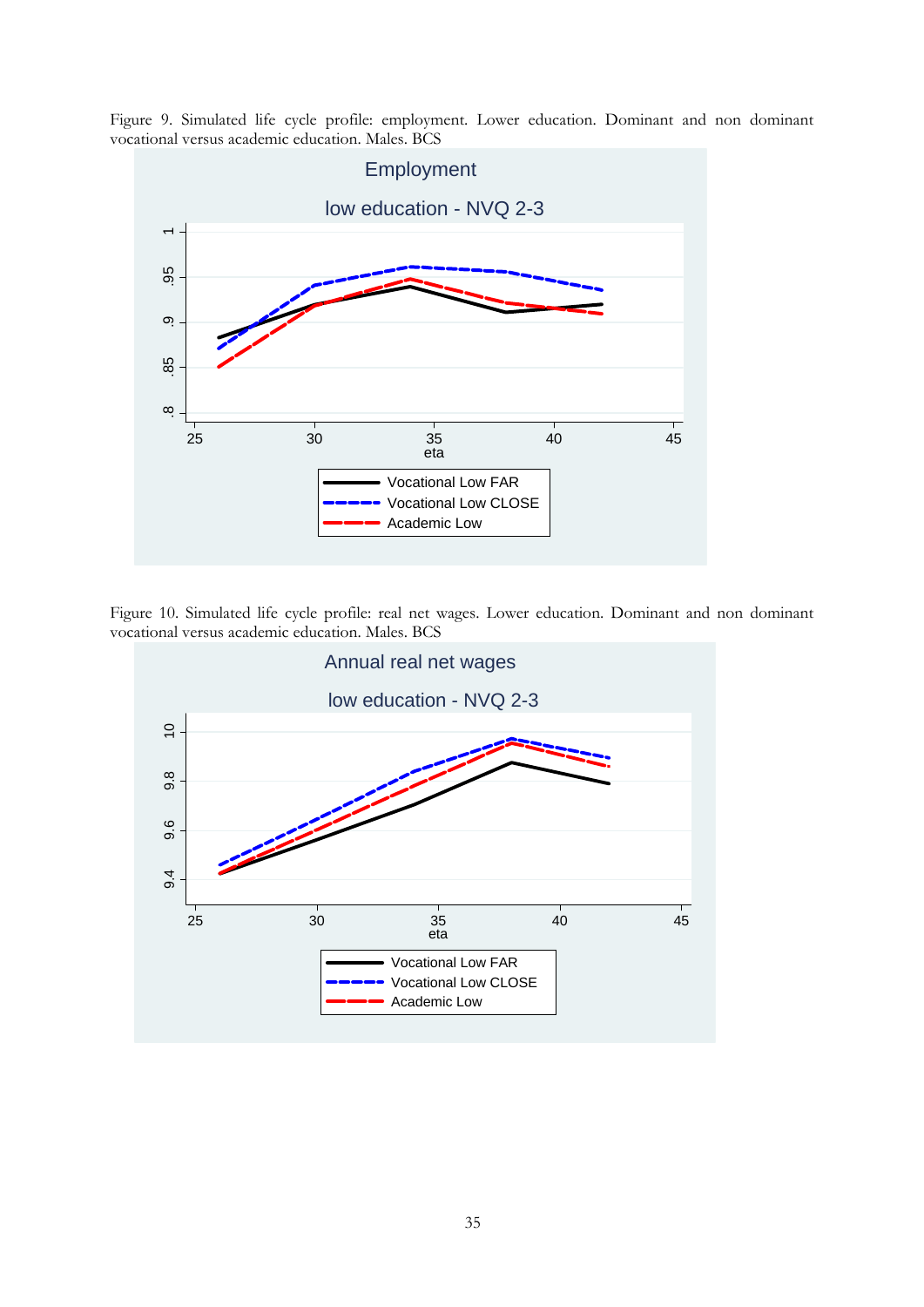#### **Appendix**

#### **1. The AIPW Method.**

The AIPW is a GMM estimator that combines a treatment and an outcome model. In our setup, multiple treatments correspond to individual education choices, which include low education, lower academic and vocational education and higher academic and vocational education. Let the vector T be defined as T $\epsilon$ {LE, G1, V1, G2, V2}. To provide an idea of how AIPW works, it is useful to discuss it as if it proceeded in steps. In the first step a multinomial logit model is estimated

$$
Pr(T | X) = \Lambda(\sigma_0 + \sigma_1 X) \tag{A.1}
$$

where *Λ(.)* is the 5-variated logistic distribution. The estimated propensity scores associated to each treatment are denoted  $p(T,X_i)$ .

In the second step, –and separately by treatment, the observed outcome *Y* at age 23 for individual *i* is "regressed" on the vector *X* and the regional unemployment rate *U* and the potential outcomes (PO) corresponding to any possible treatment are predicted. Thus, all individuals, regardless the treatment they are actually assigned, are imputed five potential outcomes. Following Rubin and Laan, 2008, potential outcomes are obtained as follows. Define *τ<sup>i</sup>* as the treatment actually assigned to individual  $I$  and  $\sigma$ <sup>*i*</sup> as any possible (counterfactual) treatment and let  $\mu(X_i, U_{rt})$  be the predicted value of outcome Y derived from the outcome equation. The potential outcome PO for individual  $i$ , when assigned treatment  $\sigma_i$ , is:

$$
PO(\sigma_i, X_i, U_n) = \mu(X_i, U_n) \quad \text{if} \quad \sigma_i \neq \tau_i \tag{A.2}
$$

and

<u>.</u>

$$
PO(\sigma_i, X_i, U_n) = \frac{1}{p(\sigma_i, X_i)} Y_{ii} + \left(1 - \frac{1}{p(\sigma_i, X_i)}\right) \mu(X_i, U_n) \quad \text{if} \quad \sigma_i = \tau_i
$$
\n(A.3)

The latter expression is a linear combination of the observed outcome *Y* and the outcome predicted for an individual with the same observable characteristics, weighted by the propensity score (see Rubin and Laan 2008 for details).<sup>25</sup>

Finally, the average potential outcome associated to treatment  $\sigma$  is given by

<sup>&</sup>lt;sup>25</sup> This estimator corresponds to the STATA 13 command "teffects aipw".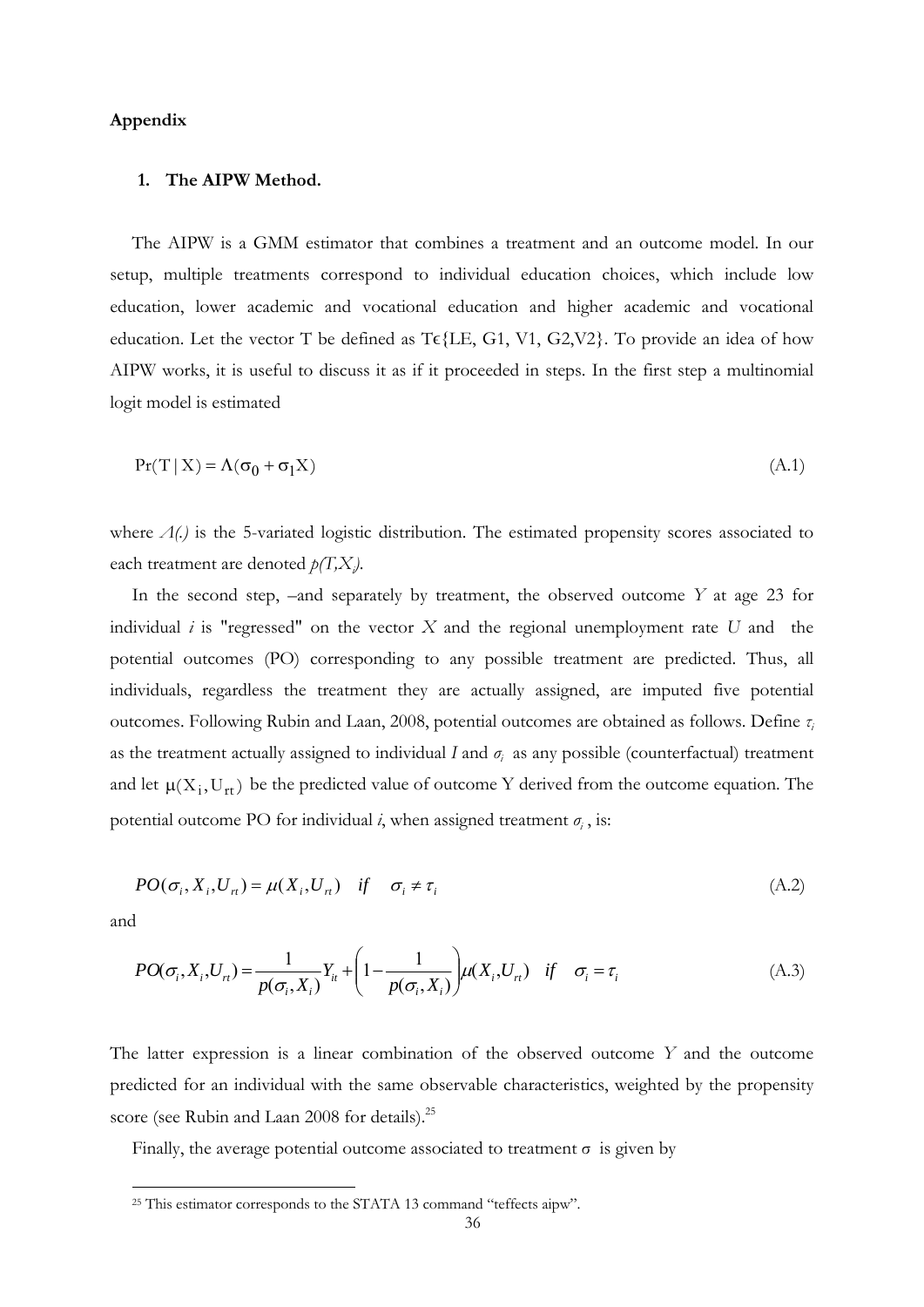$$
\overline{\text{PO}}(\sigma) = E(\text{PO}(\sigma_i, X_i, U_{rt}) | \sigma_i = \sigma)
$$
\n(A.4)

#### **2. Macroeconomic variables.**

- Regional unemployment rate: we use the regional data from 1992 to 2012 kindly provided by Maria Paniagua using LFS data. 2013 data are from Eurostat. We estimate 1991 and 1981 data using the aggregate long – run unemployment statistics produced by the UK Govrnment Statistical Service, by assuming that regional and national dynamics are the same between 1981 and 1992;
- Consumer price index: ONS online statistics (2005=1).

### **3. Definition of Vocational and Academic Education**

| <b>Education</b> level  | Qualifications                                                                                                                                                                                                                                                                                                                                                                                                                                                                                                                                                                                          | <b>NVQ</b> |
|-------------------------|---------------------------------------------------------------------------------------------------------------------------------------------------------------------------------------------------------------------------------------------------------------------------------------------------------------------------------------------------------------------------------------------------------------------------------------------------------------------------------------------------------------------------------------------------------------------------------------------------------|------------|
| Low education           | Any CSEs below grade 1, Less than 5 CSEs at grade 1,<br>Any GCSEs below grade C, Less than 5 GCSEs above<br>grade C, SCE ordinary grades D-E, standard grades 4-<br>5, O levels D-E, Other Scottish School Qualifications,<br>Less than 5 O levels at A-C, 1AS level, GCSEs/O<br>levels/CSEs but don't know how many, Other BTEC,<br>Other CG, Other RSA, Other Pitmans, Trusts towards<br>NVQ, Other NVQ, HGV, Other Vocational, Don't<br>know BTEC, RSA; CG, Pitmans, NVQ level,<br>Foundation level, BTEC First/Academic certificate,<br>CG part 1, RSA Certificate, Pitmans level 1, NVQ level<br>1 | 0,1        |
| Academic level 1 (G1)   | 5 or more GCSEs at A-C, 5 or more O levels at A-C, 5<br>or more CSEs at Grade 1, Sum of Good GCSEs, Os<br>and CSEs 5 or more, 2 or 3 AS levels, 1 A level, any<br>SCE standard grade 1-3, or ordinary A-C, SUPE low or<br>ordinary, 4 or more AS levels, more than 1 A level,<br>Scottish Highers, Scottish Certificate of 6 <sup>th</sup> Year<br>Studies, Access Course                                                                                                                                                                                                                               | 2,3        |
| Academic level 2 (G2)   | Degree, Higher Degree, Diploma of Higher Education                                                                                                                                                                                                                                                                                                                                                                                                                                                                                                                                                      | 4,5        |
| Vocational level 1 (V1) | Intermediate Level, BTEC First/Academic Diploma,                                                                                                                                                                                                                                                                                                                                                                                                                                                                                                                                                        | $2 - 3$    |

Table A1. Classification of educational qualifications – NCDS 1981 and BCS 1999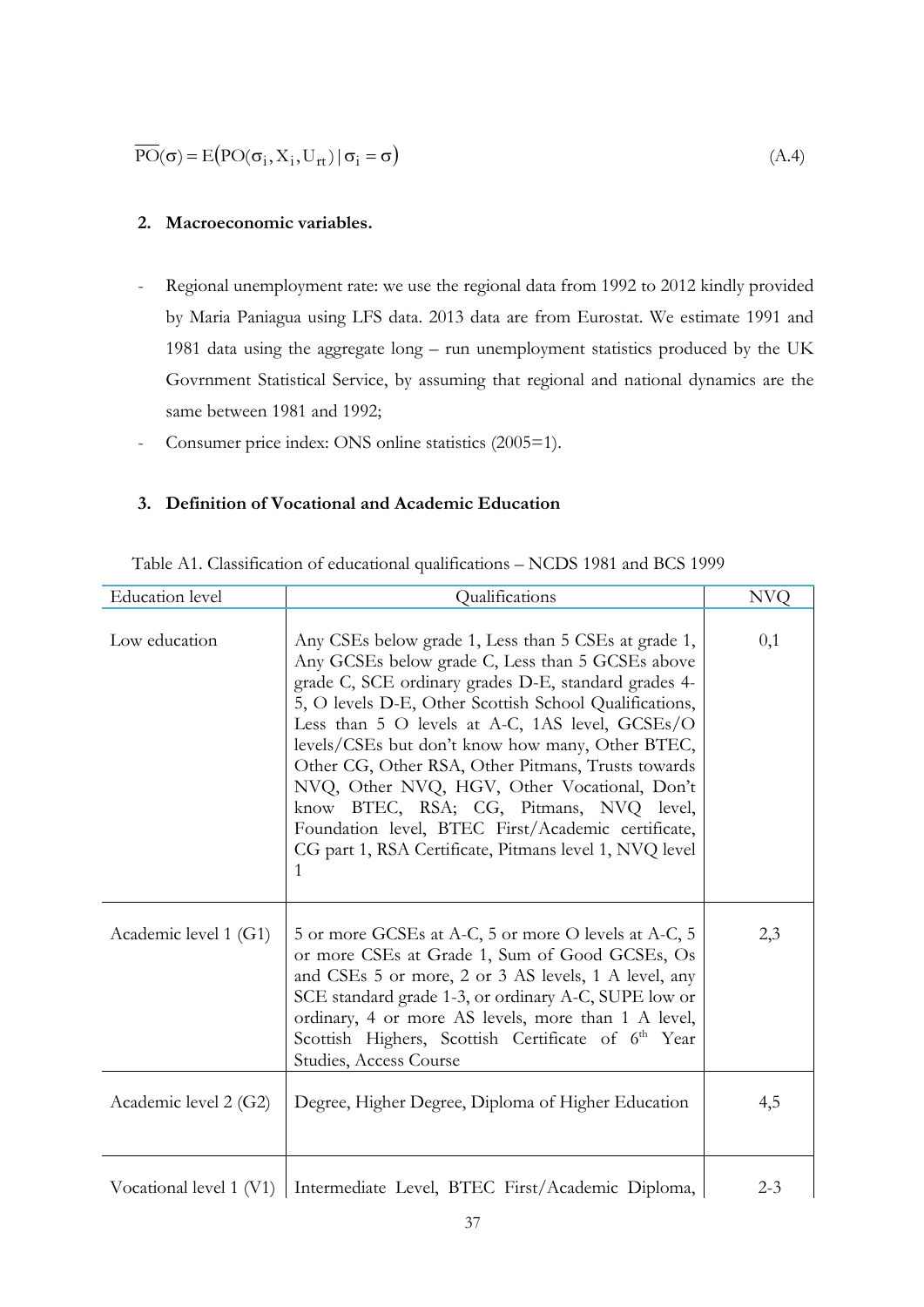|                         | BTEC National Certificate, ONC/OND, CG Part<br>2/Craft/Intermediate, CG Part 3/Final/Advanced<br>Craft, RSA First or Advanced Diploma, Pitmans Level<br>$2/3$ , NVQ $2/3$ , Apprenticeship |     |
|-------------------------|--------------------------------------------------------------------------------------------------------------------------------------------------------------------------------------------|-----|
| Vocational level 2 (V2) | BTEC Higher Certificate, HNC/HND, CG Part 4,<br>RSA Higher Diploma, NVQ 4/5, Other teaching<br>Qualification, PGCE, Nursing, Another Degree level<br>Qualification                         | 4.5 |

Sources: Dearden et al, 2004.

Table A2. Summary statistics of early life conditions. NCDS 1981.

|                                                | Mean  | Std Dvt |
|------------------------------------------------|-------|---------|
| Mother smoked during pregnancy                 | 0.37  | 0.48    |
| Mother shows interest in the child's education | 0.33  | 0.47    |
| Was breastfed                                  | 0.60  | 0.49    |
| Mother not in school after 16                  | 0.70  | 0.45    |
| Father in low ranking occupation               | 0.25  | 0.43    |
| Mother reads to child                          | 0.44  | 0.49    |
| Left-handed                                    | 0.10  | 0.30    |
| No abnormal patterns in delivery               | 0.70  | 0.45    |
| Father not in school after 16                  | 0.79  | 0.41    |
| Weight at birth in ounces                      | 110   | 37.6    |
| Reading test score at 7                        | 0.69  | 0.32    |
| Math test score at 11                          | 15.66 | 11.54   |
| Reading test score at 11                       | 14.41 | 8.21    |
| Height at 7                                    | 1.017 | 0.46    |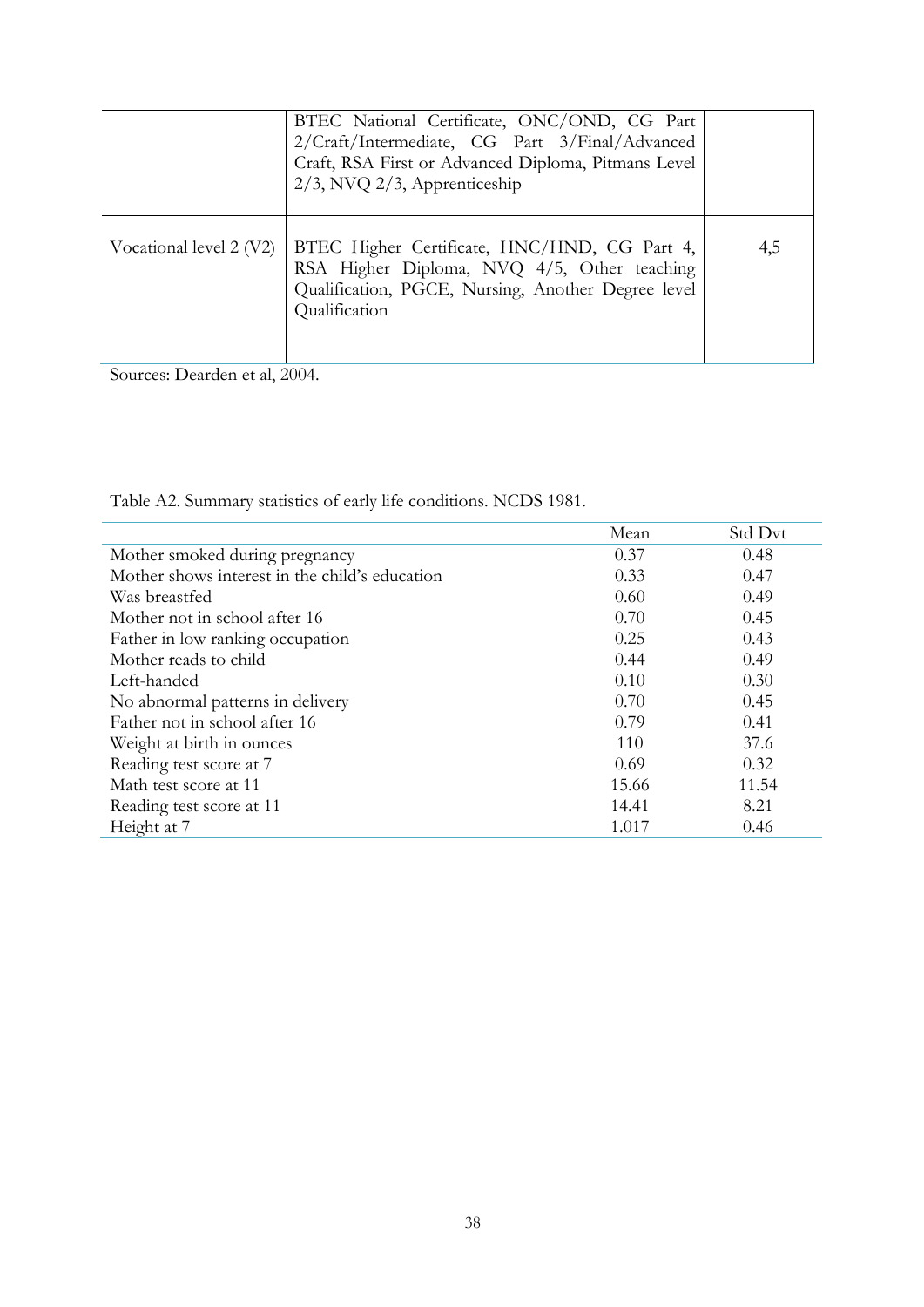|                                          | Employment | Net wage  | Any new<br>qualification<br>since last | Any training<br>since last<br>interview |
|------------------------------------------|------------|-----------|----------------------------------------|-----------------------------------------|
|                                          |            |           | interview                              |                                         |
| $Age = 33$                               | $-0.03$    | $0.37***$ |                                        |                                         |
|                                          | (0.02)     | (0.03)    |                                        |                                         |
| $A$ ge= 42                               | $-0.05$    | $0.42***$ | $-0.16***$                             | $-0.10***$                              |
|                                          | (0.03)     | (0.05)    | (0.03)                                 | (0.03)                                  |
| $Age = 46$                               | $-0.06**$  | $0.60***$ | $-0.08**$                              | $-0.11***$                              |
|                                          | (0.03)     | (0.06)    | (0.03)                                 | (0.04)                                  |
| $Age = 50$                               | $-0.08***$ | $0.63***$ | $-0.07**$                              | $-0.24***$                              |
|                                          | (0.03)     | (0.05)    | (0.03)                                 | (0.03)                                  |
| $Age = 55$                               | $-0.11***$ | $0.55***$ | $-0.14***$                             | $-0.22***$                              |
|                                          | (0.03)     | (0.05)    | (0.03)                                 | (0.03)                                  |
| $Age = 33 * V1$                          | $0.06***$  | $-0.03$   |                                        |                                         |
|                                          | (0.02)     | (0.02)    |                                        |                                         |
| Age= $33 * G1$                           | $0.06***$  | $0.14***$ |                                        |                                         |
|                                          | (0.02)     | (0.03)    |                                        |                                         |
| $Age = 33 * V2$                          | 0.03       | $0.19***$ |                                        |                                         |
|                                          | (0.03)     | (0.03)    |                                        |                                         |
| $Age = 33 * G2$                          | $0.20***$  | $0.34***$ |                                        |                                         |
|                                          | (0.02)     | (0.03)    |                                        |                                         |
| $Age = 42 * V1$                          | $0.04**$   | $-0.03$   | $-0.05$                                | $-0.00$                                 |
|                                          | (0.02)     | (0.04)    | (0.03)                                 | (0.03)                                  |
| $Age=42 * G1$                            | $0.05**$   | $0.20***$ | $-0.05$                                | $-0.05$                                 |
|                                          | (0.02)     | (0.04)    | (0.03)                                 | (0.04)                                  |
| $Age = 42 * V2$                          | 0.01       | $0.24***$ | $-0.11**$                              | $-0.03$                                 |
|                                          | (0.03)     | (0.06)    | (0.05)                                 | (0.05)                                  |
| Age= $42 * G2$                           | $0.18***$  | $0.32***$ | $-0.16***$                             | $-0.10***$                              |
|                                          | (0.03)     | (0.05)    | (0.04)                                 | (0.04)                                  |
| Age=46 * V1                              | $0.04**$   | $-0.05*$  | $-0.08***$                             | $-0.03$                                 |
|                                          | (0.02)     | (0.03)    | (0.03)                                 | (0.04)                                  |
| Age=46 * G1                              | $0.06***$  | $0.18***$ | $-0.12***$                             | $-0.15***$                              |
|                                          | (0.02)     | (0.04)    | (0.04)                                 | (0.04)                                  |
| Age= $46 * V2$                           | 0.02       | $0.30***$ | $-0.16***$                             | $-0.05$                                 |
|                                          | (0.03)     | (0.04)    | (0.05)                                 | (0.06)                                  |
| Age= $46 * G2$                           | $0.18***$  | $0.41***$ | $-0.28***$                             | $-0.13***$                              |
|                                          | (0.03)     | (0.04)    | (0.04)                                 | (0.04)                                  |
| $Age = 50 * V1$                          | $0.04*$    | $-0.03$   | $-0.09***$                             | $-0.03$                                 |
|                                          | (0.02)     | (0.03)    | (0.03)                                 | (0.04)                                  |
| Age= $50 * G1$                           | $0.04*$    | 0.07      | $-0.09**$                              | $-0.16***$                              |
|                                          | (0.02)     | (0.04)    | (0.04)                                 | (0.04)                                  |
| $Age = 50 * V2$                          | 0.04       | $0.28***$ | $-0.23***$                             | $-0.09$                                 |
|                                          | (0.03)     | (0.05)    | (0.05)                                 | (0.06)                                  |
| Age= $50 * G2$                           | $0.19***$  | $0.36***$ | $-0.29***$                             | $-0.11**$                               |
|                                          | (0.03)     | (0.05)    | (0.04)                                 | (0.04)                                  |
| $Age = 55 * V1$                          | $0.05**$   | $-0.02$   | $-0.08**$                              | $-0.02$                                 |
|                                          | (0.02)     | (0.04)    | (0.03)                                 | (0.04)                                  |
| Age= $55 * G1$                           | $0.05*$    | 0.05      | $-0.05$                                | $-0.21***$                              |
|                                          | (0.03)     | (0.05)    | (0.04)                                 | (0.05)                                  |
| $Age = 55 * V2$                          | $-0.00$    | $0.32***$ | $-0.17***$                             | $-0.07$                                 |
|                                          | (0.04)     | (0.05)    | (0.05)                                 | (0.06)                                  |
| Age= $55 * G2$                           | $0.14***$  | $0.40***$ | $-0.23***$                             | $-0.15***$                              |
|                                          | (0.03)     | (0.05)    | (0.04)                                 | (0.05)                                  |
| Observations                             | 17,222     | 9,798     | 11,043                                 | 11,043                                  |
| R-squared                                | 0.039      | 0.525     | 0.112                                  | 0.100                                   |
| $P$ – value test additional interactions | .167       | .001      | .010                                   | .245                                    |

Table A3. Fixed effects estimates. Males. NCDS.

Note: each regression includes a constant, the regional unemployment rate and the interactions of age with a vector of early life conditions, including ability measures at 7 and 11. Robust standard errors clustered at the individual level within parentheses. V1: low vocational education; G1: low academic education; V2: high vocational education; G2: high academic education.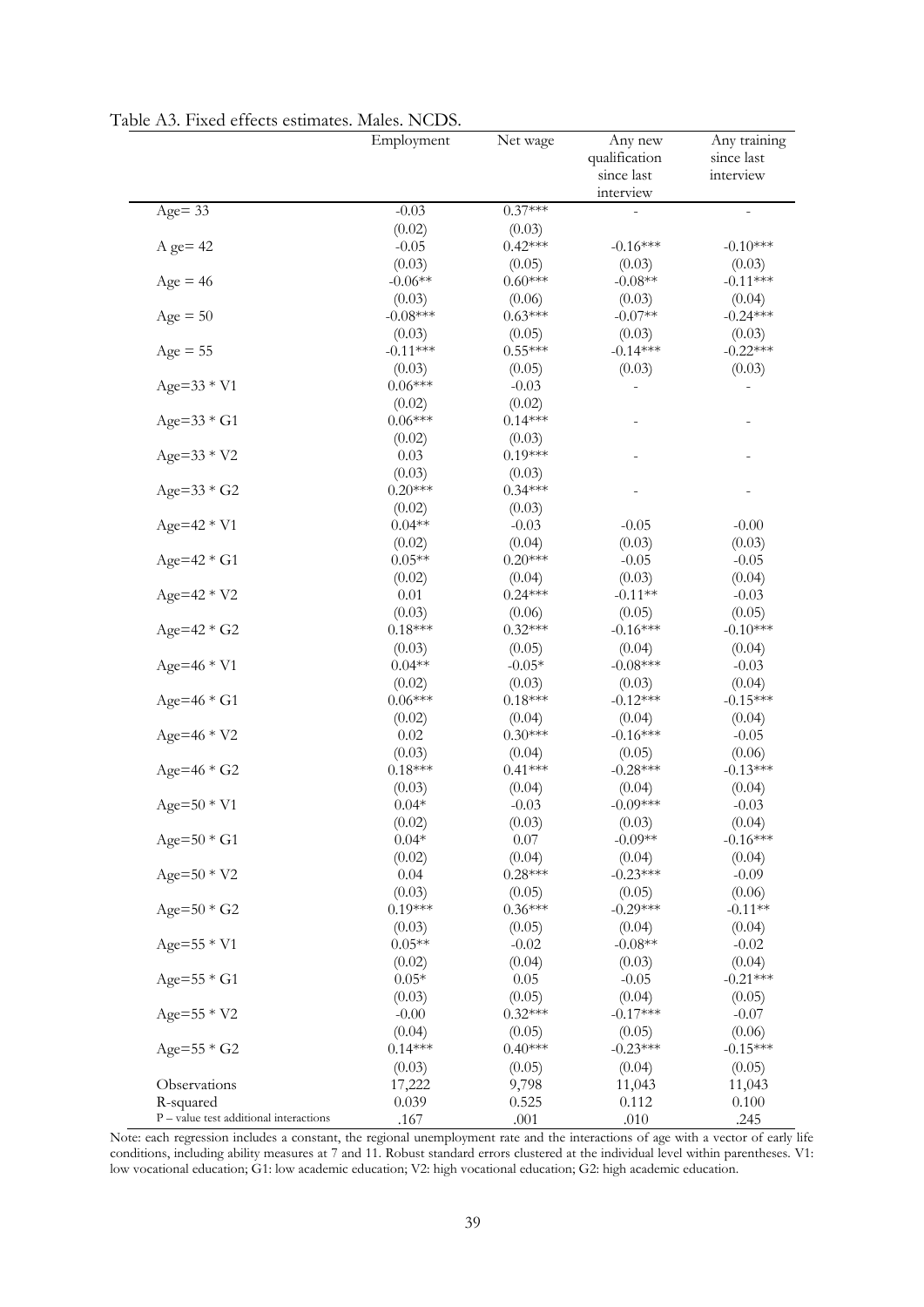#### **References**

Acemoglu, D, 2000, Technical Change, Inequality and the Labour Market, NBER Working Paper 7800.

Altonji J., Blom E and Costas Meghir, 2012. Heterogeneity in Human Capital Investments: High School Curriculum, College Major, and Careers, *Annual Review of Economics*, Annual Reviews, Annual Reviews, vol. 4(1), pages 185-223, 07

Bibby D., Buscha F., Cerqua A., Thomson D. and Unwin P., (2014), Estimation of the labour market returns qualifications gained in English further education, Department for Business Innovation & Skills, UK Government.

Bishop, John H., and Ferran Mane. 2004. The impacts of career-technical education on high school labour market success. *Economics of Education Review* 23(4): 381-402.

Blanden J. and Stephen Machin, 2004. Educational Inequality and the Expansion of UK Higher Education, *Scottish Journal of Political Economy*, Scottish Economic Society, vol. 51(2), pages 230-249, 05.

Blundell, R, Dearden L, Goodman A and Howard Reed, 2000. The Returns to Higher Education in Britain: Evidence from a British Cohort, *Economic Journal*, Royal Economic Society, vol. 110(461), pages F82-99, February

Blundell R, Dearden L and Barbara Sianesi, 2005. Evaluating the effect of education on earnings: models, methods and results from the National Child Development Survey, *Journal of the Royal Statistical Society Series A*, Royal Statistical Society, vol. 168(3), pages 473-512.

Blundell R & Monica Costa Dias, 2009. "Alternative Approaches to Evaluation in Empirical Microeconomics," *Journal of Human Resources,* University of Wisconsin Press, vol. 44(3).

Brunello, G, Weber, G & Weiss, CT., 2015. Books Are Forever: Early Life Conditions, Education and Lifetime Income, *The Economic Journal*, forthcoming.

Brunello, G and Rocco Lorenzo, 2015, The Effects of Vocational Education on Adult Skills and Wages. What can we learn from PIAAC? OECD Social, Employment and Migration Working Papers, 168.

Cattaneo, MD., (2010). Efficient semiparametric estimation of multi-valued treatment effects under ignorability, *Journal of Econometrics*, Elsevier, vol. 155(2), pages 138-154.

Card, D and Thomas Lemieux, 2001. "Can Falling Supply Explain The Rising Return To College For Younger Men? A Cohort-Based Analysis," *The Quarterly Journal of Economics*, MIT Press, vol. 116(2), pages 705-746, May.

CEDEFOP, 2008, *Initial vocational education and training in Europe*, Thessaloniki.

CEDEFOP, 2013, *Labour Market Outcomes of Vocational Education in Europe*, Research Paper n. 32, Thessaloniki.

Dearden, L, 1999. "The effects of families and ability on men's education and earnings in Britain," *Labour Economics*, Elsevier, vol. 6(4), pages 551-567, November.

Dearden, Lorraine, Steven McIntosh, Michal Myck, and Anna Vignoles. 2002. "The Returns to Academic and Vocational Qualifications in Britain." *Bulletin of Economic Research* 54(3): 249-74.

Dearden, L, McGranahan L and Barbara Sianesi. 2004. An In-Depth Analysis of the Returns to National Vocational Qualifications Obtained at level 2. CEE Discussion Papers 0046. Centre for the Economics of Education.

Devereux, Paul J. & Fan, Wen, 2011. Earnings returns to the British education expansion, *Economics of Education Review*, Elsevier, vol. 30(6), pages 1153-1166

Dodgeon, B., Hancock, M., Johnson, J. and Parsons, S., 2011, Deriving Highest Qualification in NCDS and BCS70, CLS Data Note, 2011/1

Dolton, P. J. & Vignoles, A., 2002. "Is a broader curriculum better?," *Economics of Education Review*, Elsevier, vol. 21(5), pages 415-429, October.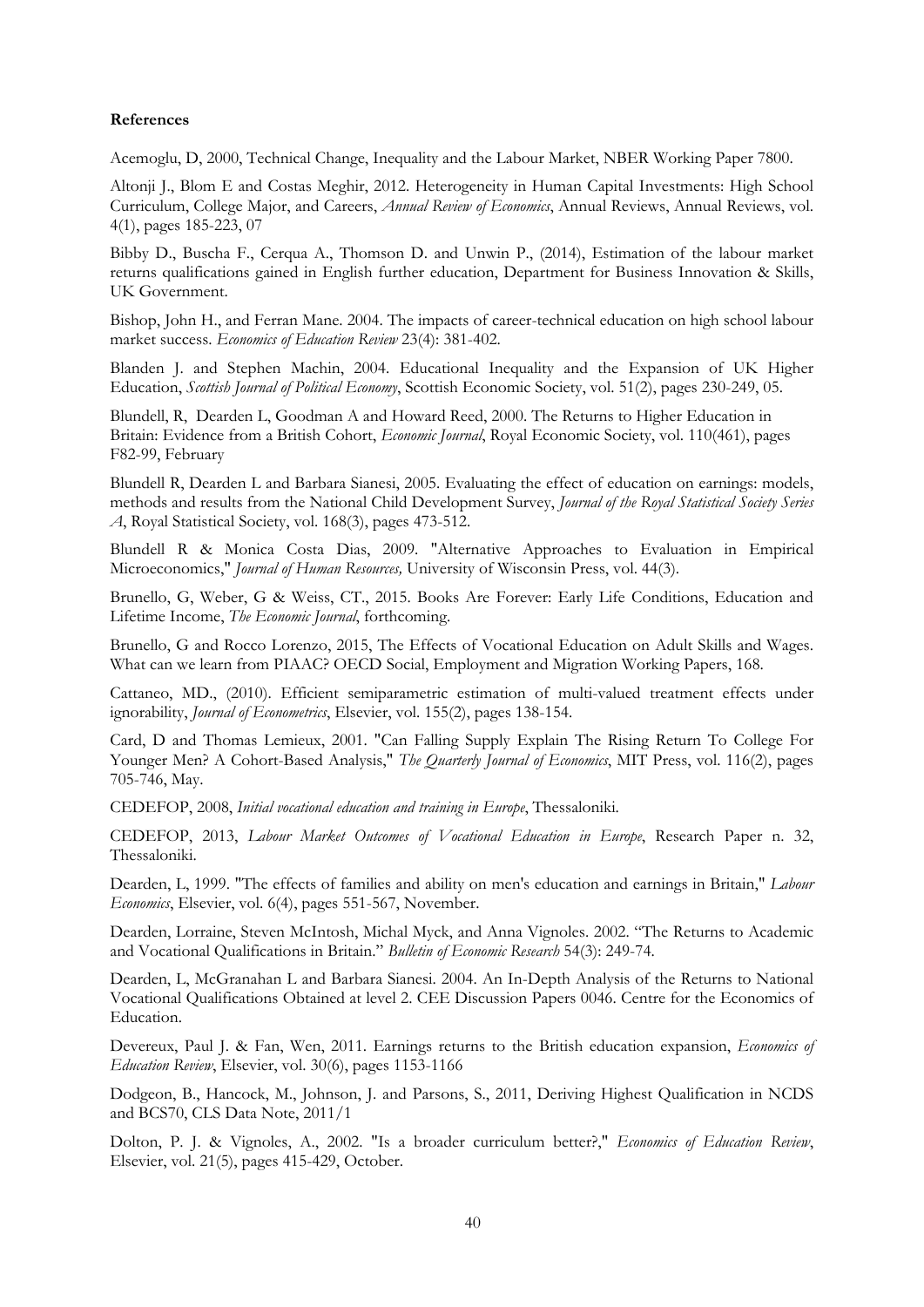Eichhorst, Werner & Rodríguez-Planas, Núria & Schmidl, Ricarda & Zimmermann, Klaus. 2012. A Roadmap to Vocational Education and Training Systems around the World, IZA Discussion Papers 7110.

Elsby, Michael and Jennifer Smith, 2010, The Great Recession in the UK Labour Market: a Transatlantic Perspective, *National Institute Economic Review*.

Fersterer, J. and Winter Ebmer R., 2008. Returns to apprenticeship training in Austria: evidence from failed firms. *Scandinavian Journal of Economics*, Vol. 110, No 4, pp. 733-753.

Galindo-Rueda, F and Anna Vignoles, 2007, The heterogeneous Effects of Selection in UK Secondary Schools, in Woessmann, L. and Peterson P, eds., *Schools and the Equal Opportunity Problem*, MIT Press.

Golsteyn, B and A. Stenberg, 2015, Comparing long term earnings trajectories of individuals with general and specific education, paper presented at the EALE 2014 Conference.

Green, A., 2002, The many faces of lifelong learning: recent education policy trends in Europe, *Journal of Education Policy*, 611-626

Green, A, Wolf, A and Laney, T, 1999, *Convergence and divergence in European education and training systems*, Institute of Education, London

Hall, Caroline. 2012. The Effects of Reducing Tracking in Upper Secondary School: Evidence from a Large-Scale Pilot Scheme. *Journal of Human Resources* 47(1): 237-69.

Hanushek, Eric A., Ludger Woessmann, and Lei Zhang. 2011. "General Education, Vocational Education and Labor Market Outcomes over the Life-Cycle." IZA Discussion Paper 6083.

Hotchkiss, Lawrence. 1993. Effects of Training, Occupation, and Training-Occupation Match on Wage. *Journal of Human Resources* 28(3): 482-496.

Lindeboom, Maarten & Lundborg, Petter & van der Klaauw, Bas, 2009. Obesity and Labor Market Outcomes: Evidence from the British NCDS, IZA Discussion Papers 4099, Institute for the Study of Labor (IZA)

Krueger, Dirk, and Krishna B. Kumar. 2004. Skill-specific rather than general education: A reason for US-Europe Growth Differences? *Journal of Economic Growth* 9:167-207.

Makepeace G and Dolton P, 2001, What can the National Child Development Study and the 1970 British Cohort Study tell us about the individual's acquisition and use of education and training? CLS Working Paper.

Malamud, O.; Pop-Eleches, C. 2010. General education versus vocational training: evidence from an economy in transition. *Review of Economics and Statistics*, February 2010, Vol. 92, No 1, pp. 43-60.

Meer, Jonathan. 2007. Evidence on the Returns to Secondary Vocational Education. *Economics of Education Review* 26(5): 559-73.

Oosterbeek, Hessel, and Dinand Webbink. 2007. Wage Effects of an Extra Year of Basic Vocational Education. *Economics of Education Review* 26(4): 408-19.

Pischke, Jorn Steffen, and Till von Wachter. 2008. Zero Returns to Compulsory Schooling in Germany: Evidence and Interpretation. *The Review of Economics and Statistics* 90(3): 592-98.

Quintini, Glenda, and Thomas Manfredi. 2009. Going Separate Ways? School-to-Work Transitions in the United States and Europe. OECD Social, Employment and Migration Working Paper 90.

Ryan, P. 2001. The school-to-work transition: a cross-national perspective. *Journal of economic literature*, March 2001, Vol. 39, No 1, pp. 34-92.

Ryan, P. 2003, Evaluating Vocationalism, *European Journal of Education*, Vol. 38, No. 2, 2003

Robinson, Peter. 1997. The Myth of Parity of Esteem: Earnings and Qualifications. Discussion Paper 354, London School of Economics: Centre for Economic Performance.

Schneider, S, 2008, The application of the ISCED-97 to the UK's educational qualifications, MZES.

Verhaest, D and Baert, S, 2015, The Early Labour Market Effects of Generally and Vocationally Oriented Higher Education: Is There a Trade-off?, IZA DP 9137